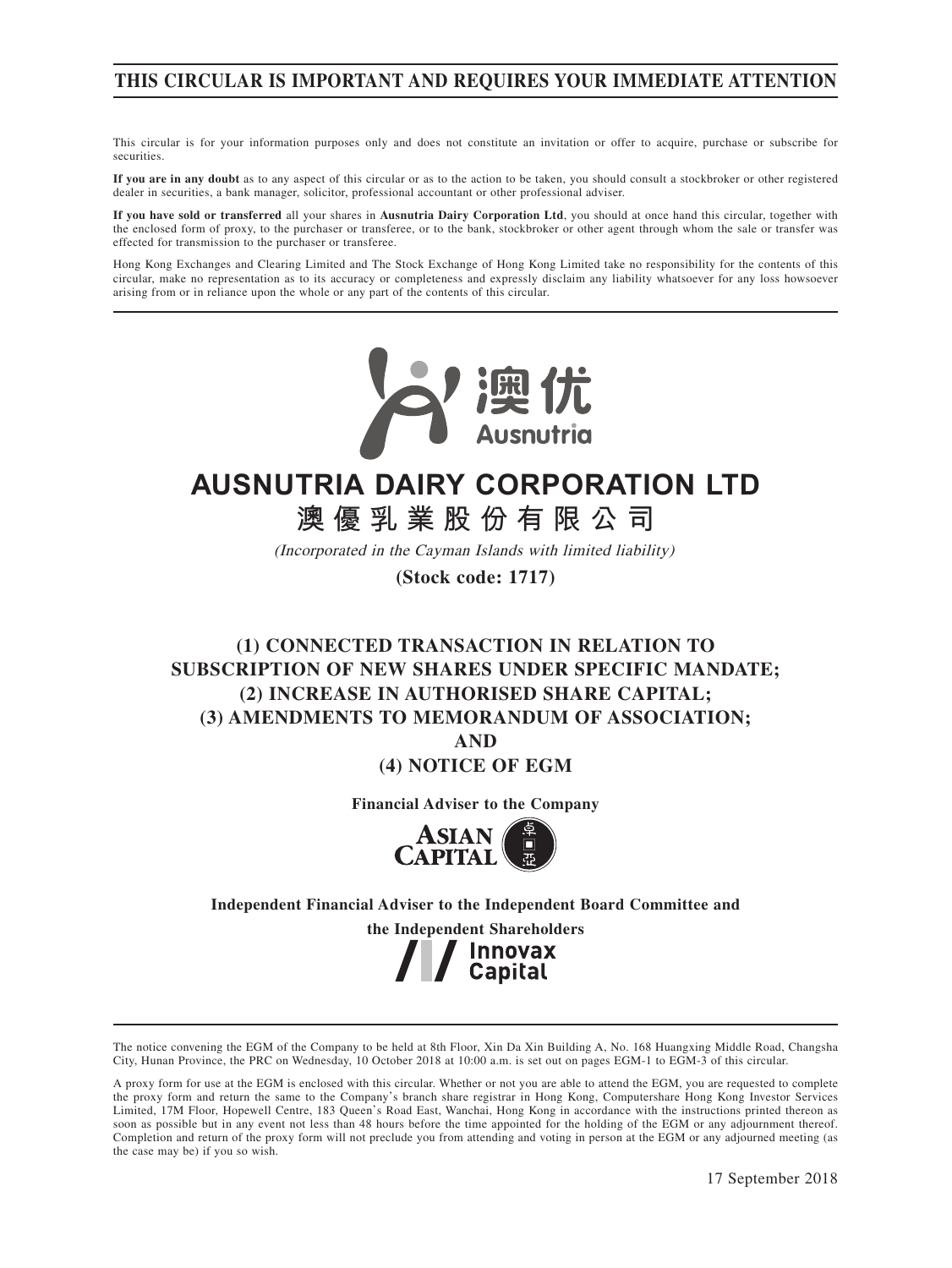## **CONTENTS**

## Page

| $\overline{1}$ |
|----------------|
| $\overline{5}$ |
| 21             |
| 23             |
| $I-1$          |
|                |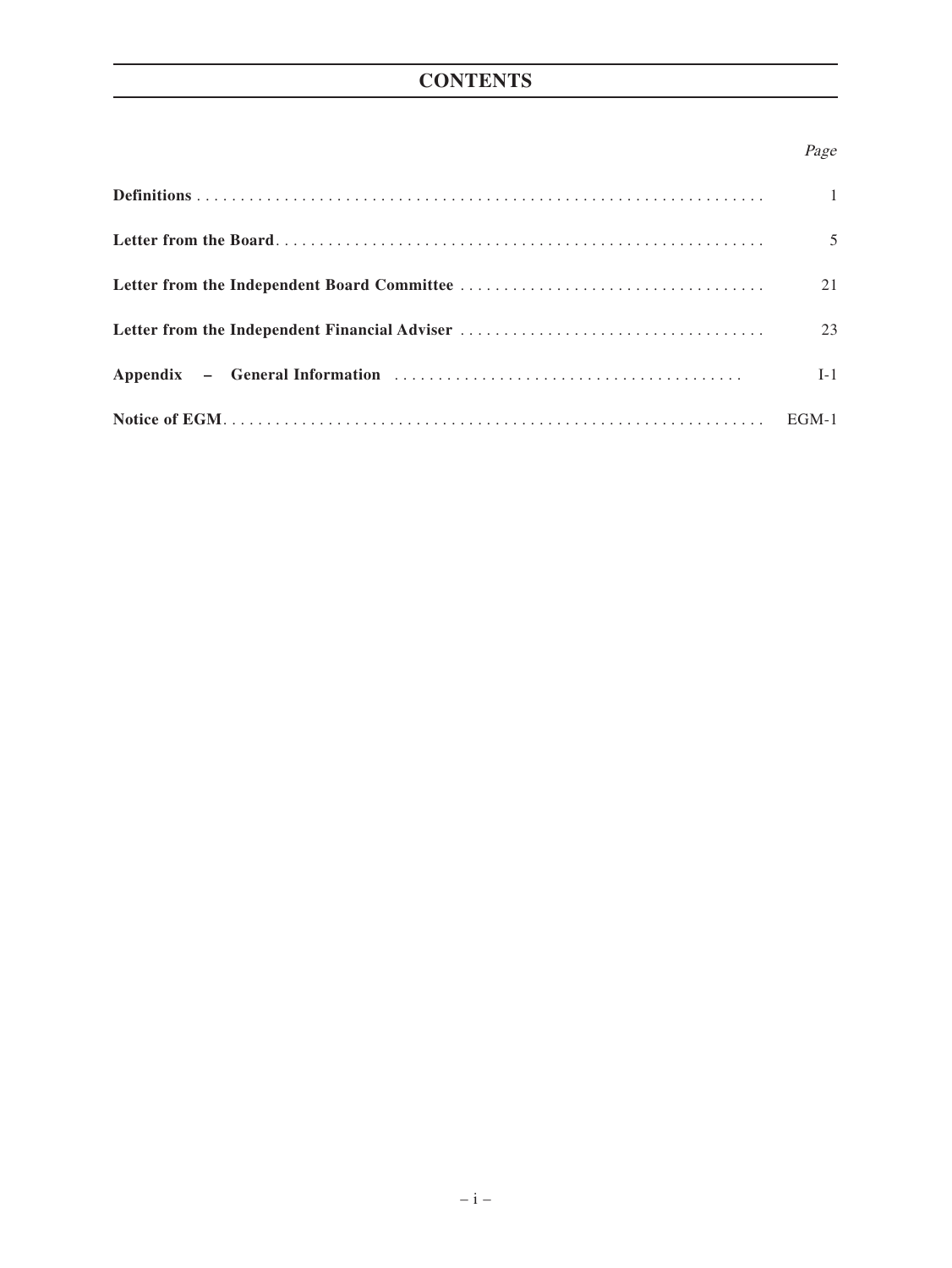In this circular, the following expressions have the following meanings unless the context requires otherwise:

| "Board"            | the board of Directors                                                                                                                                                                                                                                                                                                                                                                                                                                                                                                                                                                                                                 |
|--------------------|----------------------------------------------------------------------------------------------------------------------------------------------------------------------------------------------------------------------------------------------------------------------------------------------------------------------------------------------------------------------------------------------------------------------------------------------------------------------------------------------------------------------------------------------------------------------------------------------------------------------------------------|
| "Business Day(s)"  | a day (other than a Saturday or Sunday) on which banks in Hong<br>Kong are generally open for business                                                                                                                                                                                                                                                                                                                                                                                                                                                                                                                                 |
| "Center Lab"       | Center Laboratories, Inc., one of the existing substantial<br>Shareholders, a company incorporated under the laws of Taiwan<br>with limited liability, the shares of which are listed on the GreTai<br>Securities Market in Taiwan (stock code: 4123)                                                                                                                                                                                                                                                                                                                                                                                  |
| "Center Lab Group" | Center Lab and its non-wholly owned subsidiaries, namely BioEngine<br>Capital Inc. and BioEngine Technology Development Inc.                                                                                                                                                                                                                                                                                                                                                                                                                                                                                                           |
| "Company"          | Ausnutria Dairy Corporation Ltd, a company incorporated in the<br>Cayman Islands with limited liability, the shares of which are listed<br>on the Main Board of the Stock Exchange (stock code: 1717)                                                                                                                                                                                                                                                                                                                                                                                                                                  |
| "Director(s)"      | director(s) of the Company                                                                                                                                                                                                                                                                                                                                                                                                                                                                                                                                                                                                             |
| "EGM"              | the extraordinary general meeting to be convened at 8th Floor, Xin<br>Da Xin Building A, No. 168 Huangxing Middle Road, Changsha City,<br>Hunan Province, the PRC, on Wednesday, 10 October 2018 at 10:00<br>a.m. by the Company for the purpose of considering and, if thought<br>fit, approving, among other things, (i) the Subscription Agreement<br>and the transactions contemplated thereunder, including but not<br>limited to the granting of the Specific Mandate to issue and allot the<br>Subscription Shares; (ii) the Increase in Authorised Share Capital;<br>and (iii) the amendments to the Memorandum of Association |
| "Encumbrance(s)"   | any mortgage, charge, pledge, lien (otherwise than arising by statute<br>or operation of law), option, restriction, hypothecation, assignment,<br>right of first refusal, right of pre-emption, third-party right or interest,<br>other encumbrance, priority or security interest of any kind, or any<br>other type of preferential arrangement (including, without limitation,<br>a title transfer or retention arrangement) having similar effect, and<br>any agreement or obligation to create or grant any of the aforesaid                                                                                                       |
| "Fund A"           | 長沙鯤信信澳股權投資合夥企業(有限合伙)(Changsha Kunxin<br>Xin'Ao Investment L.P.*), a limited partnership registered in<br>Changsha, Hunan Province, the PRC                                                                                                                                                                                                                                                                                                                                                                                                                                                                                             |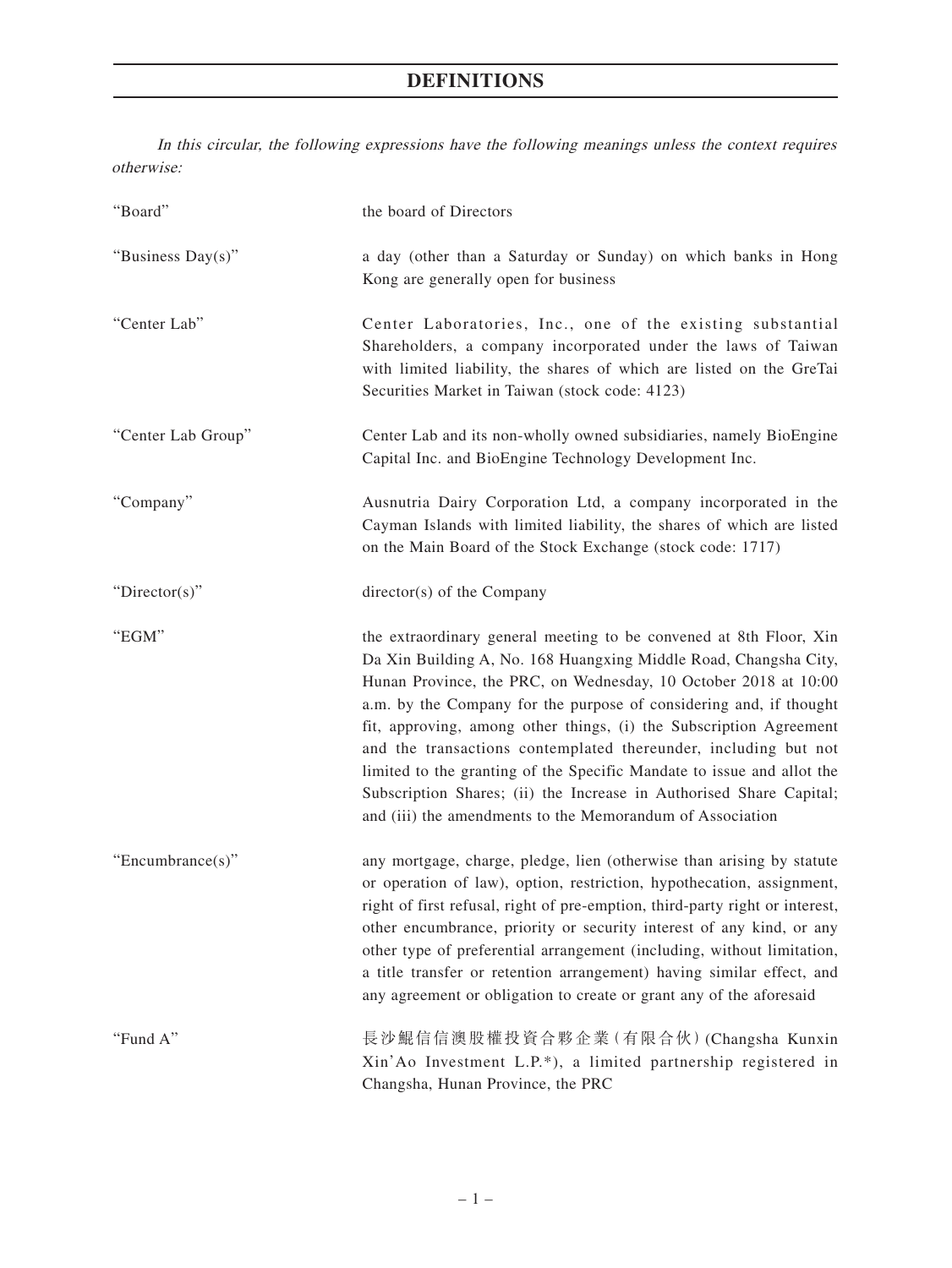| "Fund B"                                                | Easter Fund LP, an exempted limited partnership registered in the<br>Cayman Islands                                                                                                                                                                                                                                                                                                                                 |
|---------------------------------------------------------|---------------------------------------------------------------------------------------------------------------------------------------------------------------------------------------------------------------------------------------------------------------------------------------------------------------------------------------------------------------------------------------------------------------------|
| "Fund C"                                                | Easter Fund II LP, an exempted limited partnership registered in the<br>Cayman Islands                                                                                                                                                                                                                                                                                                                              |
| "Fund $(s)$ "                                           | collectively, Fund A, Fund B and Fund C                                                                                                                                                                                                                                                                                                                                                                             |
| "Group"                                                 | the Company and its subsidiaries                                                                                                                                                                                                                                                                                                                                                                                    |
| "Hong Kong"                                             | the Hong Kong Special Administrative Region of the PRC                                                                                                                                                                                                                                                                                                                                                              |
| "Increase in Authorised<br>Share Capital"               | the proposed increase in the authorised share capital of the Company<br>from HK\$150,000,000 divided into 1,500,000,000 Shares to<br>HK\$300,000,000 divided into 3,000,000,000 Shares by creating<br>additional 1,500,000,000 Shares                                                                                                                                                                               |
| "Independent Board Committee"                           | an independent committee of the Board, comprising all the<br>independent non-executive Directors, formed for the purpose of<br>advising the Independent Shareholders in respect of, among other<br>things, the terms of the Subscription Agreement and the transactions<br>contemplated thereunder, including but not limited to the granting of<br>the Specific Mandate to issue and allot the Subscription Shares |
| "Independent Financial Adviser"<br>or "Innovax Capital" | Innovax Capital Limited, a licensed corporation under the SFO<br>to conduct Type 1 (dealing in securities) and Type 6 (advising on<br>corporate finance) regulated activities and appointed to advise the<br>Independent Board Committee and the Independent Shareholders in<br>respect of the Subscription                                                                                                         |
| "Independent Shareholders"                              | Shareholders who are not interested or involved in the Subscription<br>Agreement and the transactions contemplated thereunder                                                                                                                                                                                                                                                                                       |
| "Last Trading Day"                                      | 4 April 2018, being the last trading day immediately prior to the<br>entering into of the Subscription Agreement                                                                                                                                                                                                                                                                                                    |
| "Latest Practicable Date"                               | 12 September 2018, being the latest practicable date prior to the<br>printing of this circular for ascertaining certain information contained<br>in this circular                                                                                                                                                                                                                                                   |
| "Listing Rules"                                         | the Rules Governing the Listing of Securities on the Stock Exchange                                                                                                                                                                                                                                                                                                                                                 |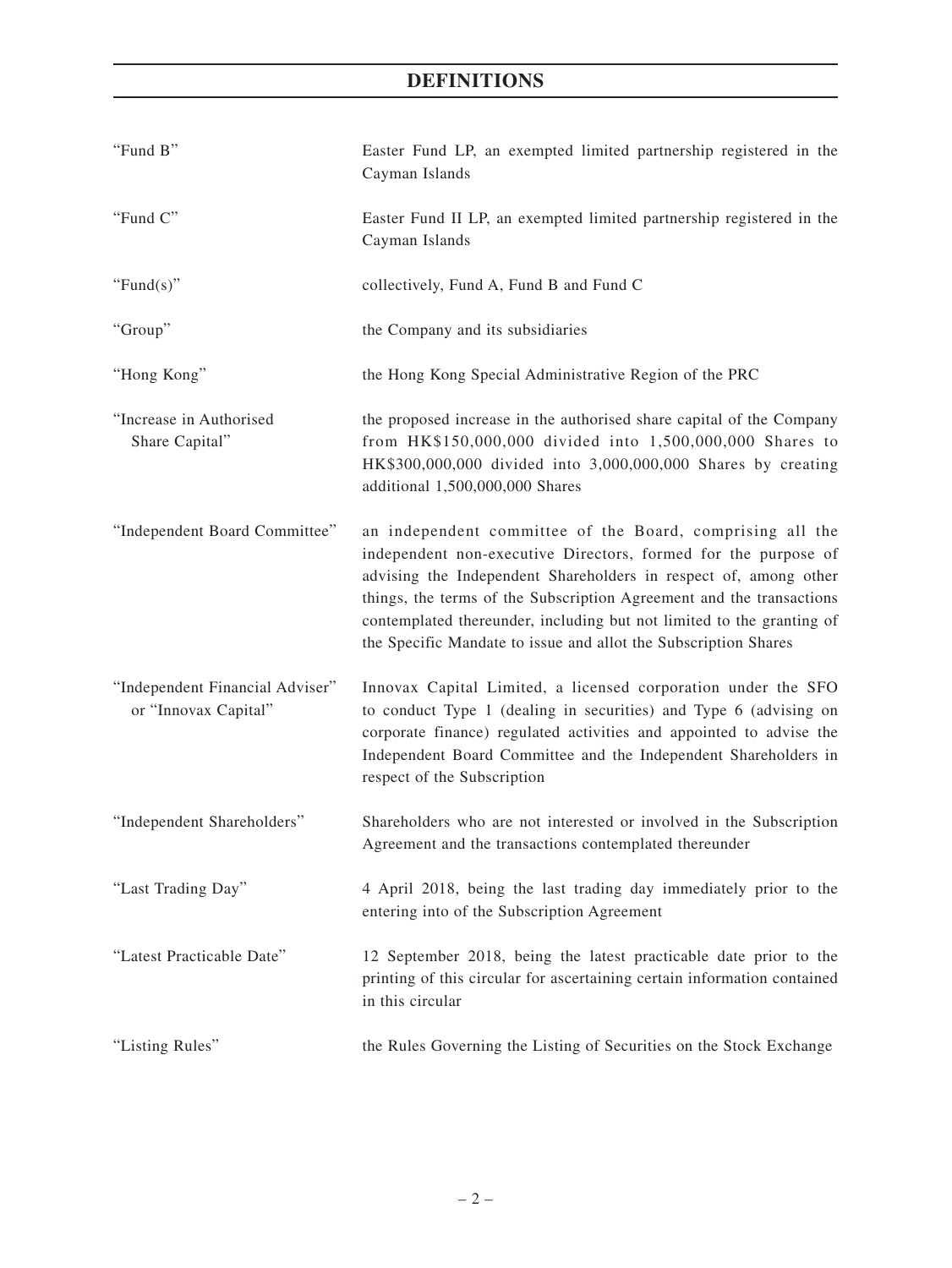| "Long Stop Date"            | 31 October 2018, or such other date as may be agreed by the<br>Company and the Subscriber in writing                                                                                                              |
|-----------------------------|-------------------------------------------------------------------------------------------------------------------------------------------------------------------------------------------------------------------|
| "Memorandum of Association" | memorandum of association of the Company                                                                                                                                                                          |
| "PRC"                       | the People's Republic of China and for the purposes of this circular,<br>excluding Hong Kong, the Macau Special Administrative Region of<br>the PRC and Taiwan                                                    |
| "SFO"                       | the Securities and Futures Ordinance (Chapter 571 of the Laws of<br>Hong Kong)                                                                                                                                    |
| "Share(s)"                  | ordinary share(s) with par value of HK\$0.1 each in the capital of the<br>Company                                                                                                                                 |
| "Shareholder(s)"            | shareholder(s) of the Company                                                                                                                                                                                     |
| "Specific Mandate"          | the specific mandate for the issue and allotment of the Subscription<br>Shares, which is subject to the approval by the Independent<br>Shareholders at the EGM                                                    |
| "Stock Exchange"            | The Stock Exchange of Hong Kong Limited                                                                                                                                                                           |
| "Subscriber"                | CITIC Agri Fund Management Co., Ltd. (中信農業產業基金管理有<br>限公司), a company incorporated in the PRC                                                                                                                      |
| "Subscriber Nominee"        | Citagri Easter Limited, a company incorporated in the British Virgin<br>Islands, being the designated nominee for taking up the Subscription<br>Shares in accordance with the terms of the Subscription Agreement |
| "Subscription"              | the subscription for the Subscription Shares at the Subscription<br>Price by the Subscriber (or the Subscriber Nominee) pursuant to the<br><b>Subscription Agreement</b>                                          |
| "Subscription Agreement"    | the agreement dated 4 April 2018 entered into between the Company<br>and the Subscriber in respect of the Subscription                                                                                            |
| "Subscription Price"        | the subscription price of HK\$5.18 per Subscription Share                                                                                                                                                         |
| "Subscription Share(s)"     | an aggregate of 249,000,000 Shares to be subscribed by the<br>Subscriber (or the Subscriber Nominee) pursuant to the Subscription<br>Agreement                                                                    |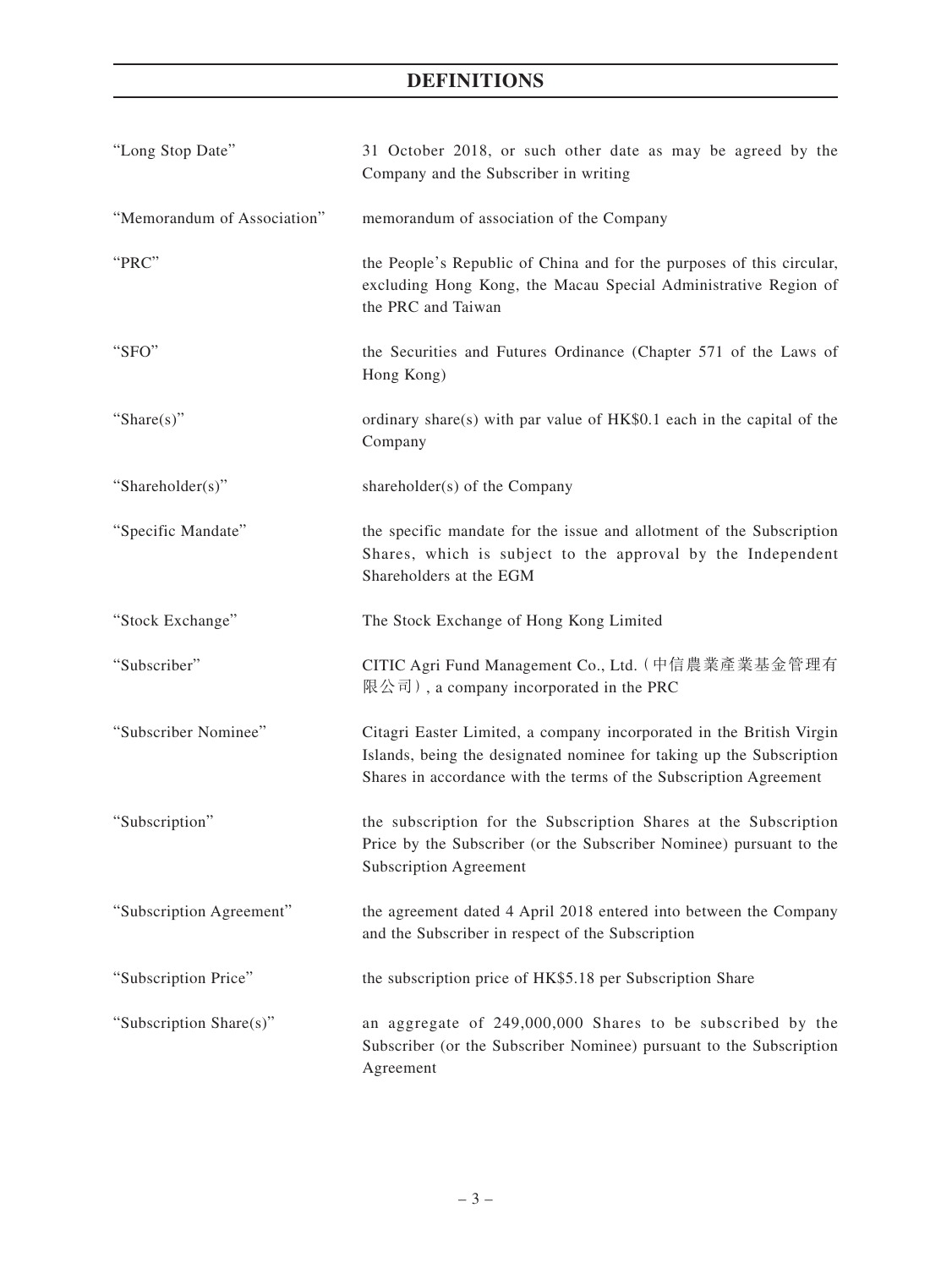| "Transfer"     | the transfer of 130,000,000 Shares from the Center Lab Group to the<br>Subscriber (or the Subscriber Nominee) pursuant to the Transfer SPA<br>entered into between the Center Lab Group and the Subscriber |
|----------------|------------------------------------------------------------------------------------------------------------------------------------------------------------------------------------------------------------|
| "Transfer SPA" | the sale and purchase agreement dated 4 April 2018 entered into<br>between the Center Lab Group and the Subscriber in respect of the<br>Transfer                                                           |
| "HK\$"         | Hong Kong dollar, the lawful currency of Hong Kong                                                                                                                                                         |
| "RMB"          | Renminbi, the lawful currency of the PRC                                                                                                                                                                   |
| $``\%"$        | per cent                                                                                                                                                                                                   |

For the purpose of this circular, unless otherwise stated, the exchange rate of  $RMB1 = HK$1.15$ has been used for currency conversion. This is for the purpose of illustration only and does not constitute a representation that any amounts in HK\$, RMB have been, could have been or may be converted at such rate or any other exchange rate.

\* For identification purpose only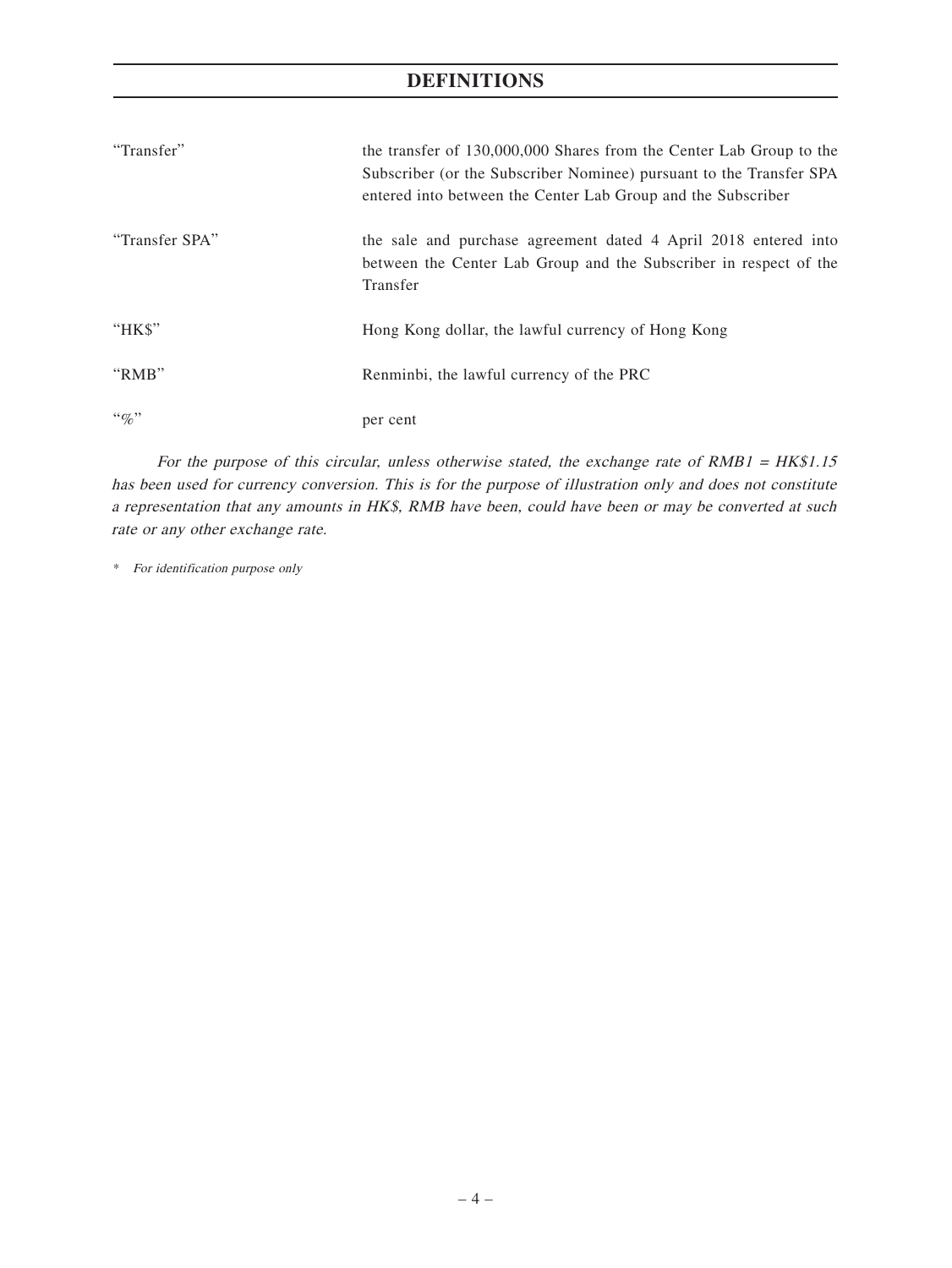

# **AUSNUTRIA DAIRY CORPORATION LTD**

**澳優乳業股份有限公司**

(Incorporated in the Cayman Islands with limited liability)

**(Stock code: 1717)**

#### **Directors**

Executive Directors: Mr. Yan Weibin (Chairman) Mr. Bartle van der Meer (Chief Executive Officer) Ms. Ng Siu Hung

Non-executive Directors: Mr. Tsai Chang-Hai Mr. Zeng Xiaojun

Independent non-executive Directors: Ms. Ho Mei-Yueh Mr. Jason Wan Mr. Lau Chun Fai Douglas

Registered office: Cricket Square Hutchins Drive P.O. Box 2681 Grand Cayman KY1-1111 Cayman Islands

Principal place of business in Hong Kong: Unit 16, 36/F China Merchants Tower Shun Tak Centre 168-200 Connaught Road Central Sheung Wan Hong Kong

17 September 2018

To the Shareholders

Dear Sirs or Madams,

## **(1) CONNECTED TRANSACTION IN RELATION TO SUBSCRIPTION OF NEW SHARES UNDER SPECIFIC MANDATE; (2) INCREASE IN AUTHORISED SHARE CAPITAL; AND (3) AMENDMENTS TO MEMORANDUM OF ASSOCIATION**

### **INTRODUCTION**

Reference is made to the Company's announcements dated 6 April 2018, 3 July 2018 and 31 August 2018 in relation to, among others, the Subscription, the Increase in Authorised Share Capital and the amendments to the Memorandum and Association.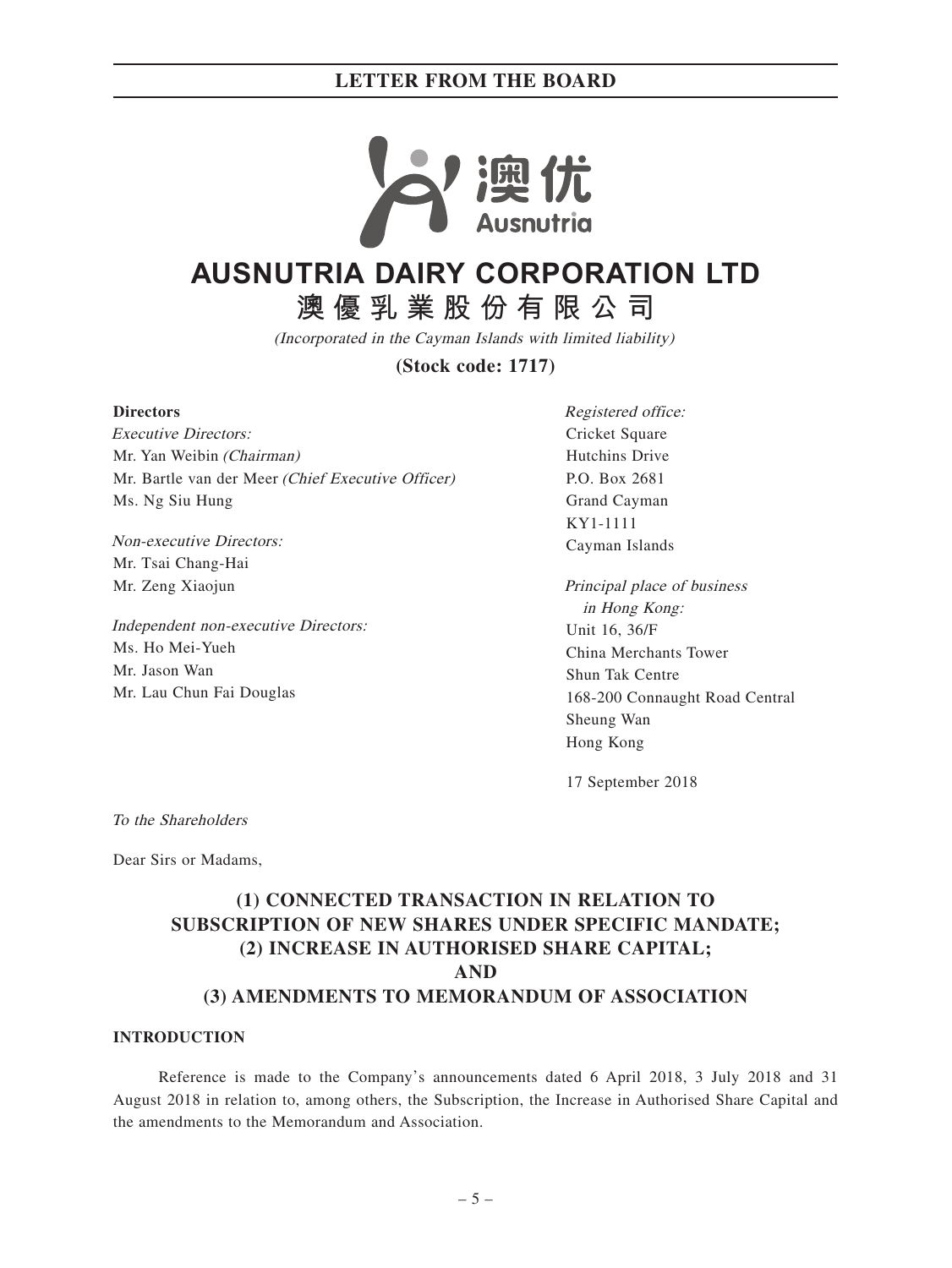On 4 April 2018, the Company and the Subscriber entered into the Subscription Agreement, pursuant to which the Company conditionally agreed to issue and allot, and the Subscriber conditionally agreed to subscribe or procure its nominee(s) to subscribe 249,000,000 Subscription Shares (representing 18.69% of the total number of issued Shares as at the Latest Practicable Date) at a total subscription price of HK\$1,289,820,000, equivalent to the Subscription Price of HK\$5.18 per Subscription Share.

On 4 April 2018, the Board was also notified by Center Lab that, the Center Lab Group and the Subscriber entered into the Transfer SPA, pursuant to which the Center Lab Group, as the vendor, conditionally agreed to sell and the Subscriber, as the purchaser, conditionally agreed to, or procure its nominee(s) to, purchase 130,000,000 Shares (representing 9.76% of the total number of issued Shares as at the Latest Practicable Date) at a total consideration of HK\$673,400,000. Pursuant to the Transfer SPA, completion of the Transfer is conditional upon completion of the Subscription.

Upon completion of the Subscription and the Transfer, the Subscriber will be interested in 379,000,000 Shares, representing 23.97% of the total number of issued Shares as enlarged by the issue and allotment of the Subscription Shares. The Subscriber (or the Subscriber Nominee) will become a substantial Shareholder and the single largest Shareholder upon completion of the Subscription and the Transfer.

On 22 June 2018, the Company received a letter from the Stock Exchange notifying the Company its decision to deem the Subscriber as a connected person of the Company pursuant to Rules 14A.19 and 14A.20 of the Listing Rules. As such, the Subscription constitutes a connected transaction and is subject to the reporting, announcement, circular and independent shareholders' approval requirements under Chapter 14A of the Listing Rules.

On 20 August 2018, the Subscriber notified the Company that it will nominate the Subscriber Nominee to subscribe for the Subscription Shares pursuant to the terms of the Subscription Agreement.

On 31 August 2018, the Company and the Subscriber entered into a deed of amendment in relation to the Subscription Agreement, pursuant to which the parties have agreed to, *inter alia*, extend the Long Stop Date to 31 October 2018 or such other date as the Company and the Subscriber may agree in writing.

The Independent Board Committee, comprising all of the independent non-executive Directors, has been established to advise the Independent Shareholders, and Innovax Capital has been appointed as the Independent Financial Adviser to advise the Independent Board Committee and the Independent Shareholders on the terms of the Subscription.

The purpose of this circular is to provide you with, among other things, (i) further details of the Subscription; (ii) details of the Increase in Authorised Share Capital; (iii) details of the amendments to the Memorandum of Association; (iv) other information as required under the Listing Rules; and (v) the notice of the EGM.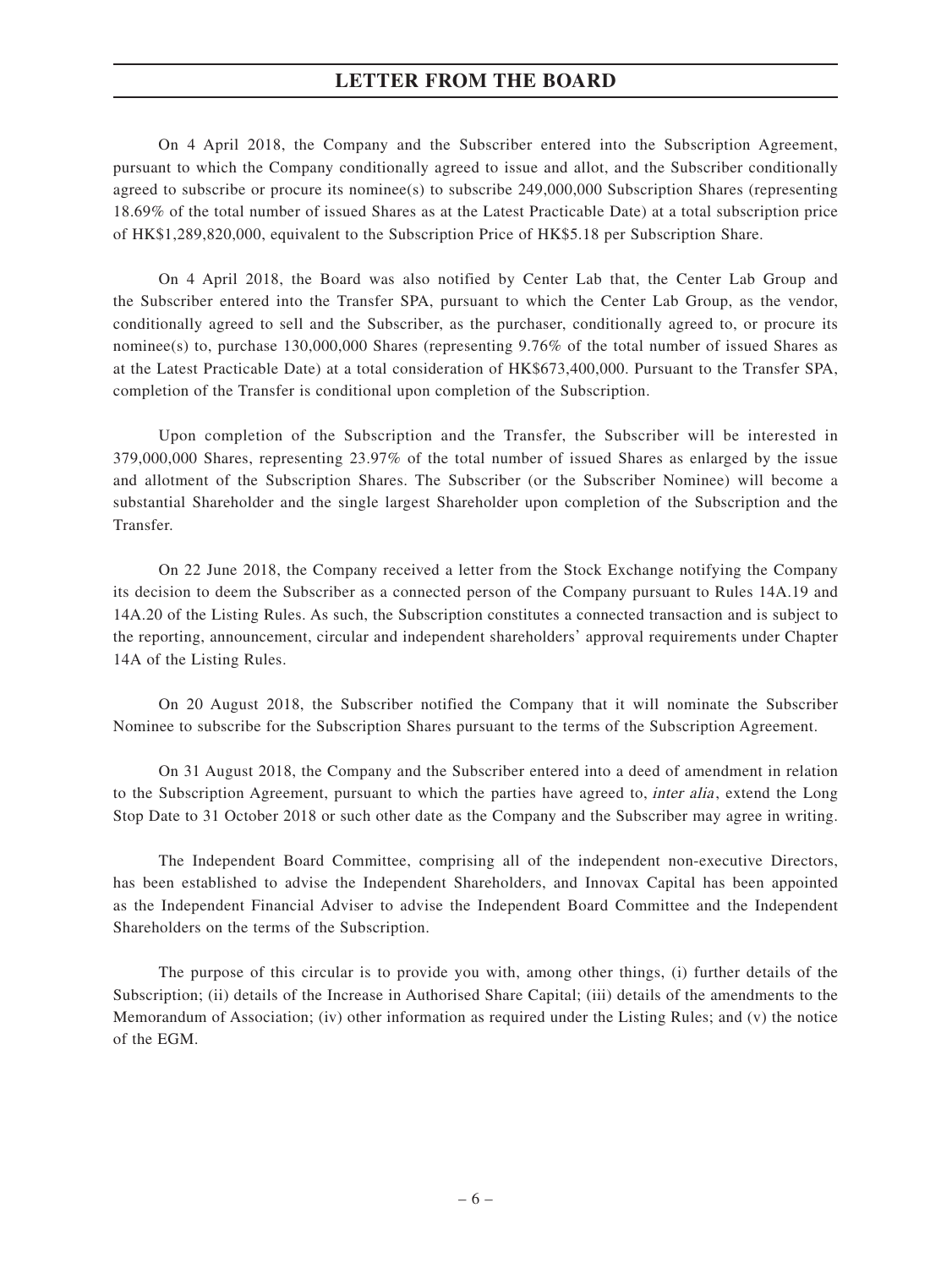#### **SUBSCRIPTION AGREEMENT**

Principal terms of the Subscription Agreement are set out below.

| Date | 4 April 2018 |
|------|--------------|
|      |              |

| the Company, being the issuer; and |
|------------------------------------|
|------------------------------------|

(ii) CITIC Agri Fund Management Co., Ltd.(中信農業產業基金管理有限  $\langle \hat{\mathcal{E}} \, \overline{\mathbb{q}} \, \rangle$  or its nominee(s), being the Subscriber

#### **Subject matter**

Pursuant to the Subscription Agreement, the Company conditionally agreed to issue and allot, and the Subscriber conditionally agreed to subscribe or procure its nominee(s) to subscribe 249,000,000 Subscription Shares at the Subscription Price of HK\$5.18 per Subscription Share on the terms and conditions provided in the Subscription Agreement.

On 20 August 2018, the Subscriber notified the Company that it will nominate the Subscriber Nominee to subscribe for the Subscription Shares pursuant to the terms of the Subscription Agreement.

#### **Subscription Shares**

As at the Latest Practicable Date, the Company has 1,332,250,653 Shares in issue. Assuming there will be no change in the total number of issued Shares between the Latest Practicable Date and the issue and allotment of the Subscription Shares, 249,000,000 Subscription Shares represents:

- (i) 18.69% of the total number of issued Shares as at the Latest Practicable Date; and
- (ii) 15.75% of the total number of issued Shares as enlarged by the issue and allotment of the Subscription Shares.

The aggregate nominal value of the Subscription Shares is HK\$24,900,000.

#### **Subscription Price**

The Subscription Price of HK\$5.18 per Subscription Share represents:

- (i) a discount of 20.67% to the closing price of HK\$6.53 per Share as quoted on the Stock Exchange on the Last Trading Day;
- (ii) a discount of 17.91% to the average closing price of HK\$6.31 per Share as quoted on the Stock Exchange for the last five consecutive trading days up to the Last Trading Day;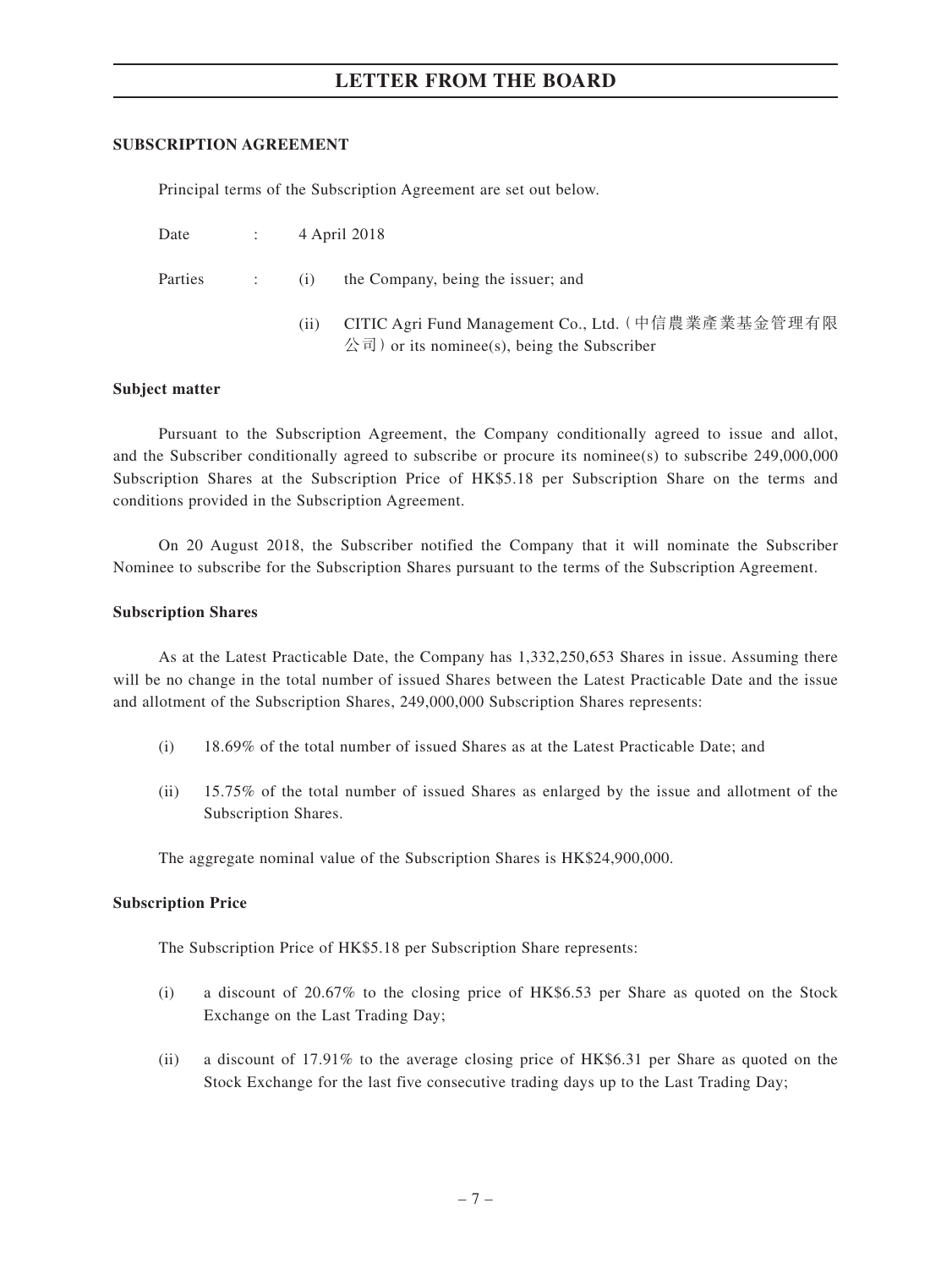- (iii) a discount of 15.50% to the average closing price of HK\$6.13 per Share as quoted on the Stock Exchange for the last ten consecutive trading days up to the Last Trading Day;
- (iv) a discount of 36.05% to the closing price of HK\$8.10 per Share as quoted on the Stock Exchange on the Latest Practicable Date; and
- (v) a premium of 191.01% over the net asset value of the Company per Share of RMB1.55 (equivalent to HK\$1.78) based on the audited consolidated net assets value of the Company as at 31 December 2017.

The Subscription Price was determined after arm's length negotiations between the Company and the Subscriber with reference to the the then prevailing market price of the Shares, which ranges from HK\$3.88 to HK\$6.65 per Share over the period from 26 October 2017 to the Last Trading Day. After considering (i) the high volatility of the Share price in the past year; (ii) the large number of the Subscription Shares, which is equivalent to the Shares' total trading volume of over 220 trading days ending on the Last Trading Day; and (iii) the potential positive impact to the Company gained from the strong shareholder profiles of the Subscriber and the Subscriber Nominee, the Board considered that the Subscription Price was fair and reasonable and in the interests of its shareholders as a whole.

After considering the factors above, together with (i) the enhancement in net asset value per Share the Subscription will provide; and (ii) the reasons set out under the section headed "Reasons for and benefits of the Subscription" in this letter, and having referenced to the price to book ratio of the comparable companies, the Board considers that the terms of the Subscription Agreement (including the Subscription Price) are fair and reasonable, on normal commercial terms and in the interests of the Company and the Shareholders as a whole.

#### **Conditions precedent**

Completion of the Subscription shall be conditional upon the fulfilment of the following conditions:

- (i) the Subscriber having been satisfied with the results of such enquiries, investigations and due diligence reviews of the business, affairs, operations and financial position of the Group by the Subscriber or any of its officers, employees, agents, professional advisers or other agents as the Subscriber in its discretion deems necessary, desirable or appropriate to undertake;
- (ii) all the authorisations, approvals, consents, waivers and permits of the relevant authorities of the relevant jurisdictions which are necessary to give effect to the Subscription Agreement and the Subscription as required by all laws or regulations applicable to the Subscriber having been granted, received and obtained, including without limitation approvals to be issued by the State Administration for Foreign Exchange, the Ministry of Commerce and the National Development and Reform Commission in the PRC;
- (iii) the Listing Committee of the Stock Exchange having granted and having not withdrawn the listing of and permission to deal in the Subscription Shares;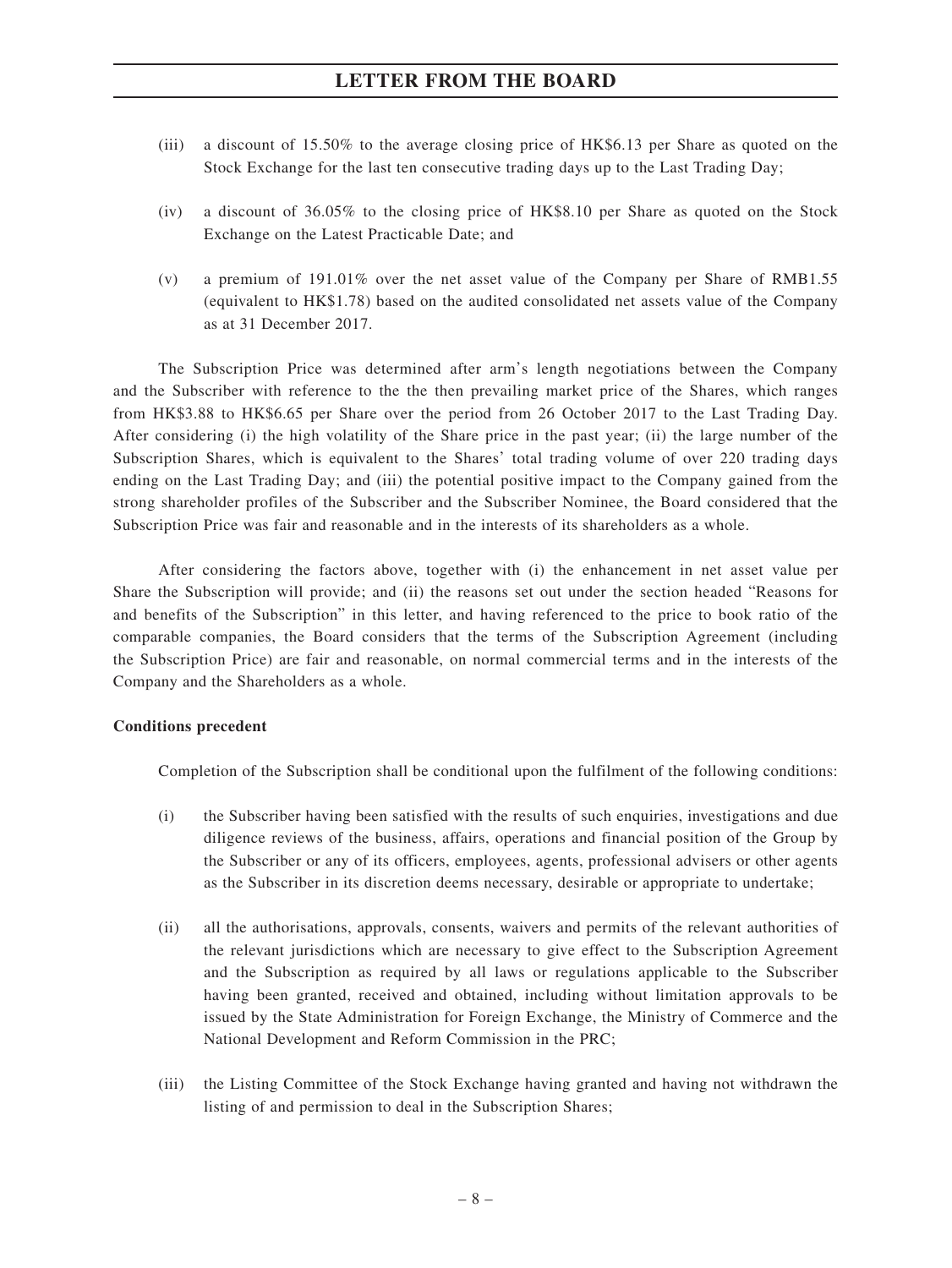- (iv) the approvals of the relevant investment approval bodies of the Subscriber approving the Subscription and the execution and performance of the Subscription Agreement having been obtained;
- (v) there shall not been any material adverse change (or effect) in the financial, business or trading position of the Group immediately before completion of the Subscription;
- (vi) the warranties of the Company pursuant to the Subscription Agreement remain true and accurate immediately before completion of the Subscription; and
- (vii) the Shareholders (other than those who are required to abstain from voting under the Listing Rules) approving at the EGM for the entering into, execution, delivery and performance of the Subscription Agreement and the transactions contemplated thereunder, including without limitation the issue and allotment of the Subscription Shares to the Subscriber, and giving any other approvals or notifications as may be required under the Listing Rules and other applicable laws.

None of the parties shall have the right to waive any of the conditions (ii), (iii), (iv) and (vii) set out above. The Subscriber may in its absolute discretion at any time before completion of the Subscription waive the conditions (i), (v) and (vi) by notice to the Company and such waiver may be subject to such terms and conditions as may be agreed between the Subscriber and the Company in writing.

If the above conditions remain unsatisfied or are not waived (other than conditions (ii), (iii), (iv) and (vii), which cannot be waived) on or before the Long Stop Date, the Subscription Agreement shall automatically terminate with immediate effect, and each party's rights and obligation shall cease immediately on termination. Such termination shall not affect the rights and obligations of the parties existing before termination.

As at the Latest Practicable Date, save for conditions (i) and (iv), none of the above conditions has been fulfilled.

**Completion of the Subscription is subject to fulfilment of the conditions set out in the Subscription Agreement, the Subscription may or may not proceed. Shareholders and potential investors are advised to exercise caution when dealing in the Shares.**

#### **Completion**

Completion shall take place on the fifth Business Day following the due fulfilment (or waiver if applicable) of the conditions (save for the conditions (v) and (vi) set out in the paragraphs headed "Subscription Agreement – Conditions precedent" above, which shall be fulfilled on the date of completion of the Subscription) or such other date or place as the parties to the Subscription Agreement shall agree.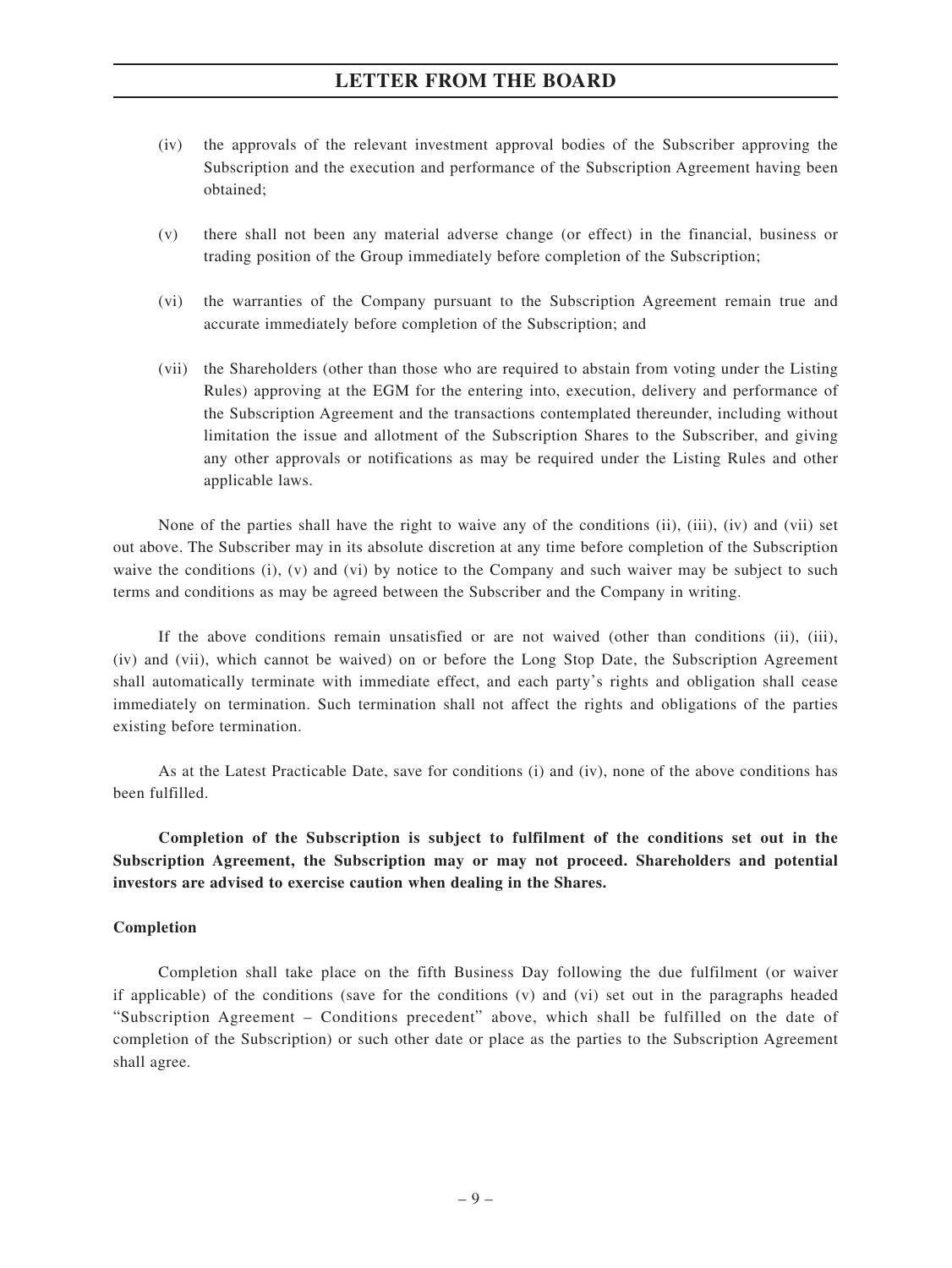Upon completion of the Subscription and the Transfer, the Subscriber Nominee will be interested in 379,000,000 Shares, representing 23.97% of the total number of issued Shares as enlarged by the issue and allotment of the Subscription Shares. The Subscriber Nominee will become a substantial Shareholder and the single largest Shareholder upon completion of the Subscription and the Transfer.

The Subscriber has indicated its intention to propose two candidates to the Company as nonexecutive Directors after completion of the Subscription. As at the Latest Practicable Date, the Subscriber is in the process of identifying suitable candidates in this regard.

#### **Mandate for the issue of the Subscription Shares**

The Subscription is subject to the Independent Shareholders' approval. The Subscription Shares will be issued and allotted under the Specific Mandate subject to the approval by the Independent Shareholders at the EGM.

Application will be made by the Company to the Listing Committee of the Stock Exchange for the listing of and permission to deal in the Subscription Shares.

#### **Ranking of the Subscription Shares**

The Subscription Shares will be issued free from all Encumbrances together with all rights attaching to them, including the right to receive all dividends declared and will rank pari passu with all other issued Shares in all respects as at the date of issue.

#### **REASONS FOR AND BENEFITS OF THE SUBSCRIPTION**

The Board considers the Subscription will enlarge the shareholder base and significantly strengthen the shareholder profile of the Company by introducing a reputable investor, namely, the Subscriber, which is a professional investment institution jointly established by CITIC Agriculture Technology Co. Ltd  $($   $\dot{\mathbf{H}}$ 信農業科技股份有限公司)(formerly known as CITIC Agriculture Investment Co. Ltd.(中信現代農業 投資股份有限公司)) ("**CITIC Agriculture**"), a wholly-owned subsidiary of CITIC Limited (stock code: 0267.HK), and a number of state-owned and sound enterprises in the PRC. It is expected that the Company will be benefited from the investment opportunities available to the Subscriber and the aforesaid reputable enterprises after the Subscriber becoming a Shareholder.

The Board also considers that the Subscription offers a good opportunity to raise additional funds to strengthen the financial position and broaden the capital base of the Group so as to facilitate its future development. The Board considers that the terms of the Subscription Agreement are fair and reasonable, on normal and commercial terms and are in the interests of the Company and the Shareholders as a whole.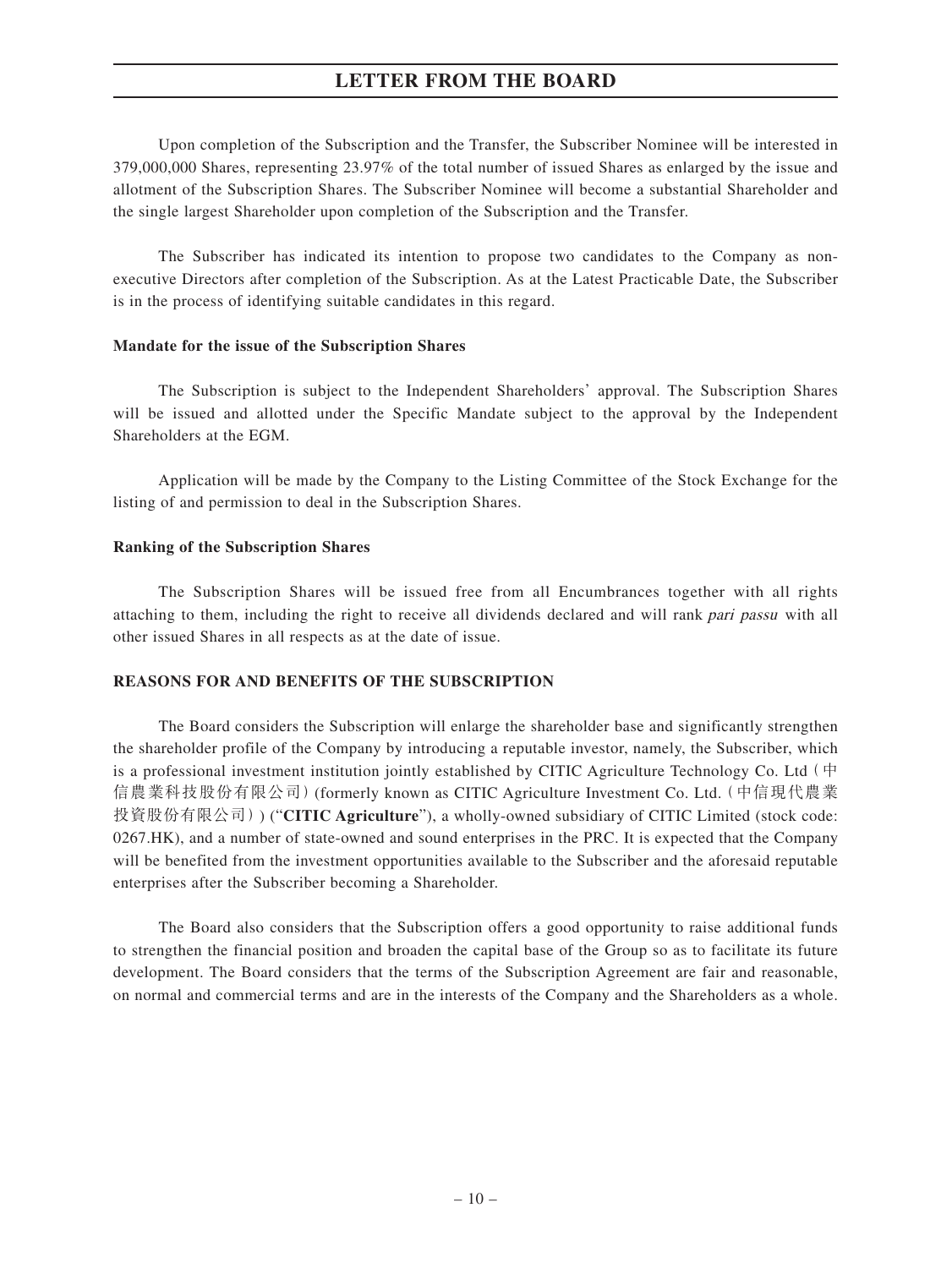#### **USE OF PROCEEDS**

The gross proceeds of the Subscription will be HK\$1,289,820,000 and the net proceeds of the Subscription, after deduction of the related expenses, will be HK\$1,288,570,000, representing a net price of HK\$5.17 per Subscription Share. The Company intends to apply the net proceeds of the Subscription for the following purposes:

- (i) approximately HK\$902.0 million, representing approximately 70% of the net proceeds will be used to repay the short term bank loans and revolving facilities of approximately HK\$0.9 billion as at 30 June 2018, with interest rates ranging from 0.8% to 5.25% per annum and maturity dates on or before June 2019;
- (ii) approximately HK\$257.7 million, representing approximately 20% of the net proceeds will be used for the future investments in relation to the expansion and extension of the Group's infant formula and nutrition businesses; and
- (iii) approximately HK\$128.9 million, representing approximately 10% of the net proceeds will be used as general working capital, of which (a) approximately HK\$38.7 million, representing approximately 3% of the net proceeds, is for research and development of infant formula and nutrition products; (b) approximately HK\$38.7 million, representing approximately 3% of the net proceeds, is for branding and marketing expenses in order to cope with the Group's expansion of business; (c) approximately HK\$38.7 million, representing approximately 3% of the net proceeds, is for advertisement and promotion of own-branded dairy business; and (d) the remaining HK\$12.8 million, representing approximately 1% of the net proceeds, is for working capital (including but not limited to the cost of inventories and general administrative expenses).

#### **THE TRANSFER**

As disclosed in the Company's announcement dated 6 April 2018, the Board is notified by Center Lab that on even date, the Center Lab Group and the Subscriber entered into the Transfer SPA, pursuant to which the Center Lab Group, as the vendor, conditionally agreed to sell and the Subscriber, as the purchaser, conditionally agreed to, or procure its nominee(s) to, purchase  $130,000,000$  Shares (representing 9.76% of the total number of issued Shares as at the Latest Practicable Date) at a total consideration of HK\$673,400,000, representing HK\$5.18 per Share. Pursuant to the Transfer SPA, completion of the Transfer is conditional upon completion of the Subscription.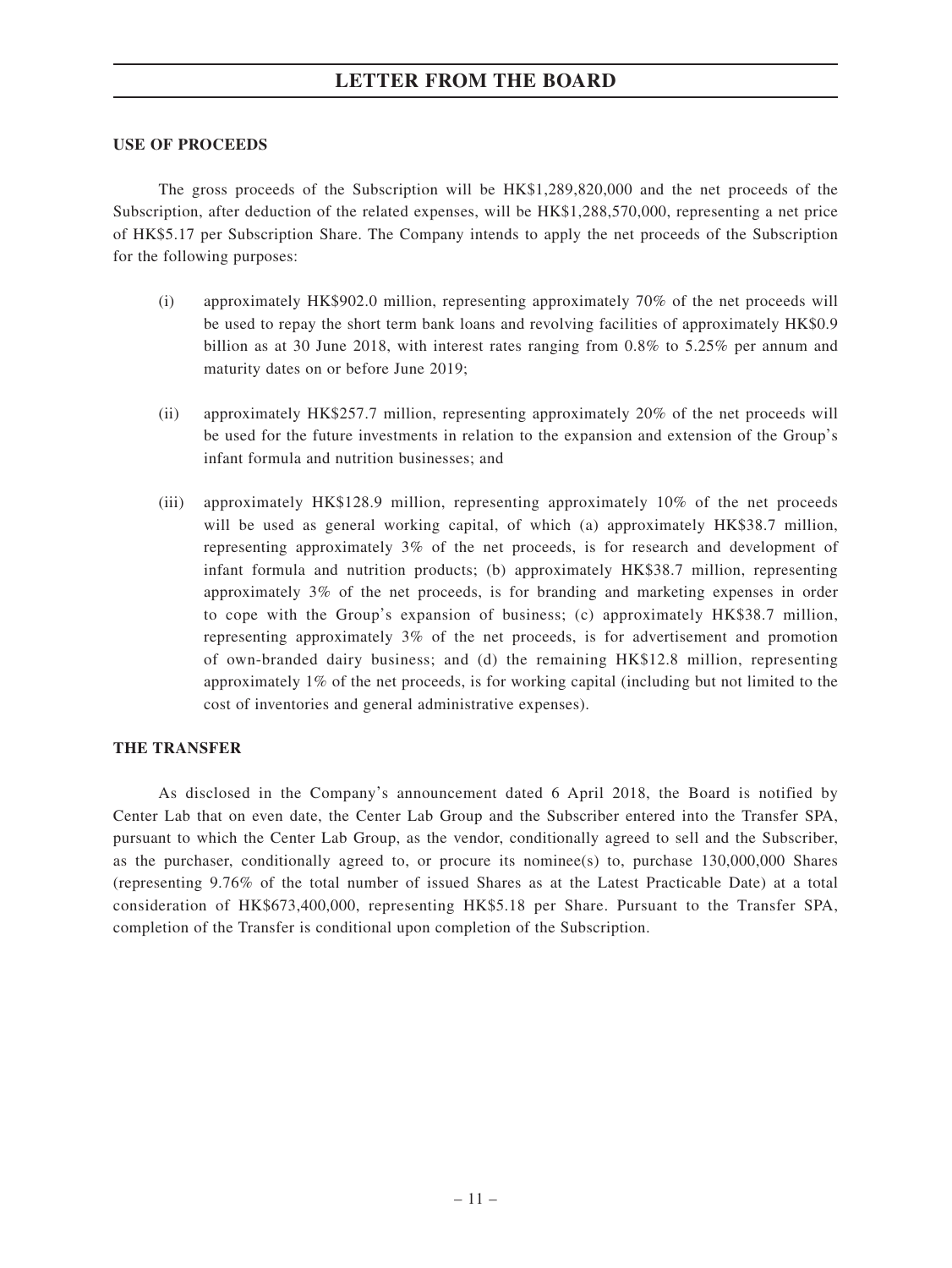#### **INCREASE IN AUTHORISED SHARE CAPITAL**

As at the Latest Practicable Date, the Company has an authorised share capital of HK\$150,000,000 divided into 1,500,000,000 Shares of HK\$0.1 each, of which 1,332,250,653 Shares are in issue, representing 88.82% of the authorised share capital of the Company, and there are outstanding share options carrying rights to subscribe for aggregate of 24,571,000 Shares as at the Latest Practicable Date.

In order to accommodate future expansion and growth of the Group and to provide the Company with greater flexibility to raise funds by issuing and allotting Shares in the future as and when necessary, the Board proposes to increase the authorised share capital of the Company from HK\$150,000,000 divided into 1,500,000,000 Shares to HK\$300,000,000 divided into 3,000,000,000 Shares by creating additional 1,500,000,000 Shares. The new Shares shall rank pari passu with each other and with the existing Shares in all respects upon issue.

The Increase in Authorised Share Capital is subject to approval by the Shareholders by ordinary resolution at the EGM.

Save for the issue and allotment of the Subscription Shares, the Directors have no present intention of issuing any part of the proposed increased authorised share capital of the Company.

#### **AMENDMENTS TO THE MEMORANDUM OF ASSOCIATION**

In view of the Increase in Authorised Share Capital, the Board proposes to amend the capital clause of the Memorandum of Association to reflect the Increase in Authorised Share Capital by deleting the existing clause 8 of the Memorandum of Association and substituting therewith the following:

"8. The share capital of the Company is HK\$300,000,000 divided into 3,000,000,000 of a nominal or par value of HK\$0.1 each."

The amendments to the Memorandum of Association are subject to approval by the Shareholders by special resolution at the EGM.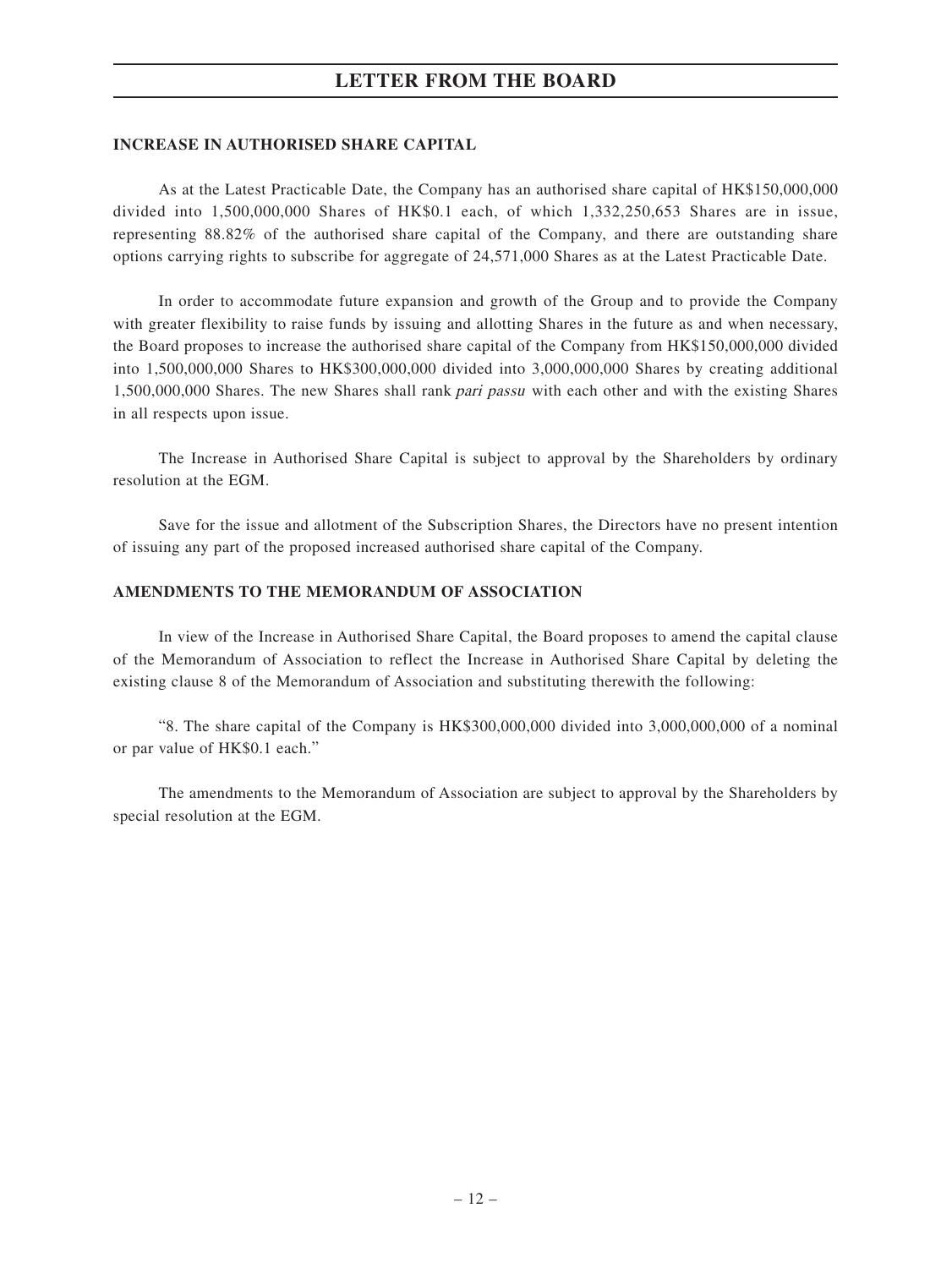#### **EFFECT OF THE SHAREHOLDING STRUCTURE**

For illustration purpose only, assuming the completions of the Subscription and the Transfer having taken place without taking into account any other new Shares (if any) after the Latest Practicable Date and prior to completion of the Subscription and the Transfer, set out below is the shareholding structure of the Company (i) as at the Latest Practicable Date; (ii) upon completion of the Subscription; and (iii) upon completion of the Subscription and the Transfer:

|                                       |                                |             |               |                                |                  |                                | Immediately upon completion |          |
|---------------------------------------|--------------------------------|-------------|---------------|--------------------------------|------------------|--------------------------------|-----------------------------|----------|
|                                       | As at the                      |             |               |                                | Immediately upon |                                | of the Subscription and     |          |
|                                       | <b>Latest Practicable Date</b> |             |               | completion of the Subscription |                  |                                | the Transfer                |          |
|                                       | Number of                      | Approximate |               | Number of                      | Approximate      | Number of                      | Approximate                 |          |
|                                       | <b>Shares</b>                  |             | $\%$ (Note 7) | <b>Shares</b>                  |                  | $\%$ (Note 7)<br><b>Shares</b> | $\%$                        | (Note 7) |
| Subscriber Nominee                    |                                |             |               | 249,000,000                    | 15.75            | 379,000,000                    | 23.97                       |          |
| Center Lab (Note 1)                   | 361,738,129                    | 27.15       |               | 361,738,129                    | 22.88            | 327,940,089                    | 20.74                       |          |
| BioEngine Capital Inc. (Note 1)       | 123,355,375                    | 9.26        |               | 123,355,375                    | 7.80             | 47,991,683                     | 3.04                        |          |
| <b>BioEngine Technology</b>           |                                |             |               |                                |                  |                                |                             |          |
| Development Inc. (Note 1)             | 20,838,268                     | 1.56        |               | 20,838,268                     | 1.32             |                                |                             |          |
| Mr. Bartle van der Meer (Notes 2 & 3) | 125,005,230                    | 9.38        |               | 125,005,230                    | 7.91             | 125,005,230                    | 7.91                        |          |
| Mr. Yan Weibin (Notes 4 & 5)          | 119,339,085                    | 8.96        |               | 119,339,085                    | 7.55             | 119,339,085                    | 7.55                        |          |
| Public Shareholders (Note 6)          | 581,974,566                    | 43.68       |               | 581,974,566                    | 36.80            | 581,974,566                    | 36.80                       |          |
|                                       | 1.332.250.653                  | 100.00      |               | 1,581,250,653                  | 100.00           | 1,581,250,653                  | 100.00                      |          |

Notes:

- 1. As at the Latest Practicable Date, Center Lab beneficially owns 361,738,129 Shares. Both BioEngine Capital Inc. and BioEngine Technology Development Inc., which hold 123,355,375 Shares and 20,838,268 Shares respectively, are non-wholly-owned subsidiaries of Center Lab. Accordingly, Center Lab is deemed to be interested in a total of 505,931,772 Shares.
- 2. The amount represents the number of Shares Mr. Bartle van der Meer is deemed to be interested in under the SFO as at the Latest Practicable Date, and comprises (i) 800,000 Shares he beneficially owns; and (ii) 124,205,230 Shares held by Dutch Dairy Investments HK Limited, a corporation which he indirectly controls. Apart from these, Mr. Bartle van der Meer also holds share options granted by the Company on 21 January 2016 (under the share option scheme of the Company approved by the Shareholders on 19 September 2009) which enable him to further subscribe for 400,000 Shares.
- 3. Dutch Dairy Investments HK Limited, which holds 124,205,230 Shares, is wholly-owned by Dutch Dairy Investments B.V.. Dutch Dairy Investments B.V. is wholly-owned by Fan Deming B.V., which is in turn whollyowned by Mr. Bartle van der Meer.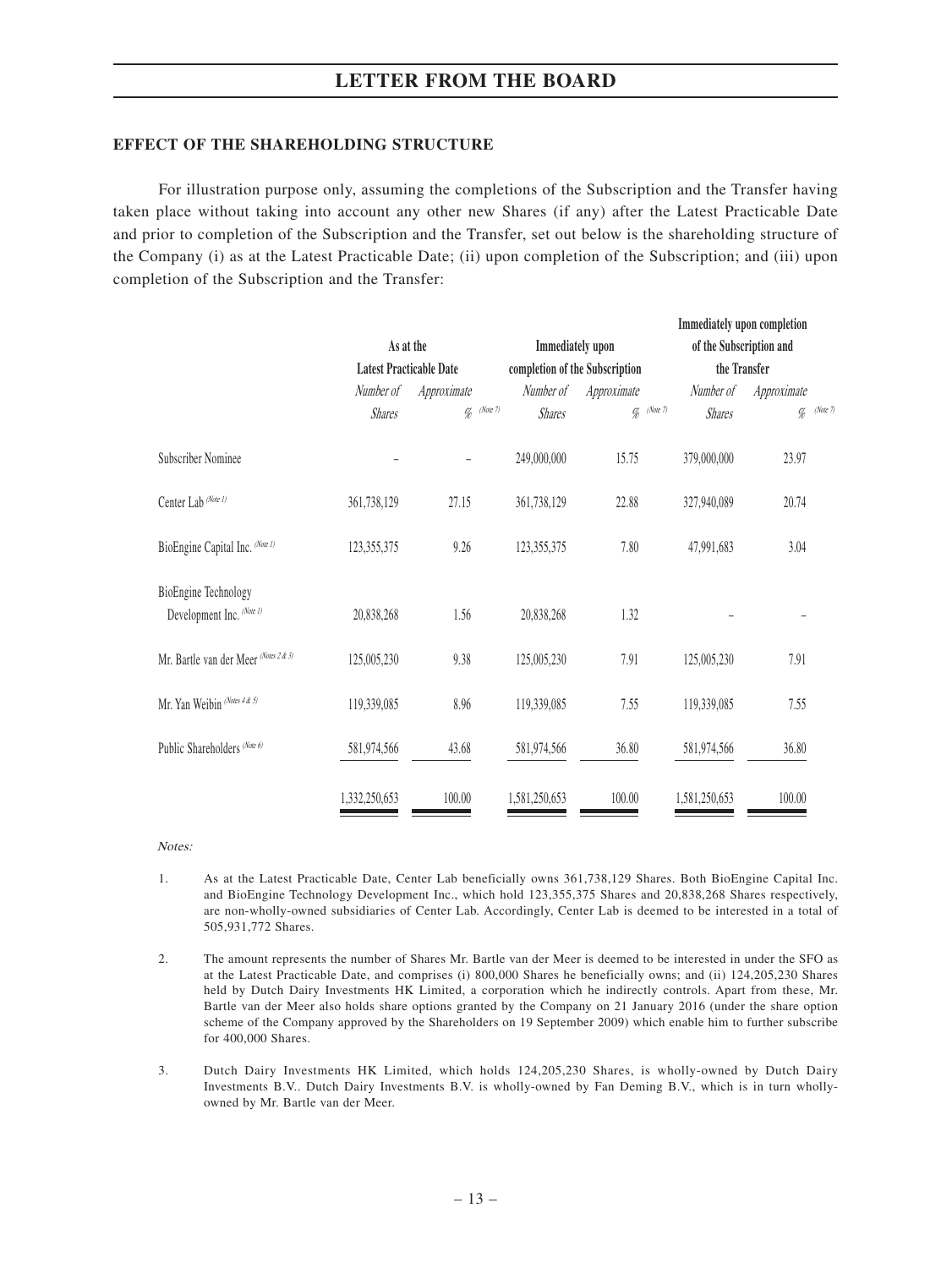- 4. The amount represents the number of Shares Mr. Yan Weibin is deemed to be interested in under the SFO as at the Latest Practicable Date, and comprises (i) 800,000 Shares he beneficially owns; and (ii) 118,539,085 Shares held by Ausnutria Holding Co. Ltd., a corporation which is wholly-owned by him. Apart from these, Mr. Yan Weibin also holds share options granted by the Company on 21 January 2016 (under the share option scheme of the Company approved by the Shareholders on 19 September 2009) which enable him to further subscribe for 400,000 Shares.
- 5. Ms. Chen Miaoyuan is the spouse of Mr. Yan Weibin and is therefore deemed to be interested in all the Shares in which Mr. Yan Weibin is deemed to be interested.
- 6. The amount includes the 39,311,500 Shares held by the sole owner of Star Link (as defined below) and the 2,910,000 Shares held by Aeolus Industry (as defined below).
- 7. The percentages of the Shares are rounded to the nearest two decimal places, and the total number of the percentages may not add up to 100% due to rounding.

#### **INFORMATION OF THE GROUP AND THE SUBSCRIBER**

#### **The Group**

The Company acts as an investment holding company of the Group. The Group is principally engaged in (i) the dairy industry with activities ranging from research and development, milk collection, processing, production, packaging, marketing and distribution of infant formula and other dairy products to customers in the PRC and other overseas countries; and (ii) research and development, production, marketing and distribution of nutrition products to customers principally located in the PRC, Australia and New Zealand.

#### **The Subscriber and the Subscriber Nominee**

The Subscriber is a professional investment management institution jointly established by CITIC Agriculture, a wholly-owned subsidiary of CITIC Limited (Stock code: 267.HK), and a number of stateowned and sound companies established in the PRC. The Subscriber is principally engaged in investment in agricultural biotechnology and branded consumer products sectors. It is also committed to improve the long-term interests of shareholders of its invested companies.

With an aim of further strengthening the Company's shareholders profile, the Subscriber invited certain reputable state-owned enterprises and financial investors to participate in the Subscription through the Subscriber Nominee.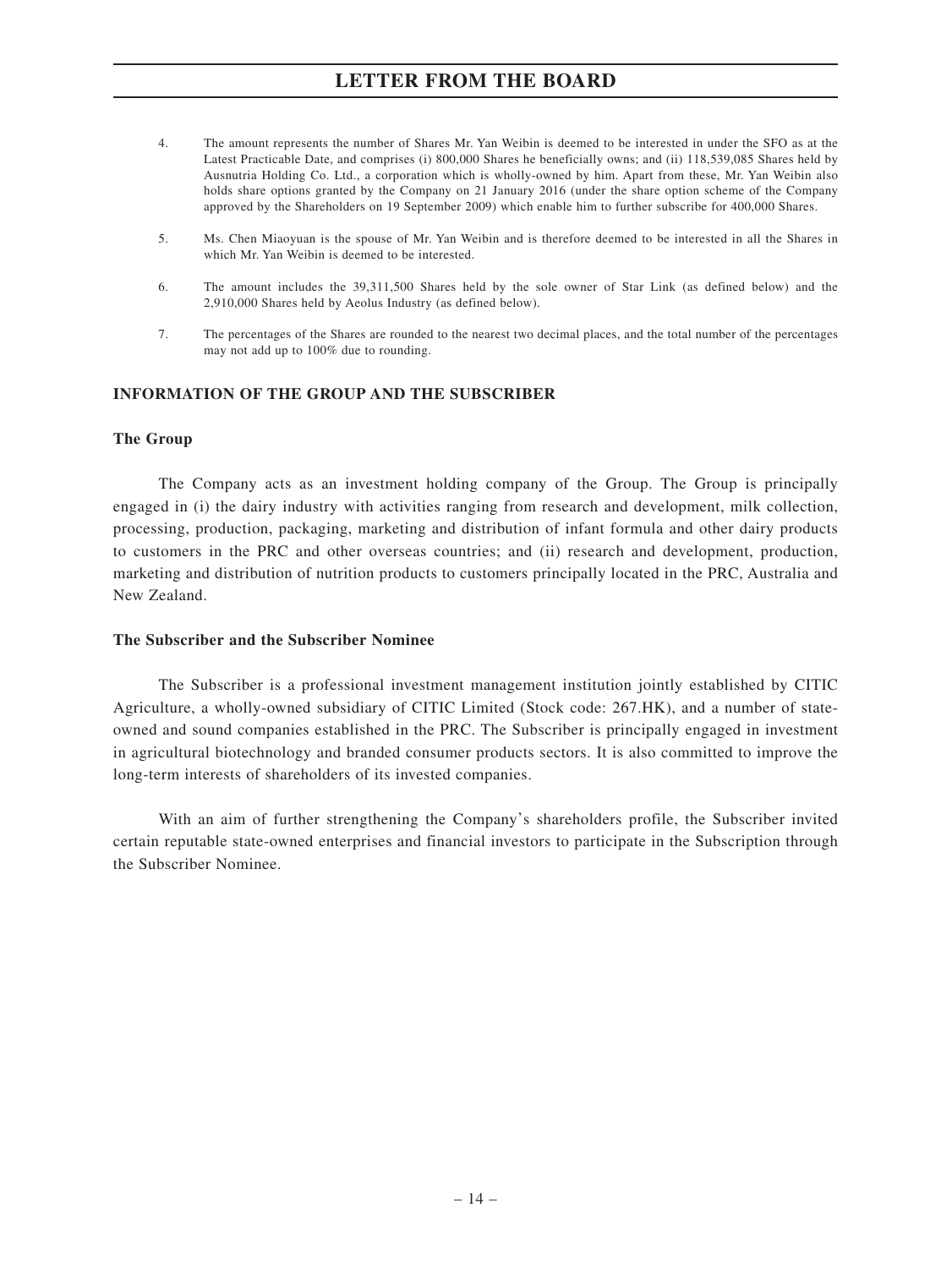For the purpose of the Subscription, the Subscriber Nominee, which is principally engaged in investment holding, is a special purpose vehicle jointly established by the Funds, and owned as to approximately 53%, 17% and 30% by Fund A, Fund B and Fund C respectively. The Funds, which in turn are jointly invested by (i) Guotiao CITIC Modern Agriculture Investment LP ("**Guotiao CITIC**") through Fund A; (ii) Enlightenment Rich Limited ("**Enlightenment Rich**"), an indirect whollyowned subsidiary of Agricultural Bank of China Limited ("**Agricultural Bank**"), through Fund B; (iii) Star Link International Investments Limited ("**Star Link**"), the sole owner of which is an existing Shareholder, through Fund B; (iv) Aeolus Industry Investment Limited ("**Aeolus Industry**"), being an existing Shareholder, through Fund B; (v) Hibiscus Vantage Investment L.P ("**Hibiscus Vantage**"), a limited partnership owned as to 75% by GLP China Holding Limited, through Fund C; and (vi) several independent parties.

Guotiao CITIC, Enlightenment Rich and Hibiscus Vantage each indirectly holds approximately 48%, 8% and 30% beneficial interests, and in aggregate hold approximately 86%, in the Subscriber Nominee respectively. The remaining 14% beneficial interests in the Subscriber Nominee are indirectly held by Star Link, Aeolus Industry and the abovementioned independent parties.

Each of Guotiao CITIC, Enlightenment Rich, Star Link, Aeolus Industry, Hibiscus Vantage and the independent parties is a limited partner of the Funds, while the Subscriber (or through its wholly-owned subsidiary, namely Citagri Nutrition Investment Co., Limited (Cayman) ("**Citagri Nutrition**")) is the sole general partner and the fund manager of each of the Funds. As such, the Subscriber is vested exclusively with the overall control (as a general partner) and is also responsible for managing the day-to-day affairs (as the fund manager) of each of the Funds.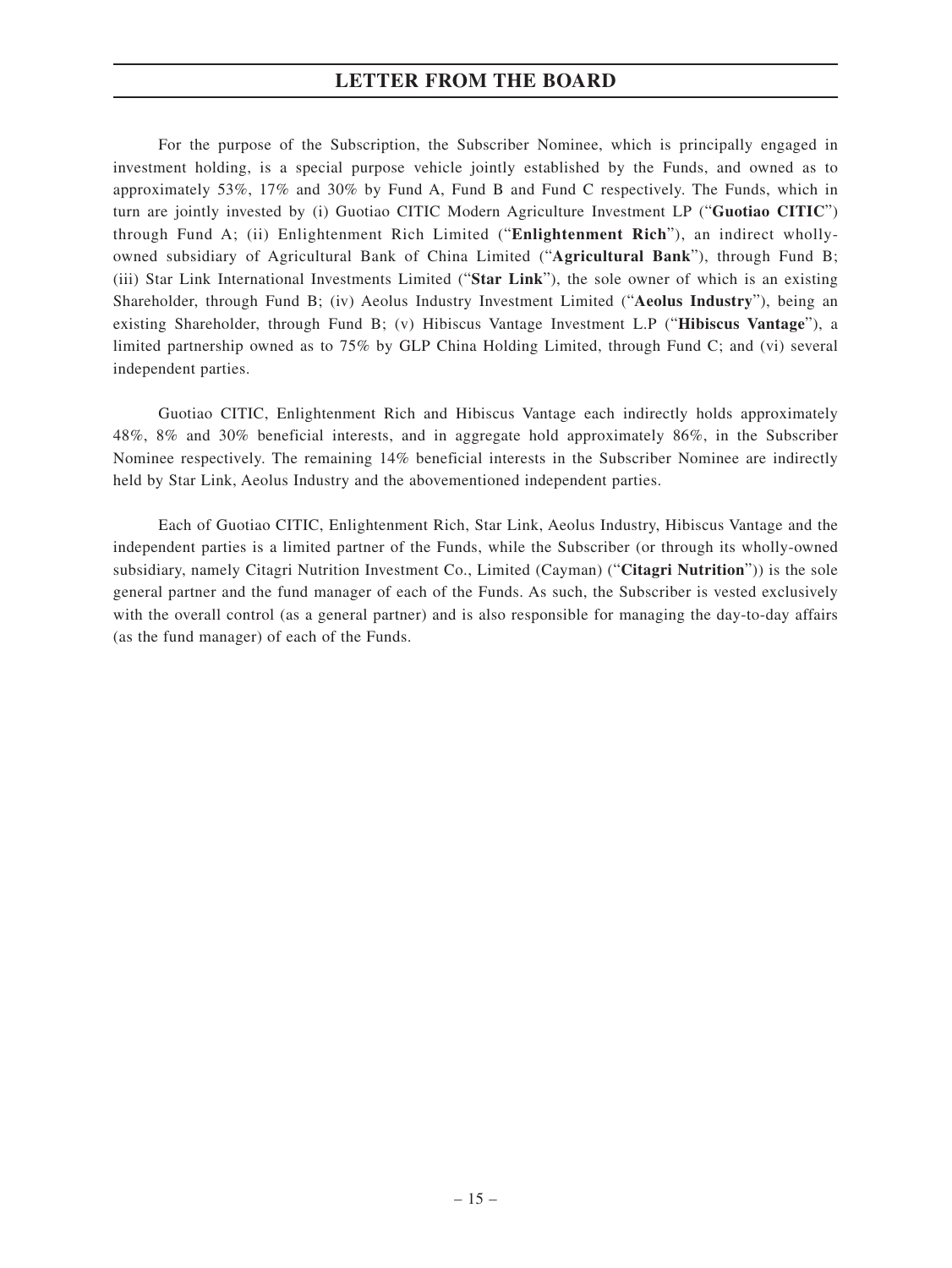

The following chart depicts the corporate structure of the Subscriber Nominee.

Note:

1. Each of Guotiao CITIC, Enlightenment Rich, Star Link, Aeolus Industry, Hibiscus Vantage and the independent parties is a limited partner of the respective Funds, while the Subscriber (or through its wholly-owned subsidiary, Citagri Nutrition) is the sole general partners and the fund manager of the Funds.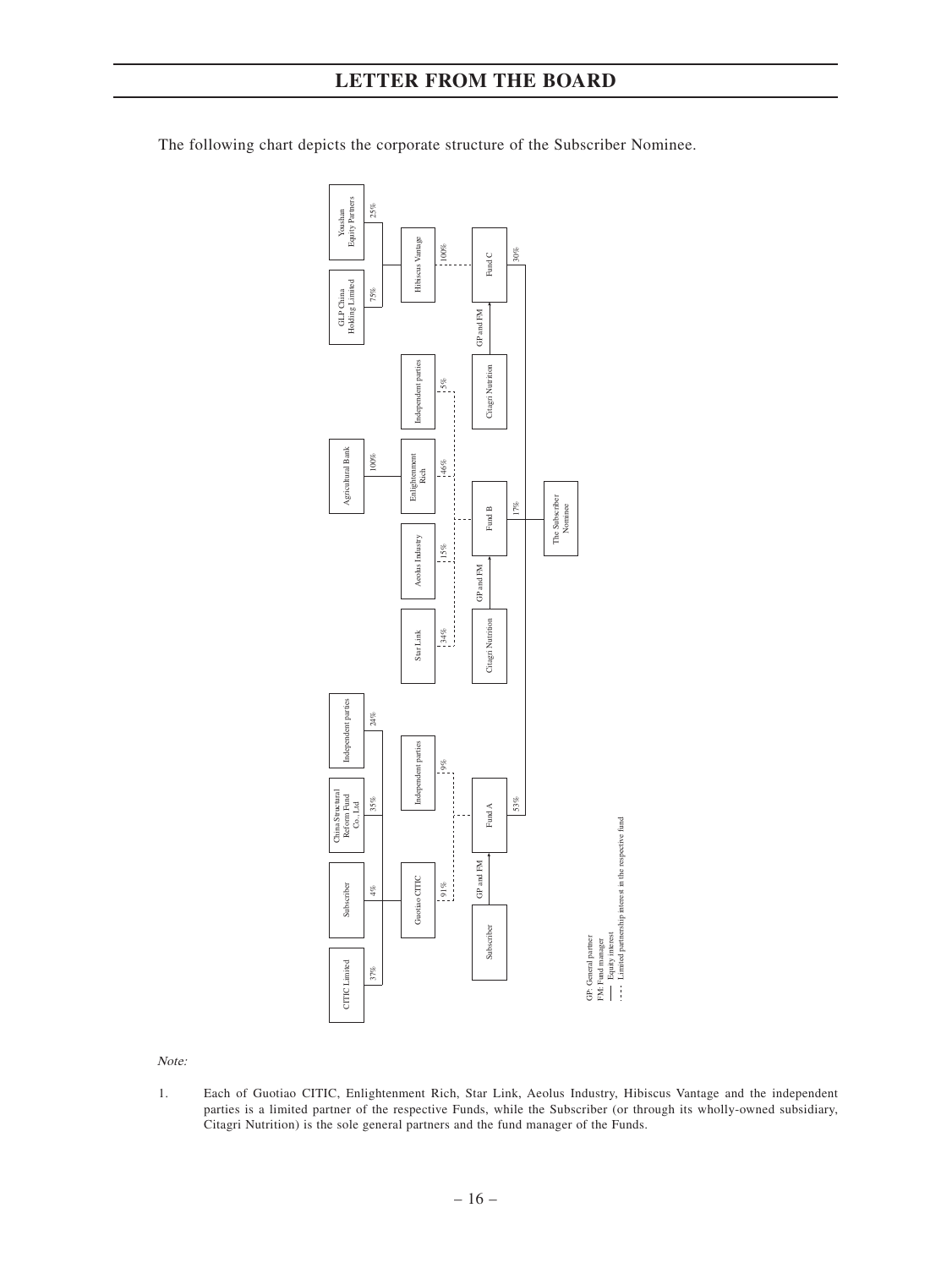#### **Background of the Funds**

Fund A is a limited partnership registered in Changsha, Hunan Province, the PRC. Being one of the limited partners, Guotiao CITIC contributed approximately 91% of the capital commitment of Fund A. Guotiao CITIC is a limited partnership owned as to 41% by CITIC Agriculture and the Subscriber in aggregate and as to 35% by China Structural Reform Fund Co., Ltd(中國國有企業結構調整基金股份 有限公司), which is owned by ten state-owned enterprises and financial institutions and entrusted by the State-owned Asset Supervision and Administration Commission of the PRC. The remaining 9% of the capital commitment of Fund A is contributed by several state-owned and independent parties. Upon completion of the Subscription and the Transfer, Fund A will be beneficially interested in 198,671,800 Shares, representing approximately 13% of the total number of issued Shares as enlarged by the issue and allotment of the Subscription Shares.

Fund B is an exempted limited partnership registered in the Cayman Islands. Being the limited partners, Agricultural Bank (through Enlightenment Rich), Star Link and Aeolus Industry contributed approximately 46%, 34% and 15% of the capital commitment of Fund B respectively, while the remaining capital commitment is contributed by several independent parties. Enlightenment Rich is indirectly wholly-owned by Agricultural Bank, a state-owned commercial bank listed on both the Stock Exchange (stock code: 01288.HK) and the Shanghai Stock Exchange (stock code: 601288.SH). It ranks the 40th in Fortune's Global 500 and ranked the 4th in The Banker's "Top 1000 World Banks" list in terms of tier 1 capital in 2018. Upon completion of the Subscription and the Transfer, Fund B will be beneficially interested in 65,036,400 Shares, representing approximately 4% of the total number of issued Shares as enlarged by the issue and allotment of the Subscription Shares.

Fund C is an exempted limited partnership registered in the Cayman Islands. Being a limited partner, Hibiscus Vantage contributes approximately 100% of the capital commitment of Fund C. Hibiscus Vantage is 25% owned by Youshan Equity Partners and 75% owned by New Age Investment Limited. New Age Investment Limited is wholly-owned by GLP China Holdings Limited, which is 66.2% owned by GLP Pte. Ltd. (formerly known as Global Logistic Properties Limited), a company previously listed on Singapore Exchange Limited and subsequently having been privatised since 22 January 2018. GLP Pte Ltd. is a leading global provider of modern logistics facilities and technology-led solutions. Through its network of strategically-located properties, GLP is able to offer both space and technology-led solutions to drive value for its customers. Upon completion of the Subscription and the Transfer, Fund C will be beneficially interested in 115,291,800 Shares, representing approximately 7% of the total number of issued Shares as enlarged by the issue and allotment of the Subscription Shares.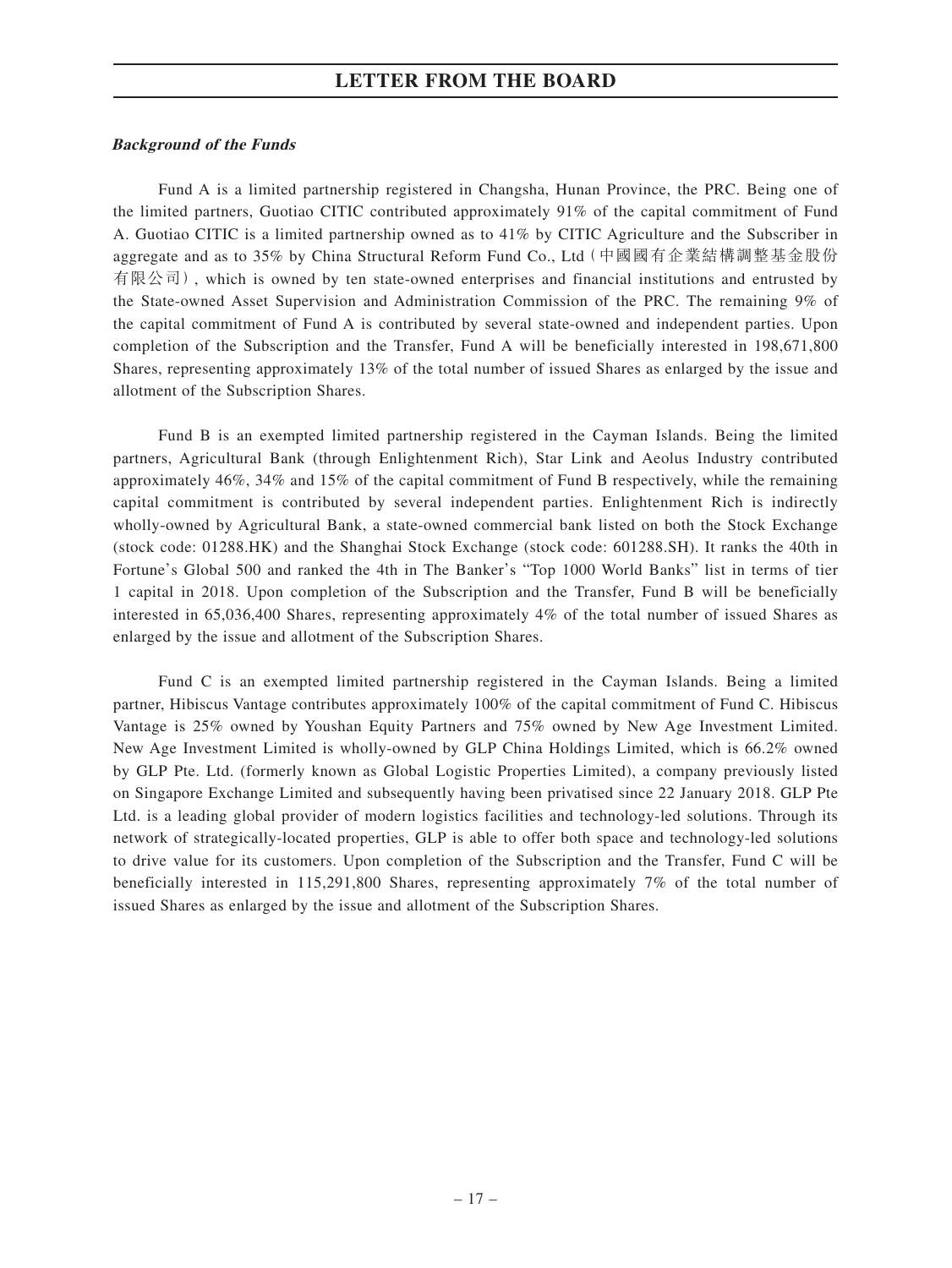As at the Latest Practicable Date, save for the sole owner of Star Link, who was beneficially interested in 39,311,500 Shares (representing 2.95% of the total number of issued Shares as at the Latest Practicable Date) and Aeolus Industry, which held 2,910,000 Shares (representing 0.22% of the total number of issued Shares as at the Latest Practicable Date), the Subscriber and its subsidiaries, the Subscriber Nominee and their ultimate beneficial owner(s) did not own any Shares.

#### **EQUITY FUND RAISING ACTIVITIES IN THE PART TWELVE MONTHS**

The Company has not raised any funds by way of issuing Shares in the past twelve months immediately before the Latest Practicable Date.

#### **IMPLICATIONS UNDER THE LISTING RULES**

To the best of the Directors' knowledge, information and belief having made all reasonable enquiries, save for the sole owner of Star Link and Aeolus Industry, who were interested in 2.95% and 0.22% of the total number of issued Shares as at the Latest Practicable Date, the Subscriber, the Subscriber Nominee and their ultimate beneficial owner(s) are independent from the Company and its connected persons. Nevertheless, as the Subscriber entered into the Subscription Agreement with the Company and entered into the Transfer SPA with the Center Lab Group, the Subscriber has been deemed by the Stock Exchange to be a connected person of the Company pursuant to Rule 14A.19 and Rule 14A.20 of the Listing Rules. As such, the Subscription constitutes a connected transaction and is subject to the reporting, announcement, circular and independent shareholders' approval requirements under Chapter 14A of the Listing Rules.

The Center Lab Group, which in aggregate held 505,931,772 Shares as at the Latest Practicable Date, representing 37.98% of the total number of issued Shares, will abstain from voting on the proposed resolution to approve the Subscription Agreement and the transactions contemplated thereunder at the EGM.

The sole owner of Star Link (who was beneficially interested in 39,311,500 Shares as at the Latest Practicable Date, representing 2.95% of the total number of issued Shares) and Aeolus Industry (which held 2,910,000 Shares as at the Latest Practicable Date, representing 0.22% of the total number of issued Shares) are required to abstain from voting in respect of the resolution to approve the Subscription Agreement and the transactions contemplated thereunder pursuant to Rule 14A.36 of the Listing Rules.

Saved as disclosed above, to the best of the knowledge, information and belief of the Directors, no Director or other Shareholder has material interests in the Subscription and/or the Increase in Authorised Share Capital and is required to abstain from voting on the proposed resolutions to approve (i) the Subscription Agreement and the transactions contemplated thereunder; (ii) the Increase in Authorised Share Capital at the EGM; and (iii) the amendments to the Memorandum of Association.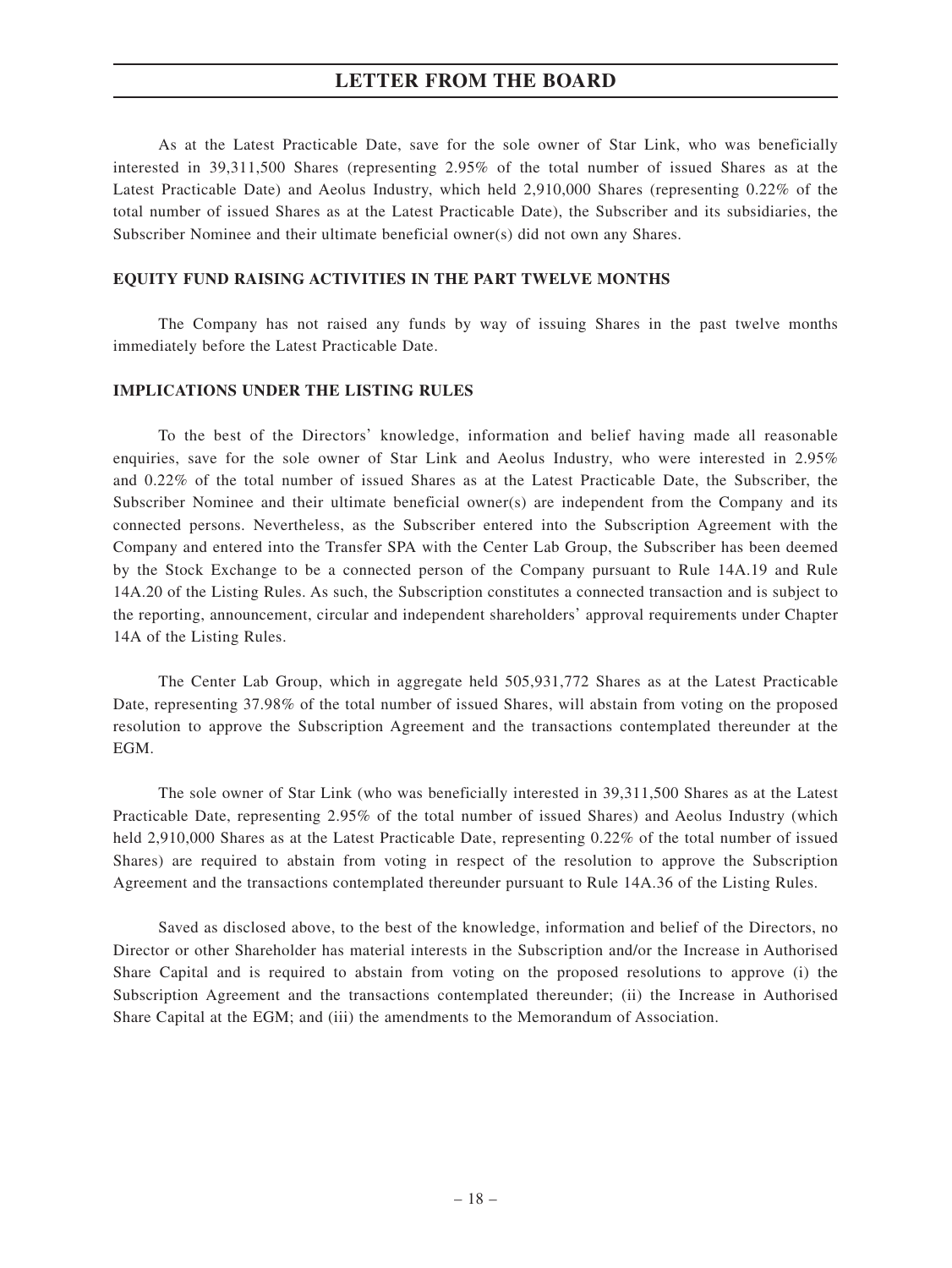#### **EGM**

The EGM will be convened and held for, among other things, the Shareholders to consider and, if thought fit, to approve, among other things, (i) the Subscription Agreement and the transactions contemplated thereunder, including but not limited to the granting of the Specific Mandate to issue and allot the Subscription Shares; (ii) the Increase in Authorised Share Capital; and (iii) amendments to the Memorandum of Association.

The notice convening the EGM of the Company to be held at 8th Floor, Xin Da Xin Building A, No. 168 Huangxing Middle Road, Changsha City, Hunan Province, the PRC, on Wednesday, 10 October 2018 at 10:00 a.m. is set out on pages EGM-1 to EGM-3 of this circular.

A form of proxy for use by the Shareholders at the EGM is enclosed. Whether or not you intend to attend and vote at the EGM in person, you are requested to read the notice of EGM and complete the enclosed form of proxy in accordance with the instructions printed thereon and return the same to the Company's branch share registrar in Hong Kong, Computershare Hong Kong Investor Services Limited, 17M Floor, Hopewell Centre, 183 Queen's Road East, Wanchai, Hong Kong, as soon as possible and in any event not less than 48 hours before the time appointed for the holding of the EGM or any adjournment thereof. Completion and return of the form of proxy will not preclude you from attending and voting in person at the EGM or any adjourned meetings should you so wish.

#### **RECOMMENDATIONS**

The Directors (including the independent non-executive Directors, whose view has been included in the section headed "Letter from the Independent Board Committee" in this circular) consider the terms of the Subscription Agreement and the transactions contemplated thereunder are fair and reasonable, the Subscription is on normal commercial terms and are in the interests of the Company and the Independent Shareholders as a whole. Accordingly, the Directors recommend the Independent Shareholders to vote in favour of the ordinary resolution to be proposed at the EGM to approve the Subscription Agreement and the transactions contemplated thereunder, including but not limited to the granting of the Specific Mandate to issue and allot the Subscription Shares.

The Directors also consider that the Increase in Authorised Share Capital and the amendments to the Memorandum of Association are in the best interests of the Company and the Shareholders as a whole. Accordingly, the Directors recommend that all Shareholders vote in favour of the resolutions to be proposed at the EGM to approve the Increase in Authorised Share Capital and the amendments to the Memorandum of Association.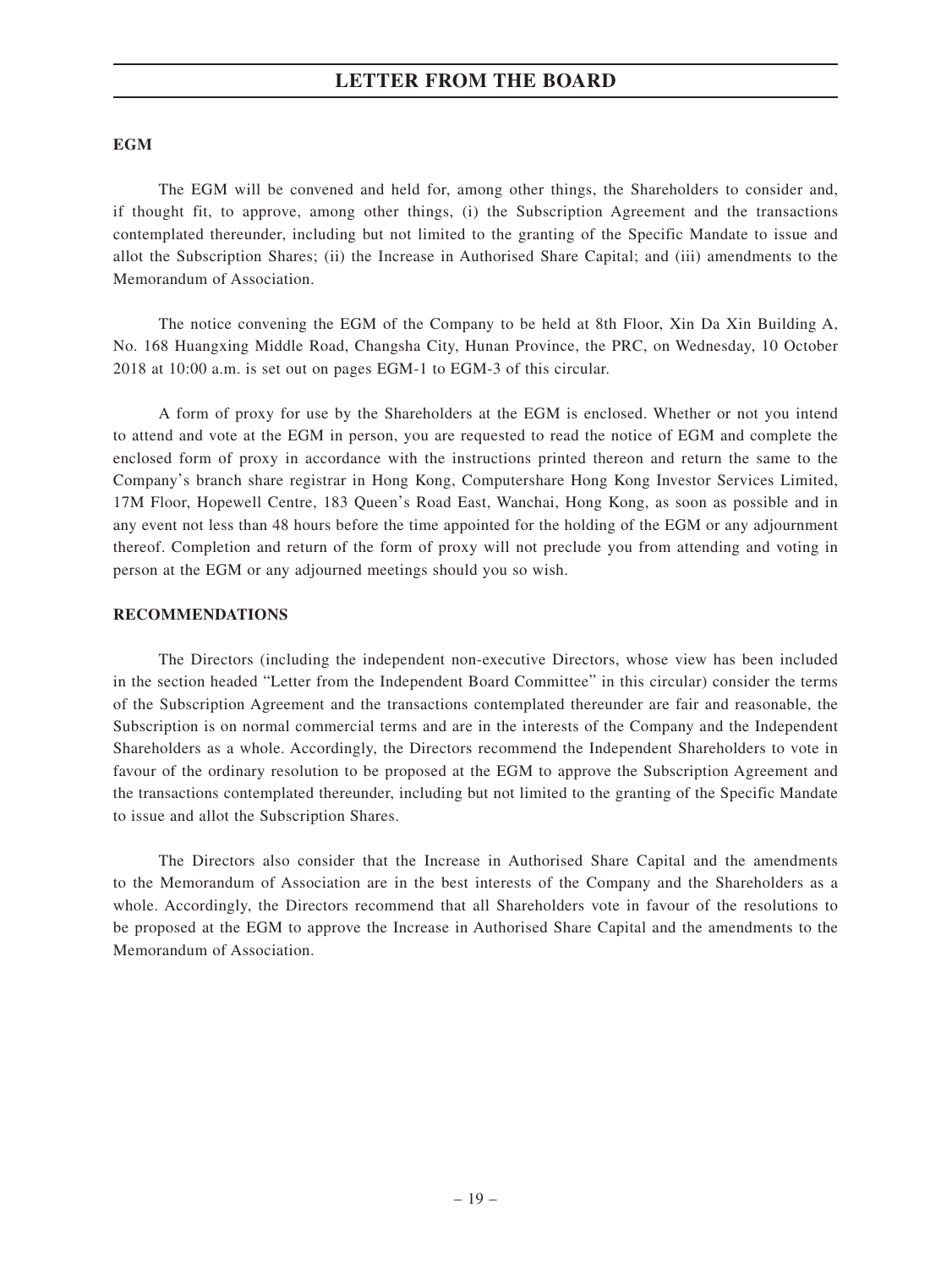#### **ADDITIONAL INFORMATION**

The Independent Board Committee comprising all the independent non-executive Directors has been formed to advise the Independent Shareholders on the terms of the Subscription Agreement and the transactions contemplated thereunder, including but not limited to the granting of the Specific Mandate to issue and allot the Subscription Shares. Innovax Capital has been appointed as the Independent Financial Adviser to advise the Independent Board Committee and Independent Shareholders in this regard.

Accordingly, your attention is drawn to (i) the letter from the Independent Board Committee set out on pages 21 to 22 of this circular, which contains its recommendation to the Independent Shareholders; (ii) the letter from the Independent Financial Adviser set out on pages 23 to 41 of this circular, which contains its advice to the Independent Board Committee and the Independent Shareholder; and (iii) the general information set out in the Appendix to this circular.

> By Order of the Board **Ausnutria Dairy Corporation Ltd Yan Weibin** Chairman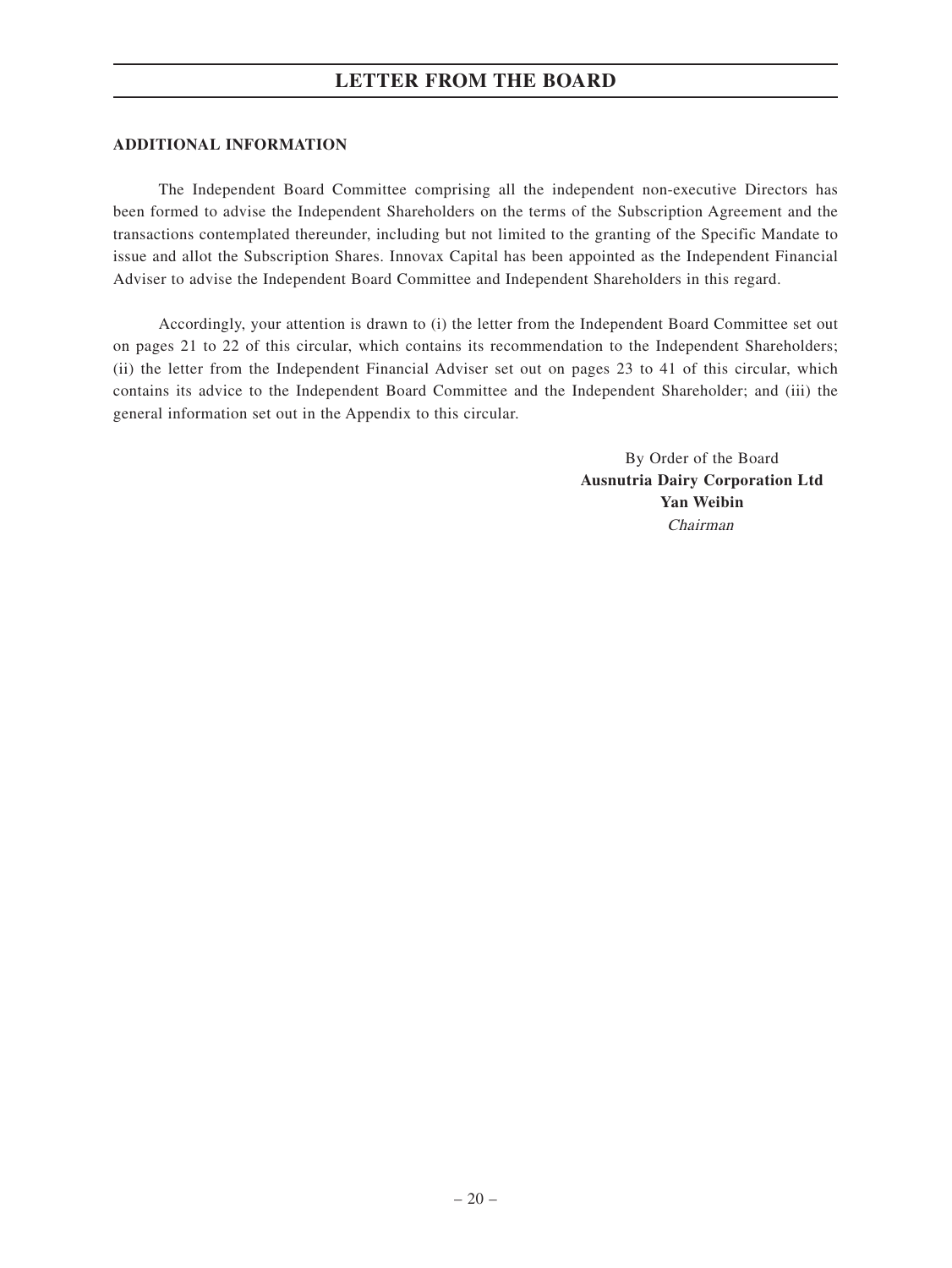## **LETTER FROM THE INDEPENDENT BOARD COMMITTEE**



# **AUSNUTRIA DAIRY CORPORATION LTD**

**澳優乳業股份有限公司**

(Incorporated in the Cayman Islands with limited liability)

**(Stock code: 1717)**

17 September 2018

To the Independent Shareholders

Dear Sirs or Madams,

## **CONNECTED TRANSACTION IN RELATION TO SUBSCRIPTION OF NEW SHARES UNDER SPECIFIC MANDATE**

We refer to the circular dated 17 September 2018 (the "**Circular**") issued by the Company of which this letter forms part. Unless the context otherwise requires, terms and expressions defined in the Circular have the same meanings herein.

We have been appointed by the Board as members of the Independent Board Committee to advise the Independent Shareholders on the fairness and the reasonableness of the terms of the Subscription Agreement and the transactions contemplated thereunder, including but not limited to the granting of the Specific Mandate to issue and allot the Subscription Shares. Innovax Capital has been appointed by the Company as the Independent Financial Adviser to advise the Independent Board Committee and the Independent Shareholders in this regard.

We wish to draw your attention to (i) the letter from the Board set out on pages 5 to 20 of the Circular; (ii) the letter from the Independent Financial Adviser as set out on pages 23 to 41 of the Circular which contains its recommendation to the Independent Board Committee and the Independent Shareholders in relation to the terms of the Subscription Agreement and the transactions contemplated thereunder, including but not limited to the granting of the Specific Mandate to issue and allot the Subscription Shares, as well as the principal factors and reasons considered by the Independent Financial Adviser in arriving at its recommendation; and (iii) the additional information as set out in the Appendix to the Circular.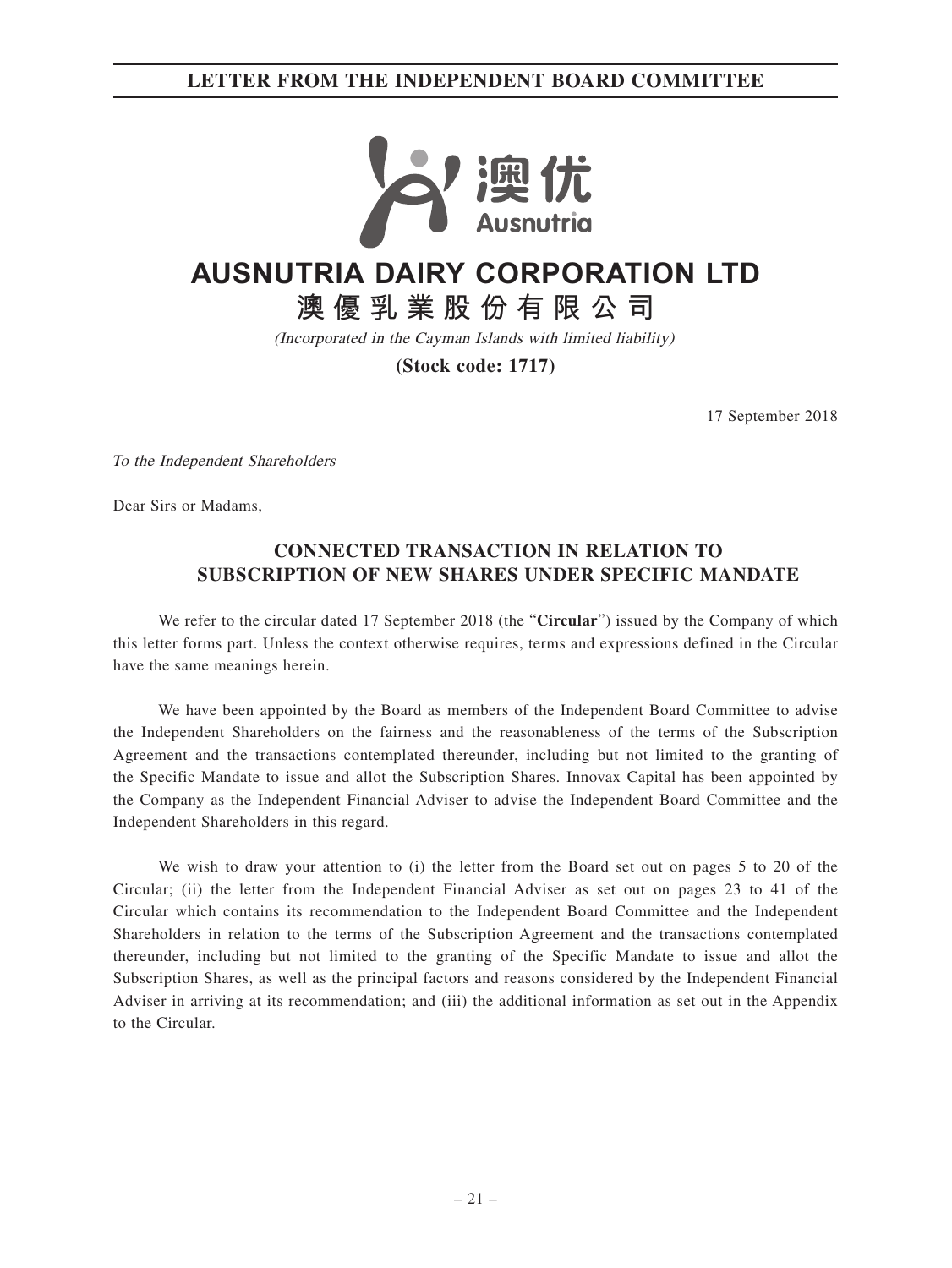## **LETTER FROM THE INDEPENDENT BOARD COMMITTEE**

After taking account of the factors and reasons considered by the Independent Financial Adviser and its conclusion and advice, we concur with its views and consider that the terms of the Subscription Agreement and the transactions contemplated thereunder, including but not limited to the issue and allotment of the Subscription Shares under the Specific Mandate, are on normal commercial terms and fair and reasonable so far as the Company and the Independent Shareholders are concerned and in the interest of the Company and the Independent Shareholders as a whole. Accordingly, we recommend the Independent Shareholders to vote in favour of the resolution to be proposed at the EGM to approve the Subscription Agreement and the transactions contemplated thereunder, including but not limited to the granting of the Specific Mandate to issue and allot the Subscription Shares at the EGM.

> Yours faithfully For and on behalf of the **Independent Board Committee Mr. Jason Wan Mr. Lau Chun Fai Douglas** Independent non-executive Directors

**Ms. Ho Mei-Yueh**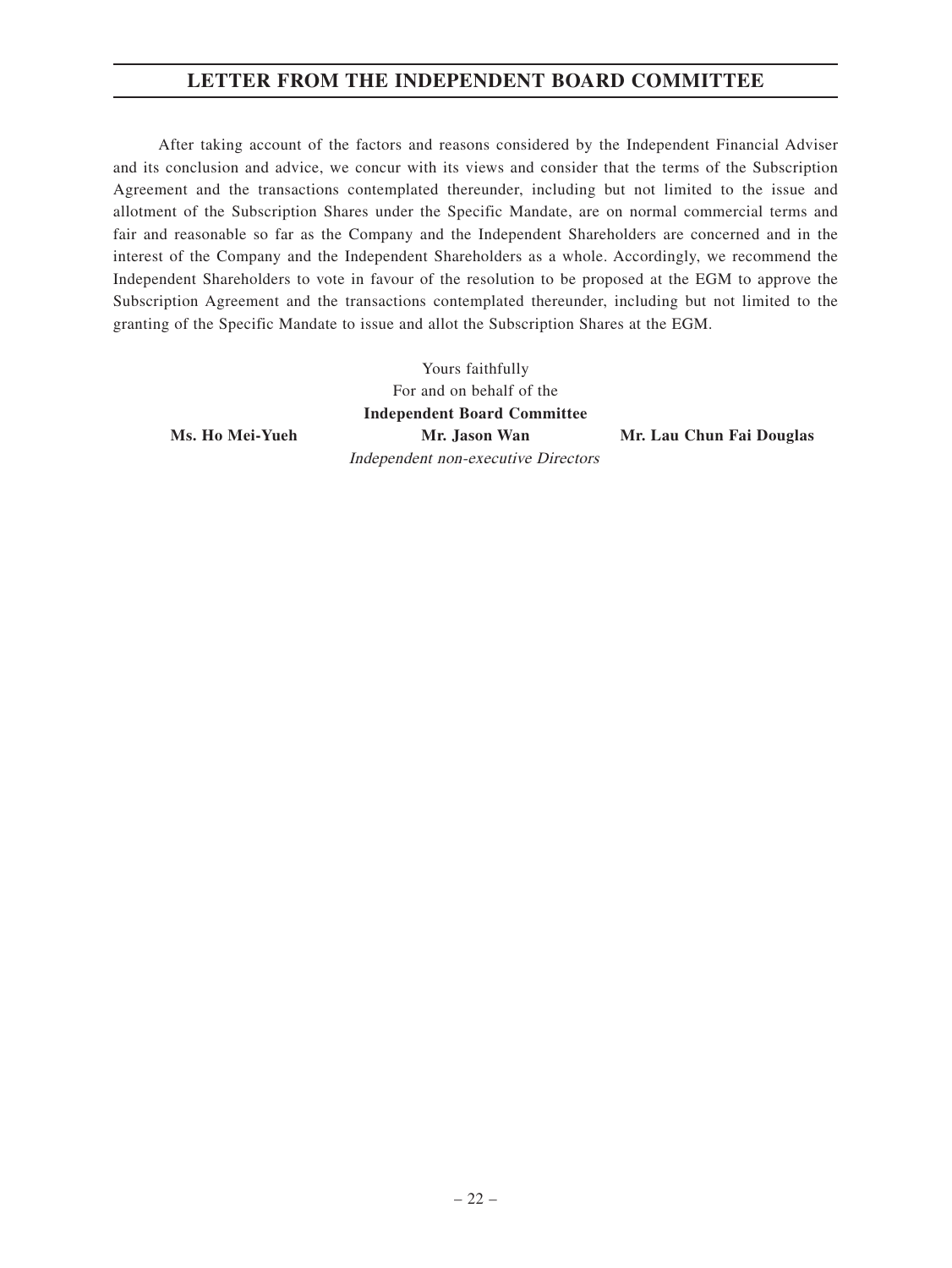The following is the full text of the letter from Innovax Capital Limited setting out its advice to the Independent Board Committee and the Independent Shareholders, which has been prepared for the purpose of inclusion in this circular.



To the Independent Board Committee and the Independent Shareholders,

17 September 2018

Dear Sirs,

## **CONNECTED TRANSACTION – SUBSCRIPTION OF NEW SHARES UNDER SPECIFIC MANDATE**

#### **I. INTRODUCTION**

We refer to our engagement as the Independent Financial Adviser to the Independent Board Committee and the Independent Shareholders in respect of the Subscription, details of which are set out in the Letter from the Board contained in this circular of the Company dated 17 September 2018 (the "**Circular**"), of which this letter forms part. Terms used in this letter shall have the same meanings as those defined in the Circular unless the context indicates otherwise.

On 4 April 2018 (after trading hours), the Company and the Subscriber entered into the Subscription Agreement, pursuant to which the Company conditionally agreed to issue and allot and the Subscriber conditionally agreed to subscribe or procure its nominee(s) to subscribe the Subscription Shares at the Subscription Price on the terms and conditions provided in the Subscription Agreement.

On 4 April 2018 (after trading hours), the Board was also notified by Center Lab that, the Center Lab Group and the Subscriber entered into the Transfer SPA, pursuant to which the Center Lab Group, as the vendor, conditionally agreed to sell and the Subscriber, as the purchaser, conditionally agreed to, or procure its nominees to, purchase 130,000,000 Shares (representing 9.76% of the issued Shares as at the Latest Practicable Date) at a total consideration of HK\$673,400,000, representing HK\$5.18 per Share. Pursuant to the Transfer SPA, completion of the Transfer is conditional upon completion of the Subscription.

On 22 June 2018, the Company received a letter from the Stock Exchange notifying the Company its decision to deem the Subscriber as a connected person of the Company pursuant to Rule 14A.19 and 14A.20 of the Listing Rules. As such, the Subscription constitutes a connected transaction and is subject to the reporting, announcement, circular and independent shareholders' approval requirements under Chapter 14A of the Listing Rules.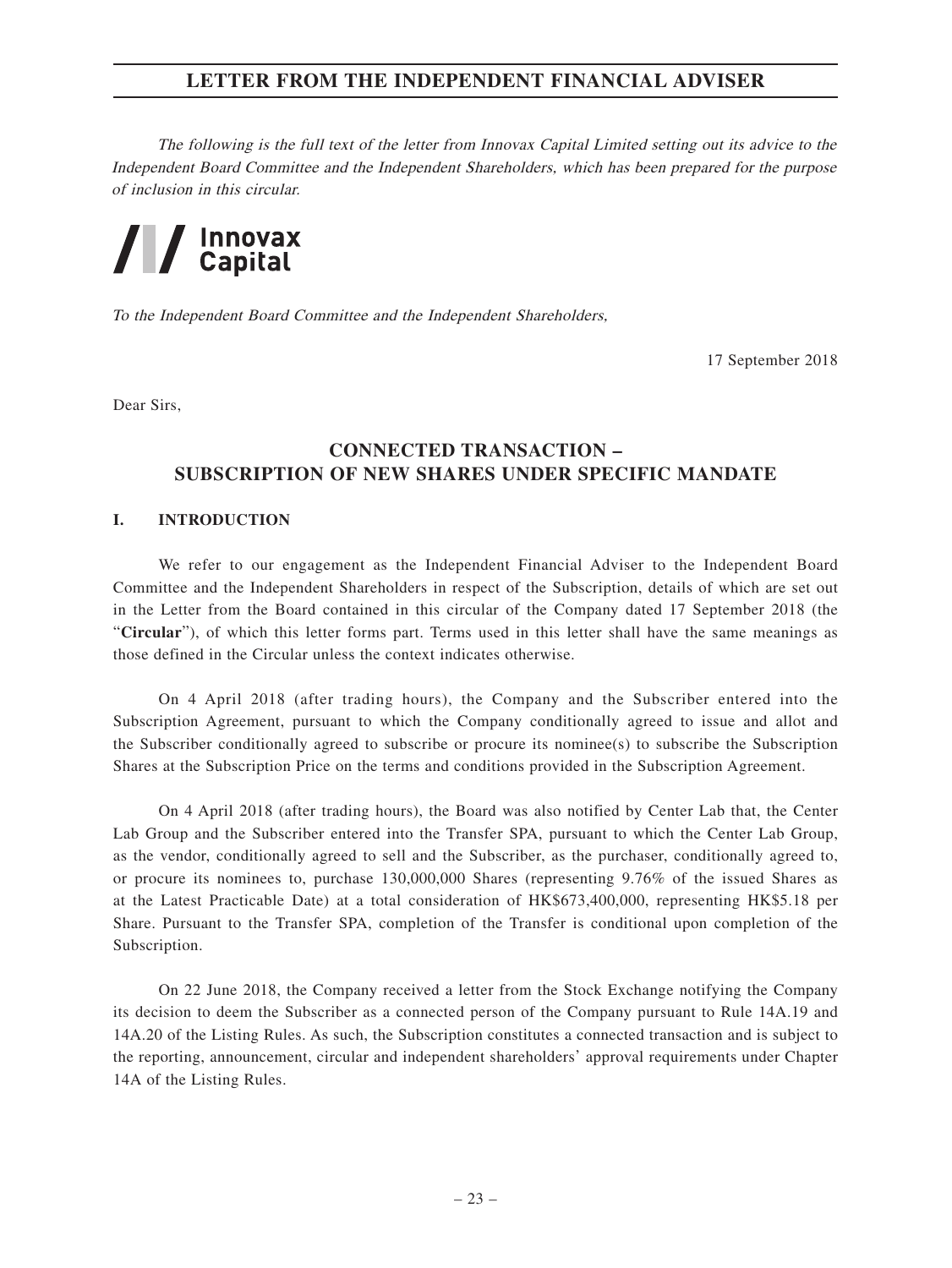On 20 August 2018, the Subscriber notified the Company that it will nominate the Subscriber Nominee to subscribe for the Subscription Shares pursuant to the terms of the Subscription Agreement.

The Independent Board Committee comprising all the independent non-executive Directors, namely Ms. Ho Mei-Yueh, Mr. Jason Wan and Mr. Lau Chun Fai Douglas, has been formed to advise the Independent Shareholders as to whether the Subscription is fair and reasonable so far as the Independent Shareholders are concerned, are on normal commercial terms and are in the interests of the Company and the Independent Shareholders as a whole and how to vote in the relevant resolutions in the EGM. In our capacity as the Independent Financial Adviser, our role is to provide the Independent Board Committee and the Independent Shareholders with an independent opinion and recommendation in this regard.

The EGM will be convened on 10 October 2018. Pursuant to Rule 14A.36 of the Listing Rules, any Shareholder with a material interest in the relevant connected transaction is required to abstain from voting on the relevant resolutions at the EGM. Accordingly, (i) the Center Lab Group, which in aggregate hold 37.98% of the total number of issued Shares as at the Latest Practicable Date; (ii) the sole owner of Star Link, who holds 2.95% of the total number of issued Shares as at the Latest Practicable Date; and (iii) Aeolus Industry, who holds 0.22% of the total number of issued Shares as at the Latest Practicable Date, are required to abstain from voting in respect of the resolutions to approve the Subscription Agreement and the transactions contemplated thereunder.

In the last two years, we did not have any engagement with the Group as an independent financial adviser. As at the Latest Practicable Date, we did not have any relationships or interests with the Group that could reasonably be regarded as relevant to the independence of Innovax Capital. Accordingly, we are considered to be eligible to give independent advice in respect of the Subscription and the transactions contemplated thereunder.

#### **II. BASIS OF OUR OPINION**

In formulating our opinion, we have relied on the accuracy of the information and representations contained in the Circular and have assumed that all information and representations made or referred to in the Circular were true, accurate and complete in all material respects at the time they were made and continue to be true, accurate and complete in all material respects as at the date of the Circular. We have also relied on our discussion with management of the Company regarding the Group and the respective terms of the Subscription, including the information and representations contained in the Circular. We have also assumed that all statements of belief, opinion and intention made by the Directors and the Company in the Circular were reasonably made after due enquiry.

We consider that we have reviewed sufficient information to reach an informed view, to justify our reliance on the accuracy of the information contained in the Circular and to provide a reasonable basis for our advice. We have no reason to suspect that any material facts have been omitted or withheld from the information contained or opinions expressed in the Circular nor to doubt the truth, accuracy and completeness of the information and representations provided to us by the Directors. We have not, however, conducted an independent in-depth investigation into the business and affairs of the Group nor have we carried out any independent verification of the information supplied.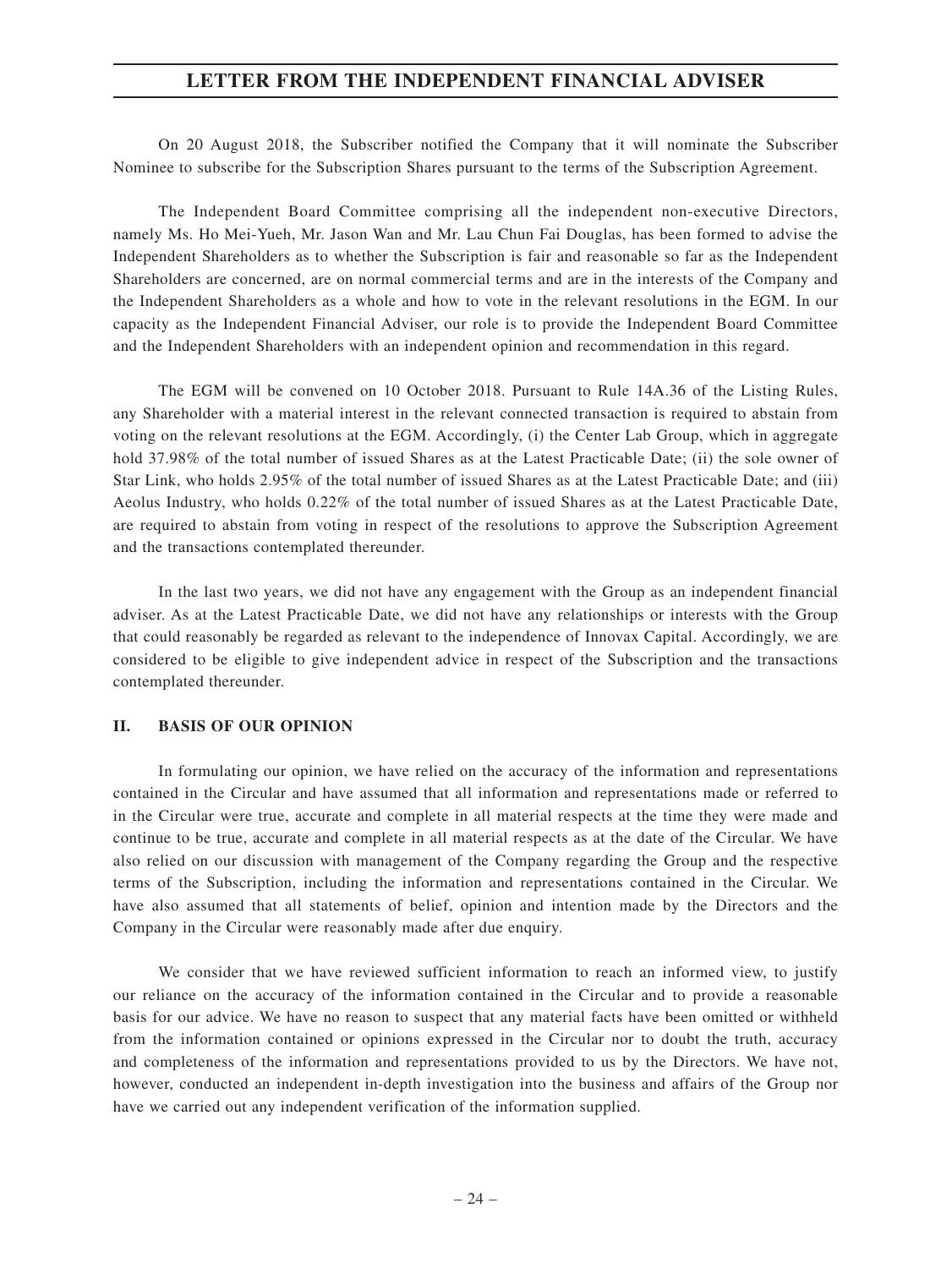#### **III. PRINCIPAL FACTORS AND REASONS CONSIDERED FOR THE SUBSCRIPTION**

In arriving at our opinion and recommendations on the Subscription, we have taken the following principal factors and reasons into consideration:–

#### **A. Principal business of the Group**

The principal business activity of the Company is investment holding. The Group is principally engaged in (i) the dairy industry with activities ranging from research and development, milk collection, processing, production, packaging, marketing and distribution of infant formula and other dairy products to customers in the PRC, the Netherlands and other overseas countries; and (ii) research and development, production, marketing and distribution of nutrition products to customers principally located in the PRC, Australia and New Zealand.

The Group sells its products under its own brand names, including Allnutria, A-choice, Best-Choice, Hyproca 1897, Puredo, Mygood and Eurlate for cow milk infant formula, and Kabrita for goat milk infant formula. Except for *Kabrita* which is distributed globally, most of the ownbranded cow milk infant formulas (which are all produced overseas) are principally designated for consumers located in the PRC. The Group also sells its products under contract manufacturing and private label arrangements for its worldwide customers. Since 2016, the Group has expanded into the international nutritional product market through its acquisition of majority interest in Nutrition Care (a professional high-end nutritional product brand with production facilities located in Australia).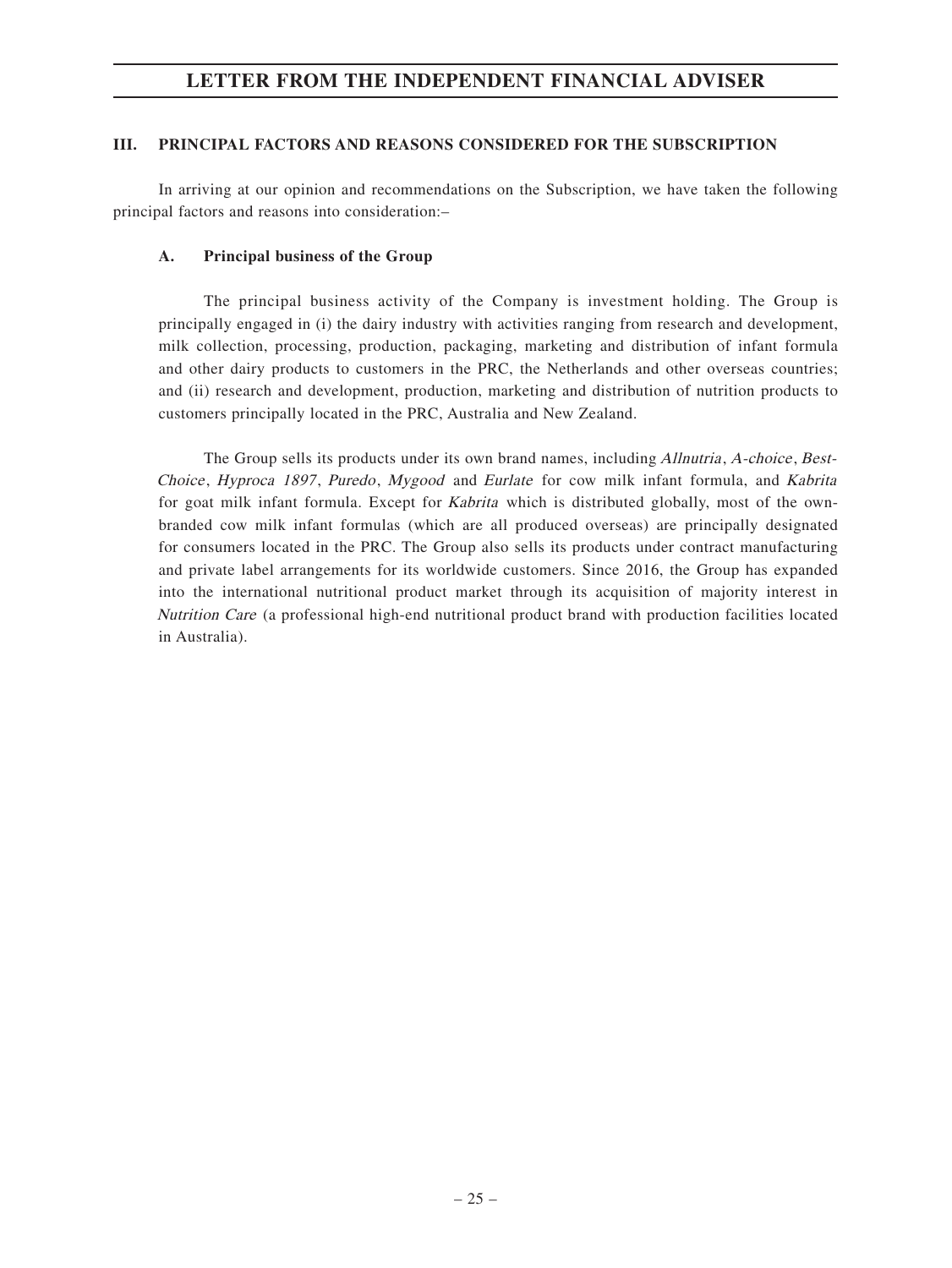The following table summarizes the audited consolidated statements of profit or loss and other comprehensive income of the Group for the three years ended 31 December 2015, 2016 and 2017 ("**FY2015**", "**FY2016**" and "**FY2017**", respectively) and the unaudited consolidated statements of profit or loss and other comprehensive income of the Group for the six months ended 30 June 2017 and 2018 ("**2017H1**" and "**2018H1**" respectively) as extracted from the Company's annual reports for FY2016 and FY2017 and interim report for 2018H1 (the "**2016 Annual Report**", the "**2017 Annual Report**" and the "**2018 Interim Report**", respectively):

|                                                    | 2018H1  | 2017H1  | <b>FY2017</b> | <b>FY2016</b> | <b>FY2015</b> |
|----------------------------------------------------|---------|---------|---------------|---------------|---------------|
|                                                    | RMB'M   | RMB'M   | RMB'M         | RMB'M         | RMB'M         |
| Revenue                                            | 2,582.4 | 1,702.9 | 3,926.5       | 2,740.3       | 2,103.5       |
| - Own-branded cow milk infant formula              | 1,168.7 | 647.4   | 1,582.8       | 1,018.9       | 665.9         |
| - Own-branded goat milk infant formula             | 907.8   | 541.3   | 1,279.8       | 798.9         | 539.9         |
| - Private labels                                   | 192.0   | 238.4   | 422.0         | 472.1         | 274.6         |
| - Nutrition products                               | 52.5    | 32.6    | 75.3          | 11.0          |               |
| – Others                                           | 261.4   | 243.2   | 566.6         | 439.4         | 623.1         |
| Gross profit                                       | 1,197.6 | 713.0   | 1,690.2       | 1,124.9       | 590.0         |
| Profit before tax                                  | 394.1   | 221.9   | 438.5         | 297.8         | 3.8           |
| Profit for the year                                | 336.8   | 168.0   | 334.8         | 234.0         | 3.1           |
| - Profit attributable to owners of the parent      | 327.3   | 153.3   | 308.1         | 212.7         | 50.6          |
| - Profit attributable to non-controlling interests | 9.4     | 14.7    | 26.7          | 21.3          | (47.5)        |

#### **Revenue**

Own-branded cow milk infant formula – The Group's revenue from own-branded cow milk infant formula increased by 53.01% from RMB665.9 million in FY2015 to RMB1,018.9 million in FY2016, which accounted for 37.18% of the Group's total revenue in FY2016. For FY2017, revenue from own-branded cow milk infant formula increased by 55.34% to RMB1,582.8 million as compared to FY2016, which accounted for 40.31% of the Group's total revenue in FY2017. For 2018H1, the Group generated revenue of RMB1,168.7 million from its own-branded cow milk infant formula, which represented an increase of RMB521.3 million, or 80.52%, as compared to that of 2017H1. Such increase was mainly attributable to, among other things, (i) the continuous increase in demand for infant formula in the PRC; (ii) the increasing recognition of the high quality standards of infant formula manufactured by the Group; (iii) the clear brand positioning and the adjusted business strategies implemented by the Group; and (iv) the high industry entry barrier as a result of the raising industry regulatory standards implemented by the PRC government.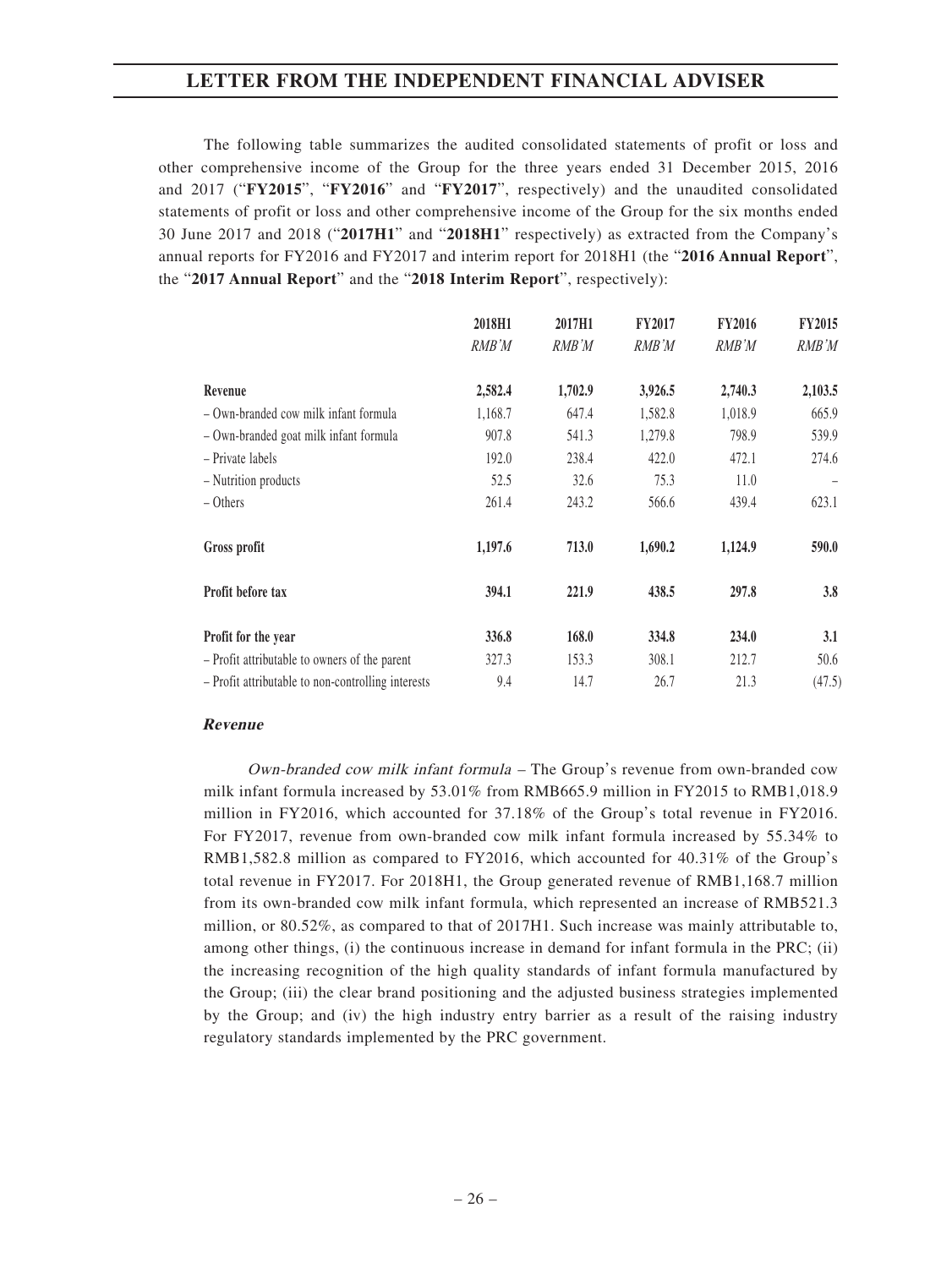Own-branded goat milk infant formula – The Group's revenue from own-branded goat milk infant formula increased by 47.97% from RMB539.9 million in FY2015 to RMB798.9 million in FY2016, which accounted for 29.15% of the Group's total revenue in FY2016. For FY2017, revenue from own-branded goat milk infant formula increased by 60.20% to RMB1,279.8 million as compared to FY2016, which accounted for 32.59% of the Group's total revenue in FY2017. Such increase was mainly attributable to, among other things, (i) the effective marketing strategy launched by the Group; (ii) the unique formula; and (iii) the unique position and business model of the Group's upstream supply chain which facilitates the development and manufacture of Kabrita. For 2018H1, the Group generated revenue of RMB907.8 million from its own-branded goat milk infant formula products, representing an increase of RMB366.5 million, or 67.71% as compared with that for the 2017H1.

Private labels – The Group's revenue from private labels increased by 71.92% from RMB274.6 million in FY2015 to RMB472.1 million in FY2016, which accounted for 17.23% of the Group's total revenue in FY2016. As disclosed in the 2016 Annual Report, the growth was mainly due to the Group having allocated more of its production capacity in FY2016 to serve private label customers after the completion of the Group's facilities upgrading plans in the Netherlands in 2015. For FY2017, revenue from private labels decreased by  $10.61\%$ to RMB422.0 million from RMB472.1 million in FY2016. Such decrease was mainly due to a higher proportion of the Group's production capacities allocated to serve the Group's own-branded infant formula business during the year, which recorded an increase in sales by 57.48% during FY2017. For 2018H1, the Group generated revenue of RMB192.0 million from its private label business, representing a decrease of RMB46.4 million, or 19.46% as compared with that for the 2017H1. The Group explained in its 2018 Interim Report the decrease in revenue of the private label business was due to a higher proportion of the production capacity and resources being allocated to serve the Group's own-branded dairy business.

Nutrition products – The Group commenced its manufacturing and distribution of nutrition products through the acquisition of the nutrition business in Australia. The acquisition was completed in October 2016 and has derived revenue of RMB11.0 million in FY2016. Since the acquisition, the Group has been active in streamlining the operations of the nutrition business and identifying the key and potential products to be introduced into and launched in overseas markets, particularly the PRC. The Group has also launched a number of nutrition products including Gut Relief in late 2016, which has a beneficial effect on the gastrointestinal tract, and Soforla in late 2017, a supplement that resolves lactose intolerance in infants. Due to the increasing market demand for the Group's nutrition products, the nutrition business segment has contributed revenue of RMB75.3 million in FY2017. For 2018H1, the Group generated revenue of RMB52.5 million from its nutrition product business, representing an increase of RMB19.9 million, or 61.04% as compared with that for the 2017H1. The Group disclosed in its 2018 Interim Report that its nutrition products launched in late 2016 and late 2017 generated substantial portion of its revenue from this segment in the 2018H1.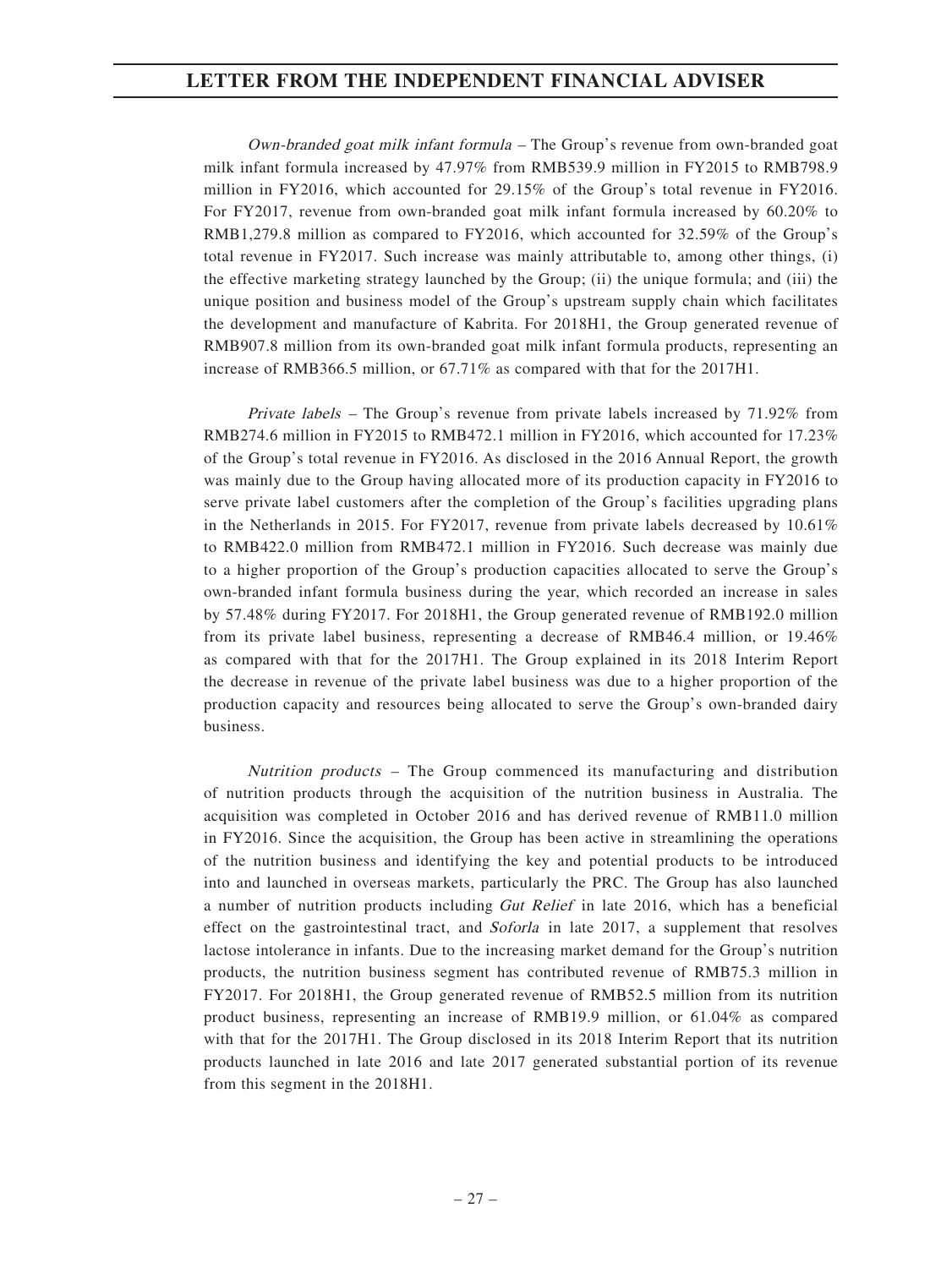#### **Gross profit**

The gross profit of the Group amounted to RMB590.0 million in FY2015, which increased to RMB1,124.9 million in FY2016. The gross profit margin of the Group increased from 28.05% in FY2015 to 41.05% in FY2016. As disclosed in the 2016 Annual Report, the increase in gross profit margin in FY2016 was mainly driven by the proportionate increase in the sales of the higher profit margin own-branded business as compared with the other business sectors. Overall contribution to revenue by own-branded business increased from 57.32% in FY2015 to 66.34% in FY2016.

The Group's gross profit for FY2017 amounted to RMB1,690.2 million, representing an increase of 50.25%, when compared with FY2016. The gross profit margin of the Group increased from 41.05% in FY2016 to 43.05% in FY2017. The increase in the gross profit margin of the Group was mainly attributable to the proportionate increase in the sales of the higher profit margin own-branded business as compared with the other business sectors. Overall contribution to revenue by the own-branded business increased from 66.34% in FY2016 to 72.90% in FY2017.

The Group's gross profit for 2018H1 amounted to RMB1,197.6 million, representing an increase of RMB484.6 million, or 67.97%, when compared with that for 2017H1. The Group's gross profit margin for 2018H1 was 46.38%, which was higher than that for 2017H1, being 41.87%. The Group disclosed in its 2018 Interim Report that the increase in the gross profit margin in 2018H1 was mainly attributable to the proportionate increase in the sales of the higher profit margin own-branded dairy business as compared with the other business sectors.

#### **Net profit**

The Group's profit attributable to owners of the parent amounted to RMB50.6 million in FY2015, which increased significantly to RMB212.70 million in FY2016. The significant increase in net profit in FY2016 was mainly driven by the increase in revenue of ownbranded cow and goat milk-based infant formula as a result of the clear brand positioning and the adjusted business strategy and the increasing market demands for the products of the Group.

For FY2017, the Group's profit attributable to owners of the parent amounted to RMB308.1 million, representing an increase of 44.85% when compared with that for FY2016. As disclosed in the 2017 Annual Report, the improvement in the Group's financial performance was resulted from the continuous growth in the sales of own-branded cow and goat milk infant formula which was driven by the clear brand positioning, the effective business strategy implemented by the Group as well as the increasing market demands for the products of the Group.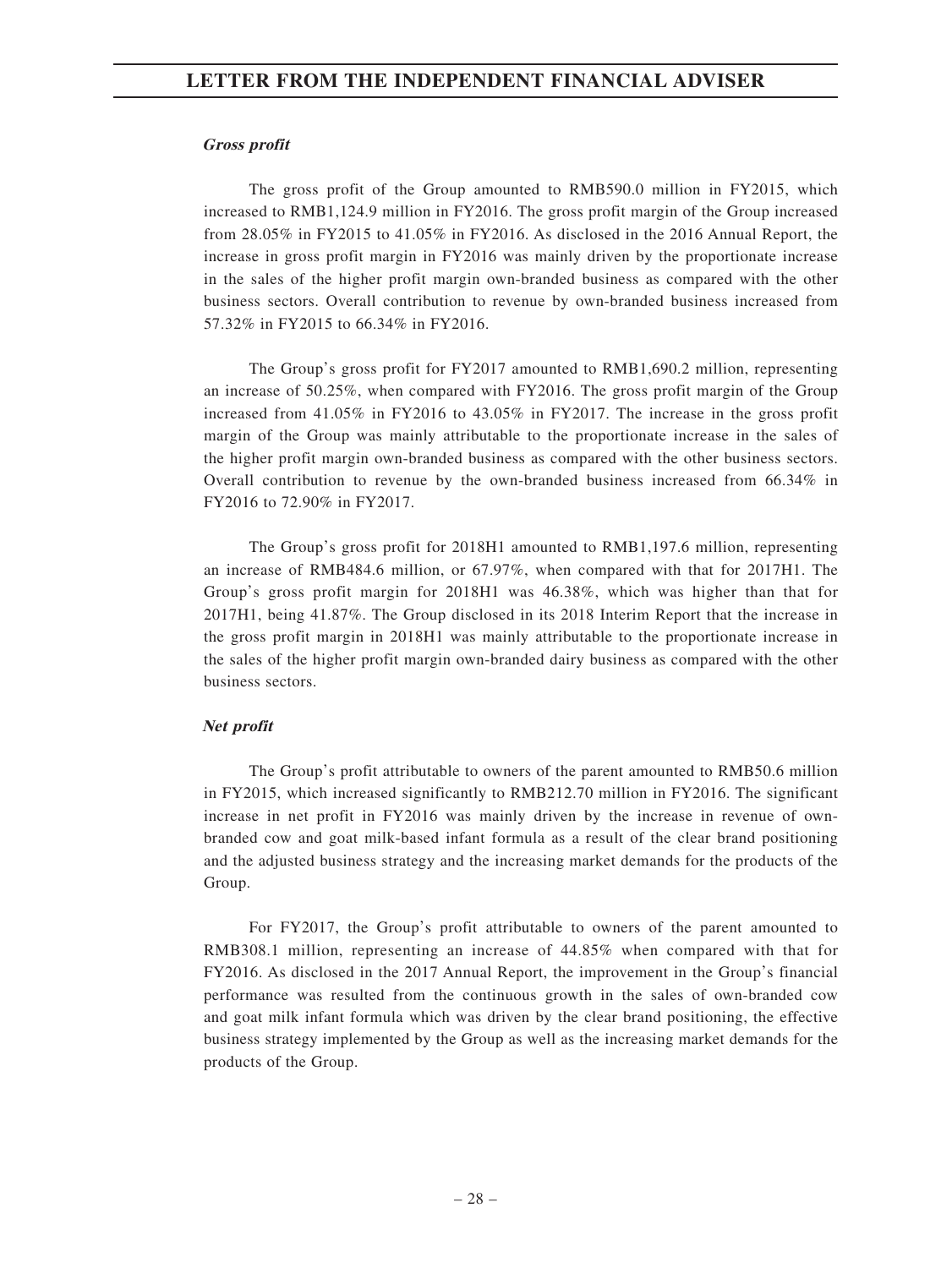For 2018H1, the Group's profit attributable to owners of the parent amounted to RMB327.3 million, representing an increase of 113.50% when compared with that for 2017H1. As disclosed in the 2018 Interim Report, the improvement in the Group's financial performance was resulted from, apart from some non-recurring accounting gains, the continuous growth in the sales of own-branded cow and goat milk infant formula which was driven by the clear brand positioning, the effective business strategy implemented by the Group as well as the increasing market demands for the products of the Group.

The following table summarizes the audited consolidated statements of financial position of the Group as at 31 December 2015, 2016 and 2017 and the unaudited consolidated statements of financial position of the Group as at 30 June 2018 as extracted from the 2017 Annual Report, the 2016 Annual Report and the 2018 Interim Report:

|                                      | 2018H1  | <b>FY2017</b> | <b>FY2016</b> | <b>FY2015</b> |
|--------------------------------------|---------|---------------|---------------|---------------|
|                                      | RMB' M  | $RMB^*M$      | RMB'M         | RMB'M         |
| Non-current assets                   | 2,604.6 | 2,402.0       | 1,386.6       | 837.1         |
| Current assets                       | 3,605.6 | 3,219.1       | 2,537.0       | 2,193.4       |
| <b>Total assets</b>                  | 6,210.2 | 5,621.1       | 3,923.6       | 3,030.5       |
| Non-current liabilities              | 859.9   | 910.9         | 505.4         | 228.7         |
| Current liabilities                  | 3,424.8 | 2,763.2       | 1,828.6       | 1,474.3       |
| <b>Total liabilities</b>             | 4,284.7 | 3,674.1       | 2,334.0       | 1,703.0       |
| Equity attributable to owners of the |         |               |               |               |
| Company                              | 1,783.8 | 1,740.5       | 1,468.0       | 1,312.6       |
| Non-controlling interests            | 141.7   | 206.5         | 121.6         | 14.9          |
| <b>Total equity</b>                  | 1,925.5 | 1,947.0       | 1,589.6       | 1,327.5       |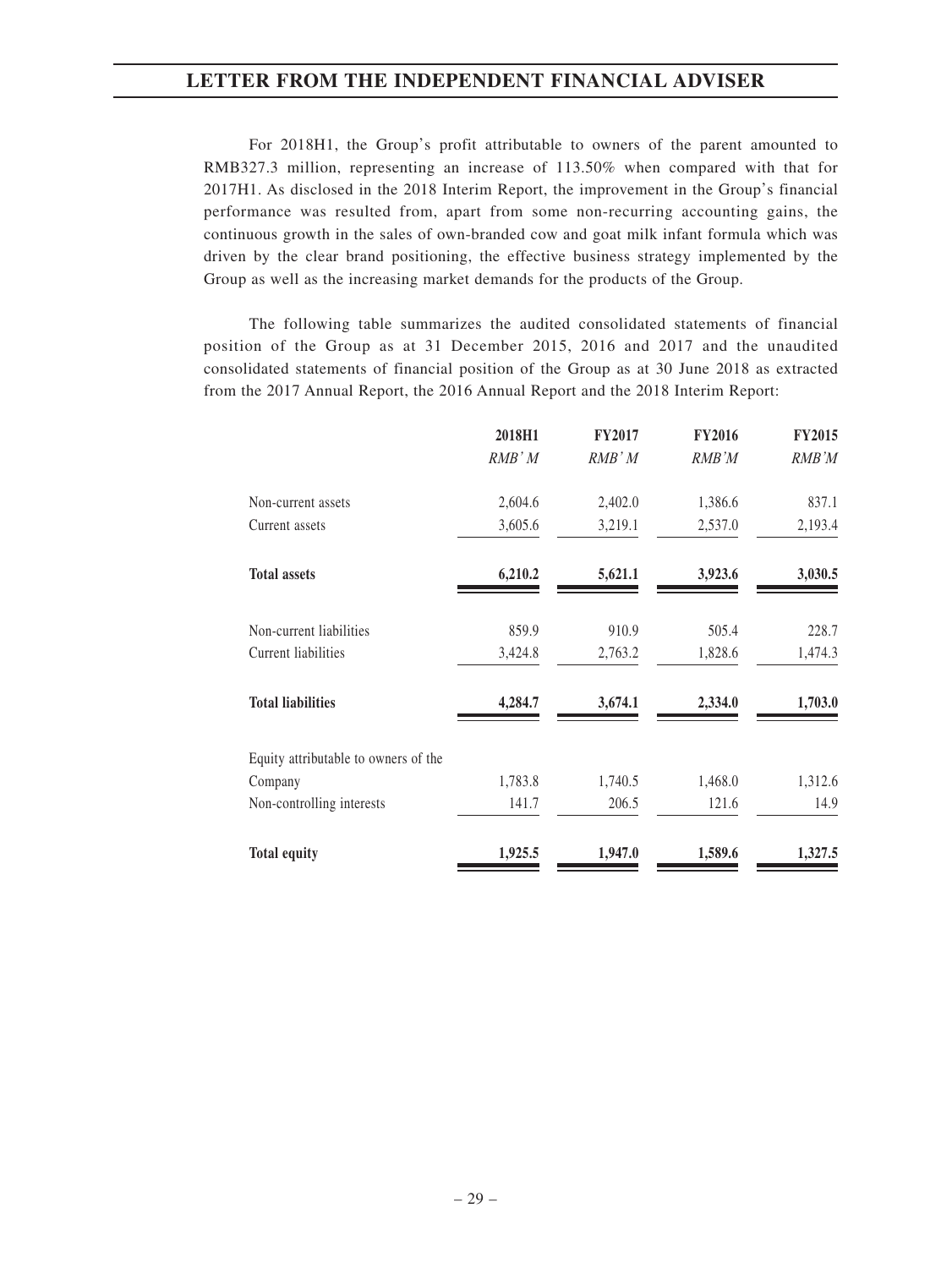As at 31 December 2017, total assets amounted to RMB5,621.1 million and total liabilities amounted to RMB3,674.1 million. Total assets and liabilities went up by 43.26% and 57.42% respectively as compared with those as at 31 December 2016. According to the 2017 Annual Report, the increase in total assets of the Group was mainly due to (i) the purchase of the entire equity interest in ADP Holdings (Australia) Pty Ltd by the Group on 22 May 2017 and the purchase of the 60% equity interest in Youluck International Inc. by the Group on 23 March 2017 and 28 April 2017 respectively, which resulted in an increase in property, plant and equipment, goodwill and other intangible assets of RMB56.4 million, RMB14.9 million and RMB153.4 million, respectively; (ii) the increase in construction in progress as a result of the investments in the Ausnutria Heerenveen Hector B.V., Ausnutria Heerenveen Pluto B.V, a new plant in Rolleston, New Zealand and a new infant formula blending and packaging factory on the Changsha Land made during FY2017 of a total of RMB636.0 million; (iii) the increase in inventories of RMB283.1 million as a result of the increase in the scale of operations of the Group; and (iv) the net increase in cash and cash equivalents and pledged deposits of a total of RMB279.4 million derived mainly from cash generated from operating activities.

The Group recorded net current assets of RMB455.9 million as at 31 December 2017. The Group's outstanding borrowings increased from RMB1,212.6 million as at 31 December 2016 to RMB1,972.2 million as at 31 December 2017, among which the current portion of outstanding borrowings increased by 52.07% to RMB1,158.0 million over the same period. The increase is attributable to the net drawdown of the additional bank loans and other borrowings of a total balance of RMB999.3 million during FY2017. The current ratio of the Group slightly decreased from 1.39 times as at 31 December 2016 to 1.16 times as at 31 December 2017, mainly due to the increase in current liabilities has outweighed the increase in current assets. As at 31 December 2017, total equity attributable to owners of the Company amounted to RMB1,740.5 million represented RMB1.39 per Share based on 1,256,061,530 Shares in issue as at the Latest Practicable Date.

#### **B. Reasons for and possible benefits of the Subscription**

As depicted in the Letter from the Board, the Board considers the Subscription will enlarge the shareholder base and significantly strengthen the shareholder profile of the Company by introducing a reputable investor, namely, the Subscriber, which is a professional investment institution jointly established by CITIC Agriculture Technology Co. Ltd(中信農業科技股份有 限公司), a wholly-owned subsidiary of CITIC Limited (stock code: 0267.HK), and a number of state-owned and sound enterprises in the PRC. It is expected that the Company will be benefited from the investment opportunities available to the Subscriber and the aforesaid reputable enterprises after the Subscriber becoming a Shareholder. Further, through the presence of the Subscriber Nominee, the Group's shareholders base is further broadened by the introduction of Agricultural Bank of China Limited, GLP China Holdings Limited and other institutional investors. Further details of the background of the Subscriber and the Subscriber Nominee can be referred to the subsection headed "The Subscriber and the Subscriber Nominee" in the Letter from the Board.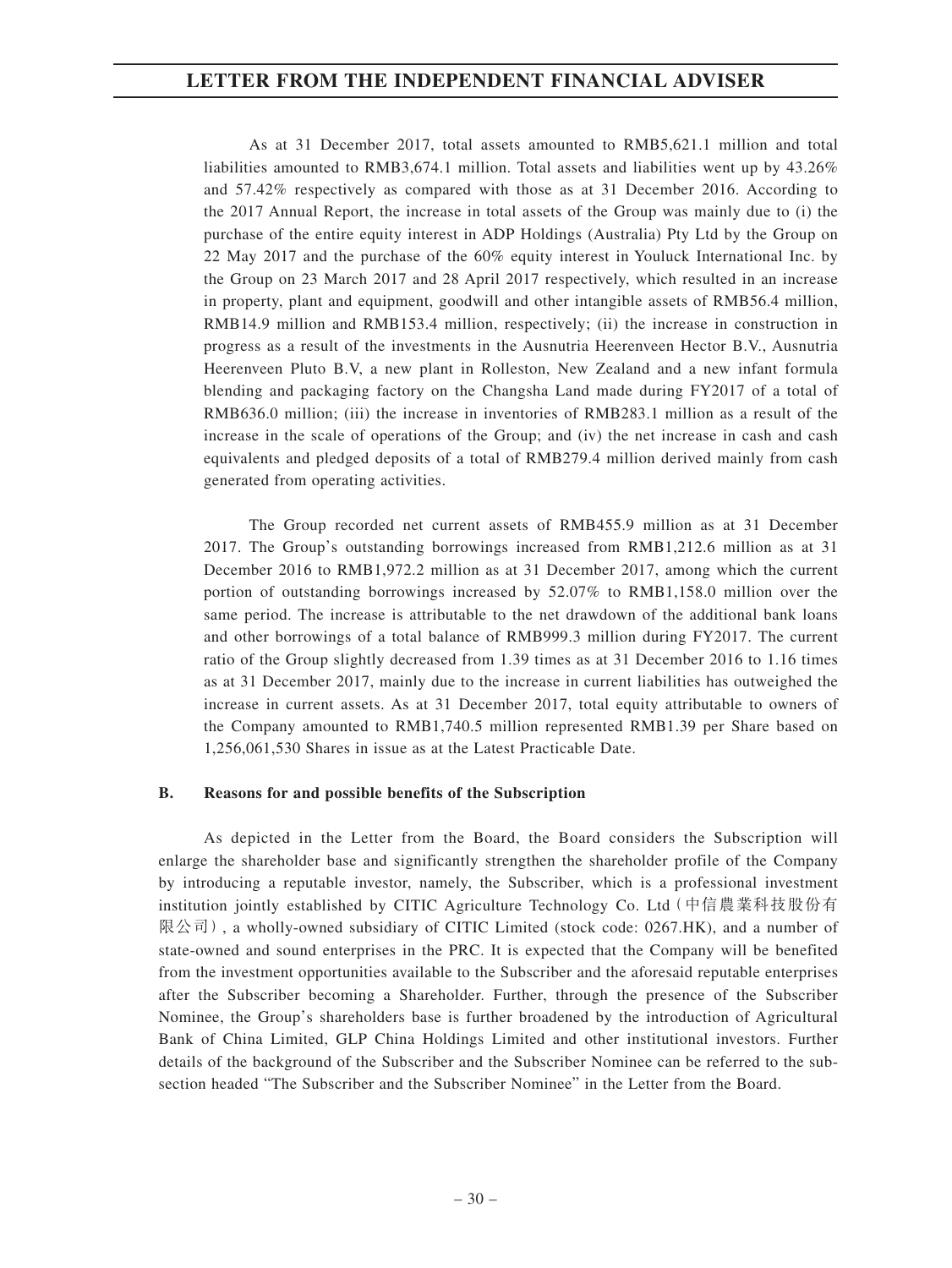The Board also considers that the Subscription offers a good opportunity to raise additional funds to strengthen the financial position and broaden the capital base of the Group so as to facilitate its future development. In this regard, we note that the gross proceeds of the Subscription will be HK\$1,289,820,000 and the net proceeds of the Subscription, after deduction of the related expenses, will be HK\$1,288,570,000, representing a net price of HK\$5.17 per Subscription Share. As discussed in the paragraph headed "F. Financial impacts of the Subscription" below, we concur with the Company's view on the financial benefits that the Subscription may bring to the Company.

In view of the foregoing, we are of the opinion the reasons for the Subscription is fair and reasonable.

#### **C. Principal terms of the Subscription Agreement**

Pursuant to the Subscription Agreement, the Company has conditionally agreed to issue and the Subscriber has conditionally agreed to subscribe for the Subscription Shares. Salient terms and conditions of the Subscription Agreement are summarised below. Further details are set out in the Letter from the Board.

#### **(i) Date**

4 April 2018 (after trading hours)

#### **(ii) Parties**

- (1) the Company, being the issuer; and
- (2) CITIC Agri Fund Management Co., Ltd. or its nominee(s), being the Subscriber

#### **(iii) Number of the Subscription Shares**

The Company will issue and the Subscriber will subscribe for 249,000,000 Subscription Shares, which represents (1) 18.69% of the total number of issued shares of the Company as at the Latest Practicable Date; and (2) 15.75% of the total number of issued Shares as enlarged by the issue and allotment of the Subscription Shares.

#### **(iv) Subscription price**

The aggregate consideration for the Subscription Shares is HK\$1,289,820,000, representing HK\$5.18 per Subscription Share. As set out in the Letter from the Board, the Subscription Price was determined after arm's length negotiations between the Company and the Subscriber with reference to the then prevailing market price of the Shares. The Consideration shall be settled by cash in full.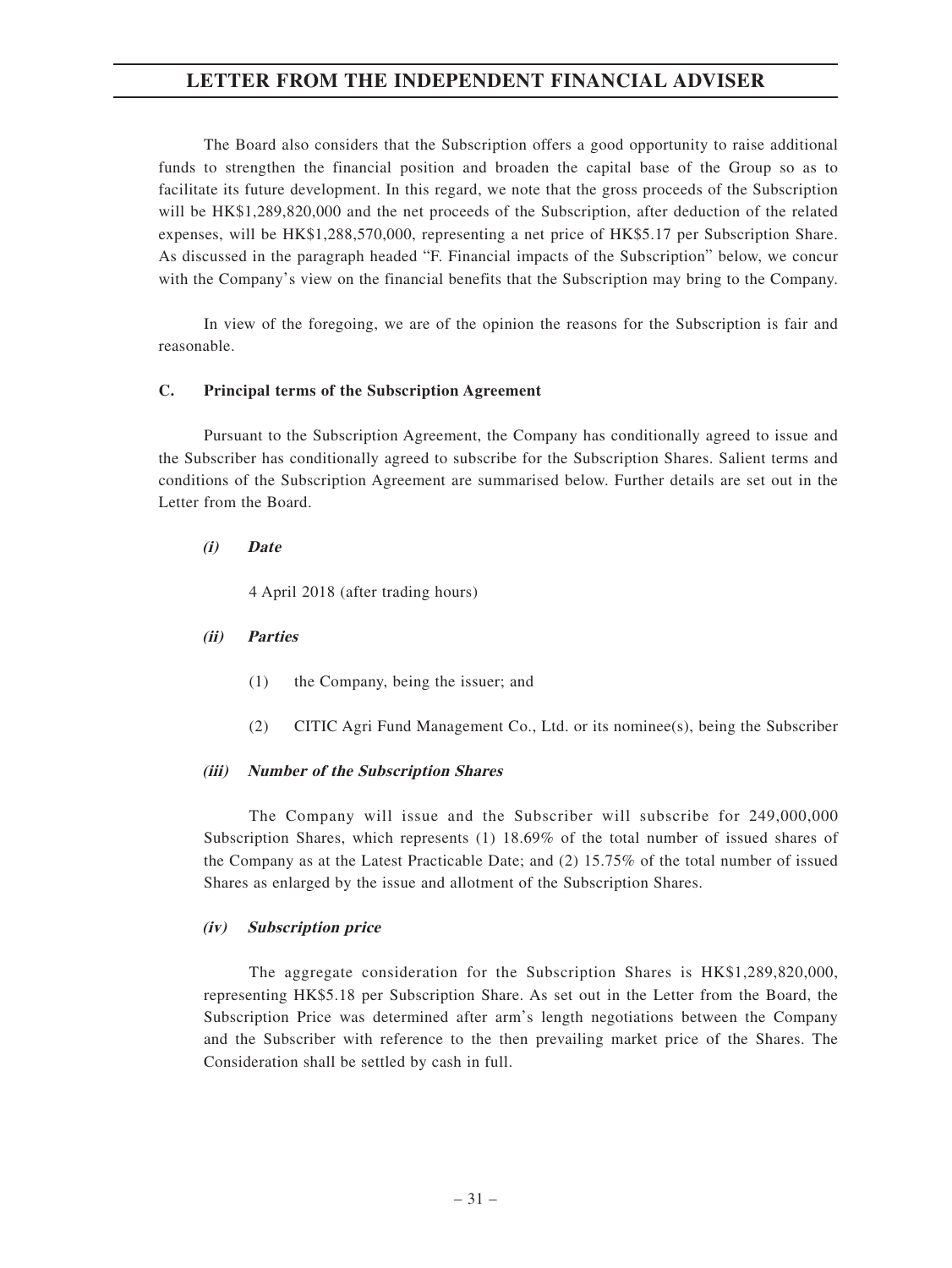#### **(v) Conditions**

Completion of the Subscription is conditional upon the fulfilment (or waiver, if applicable) of the conditions precedent as set out in the section headed "Subscription Agreement – Conditions precedent" in the Letter from the Board on or before the Long Stop Date, including but not limited to (a) the obtaining of the approval by the Independent Shareholders at the EGM for the Subscription Agreement and the transactions contemplated thereunder; and (b) the Subscriber having obtained all the authorisations, approvals, consents, waivers and permits of the relevant authorities of the relevant jurisdictions which are necessary to give effect to the Subscription Agreement and the Subscription as required by all laws or regulations applicable to the Subscriber.

As at the Latest Practicable Date, save for conditions (i) and (iv) in the sub-section headed "Subscription Agreement – Conditions precedent" in the Letter from the Board, none of the conditions precedent has been fulfilled.

#### **(vi) Completion**

Completion of the Subscription shall take place on the fifth (5) Business Day after the fulfilment (or waiver as applicable) of the conditions set out in the Subscription Agreement, or such other date or place as the parties to the Subscription Agreement shall agree.

#### **(vii) Ranking of the Subscription Shares**

The Subscription Shares will be issued free from all Encumbrances together with all rights attaching to them, including the right to receive all dividends declared and will rank pari passu with all other issued Shares in all respects as at the date of issue.

### **D. Assessment in relation to the Subscription Price**

#### **(i) Comparison of the subscription price**

The Subscription Price of HK\$5.18 per Subscription Share represents:

- (1) a discount of 20.67% to the closing price of HK\$6.53 per Share as quoted on the Stock Exchange on the date of the Subscription Agreement;
- (2) a discount of 17.91% to the average closing price of HK\$6.31 per Share as quoted on the Stock Exchange for the last five consecutive trading days up to and including the date of the Subscription Agreement;
- (3) a discount of 15.50% to the average closing price of HK\$6.13 per Share as quoted on the Stock Exchange for the last ten consecutive trading days up to and including the date of the Subscription Agreement; and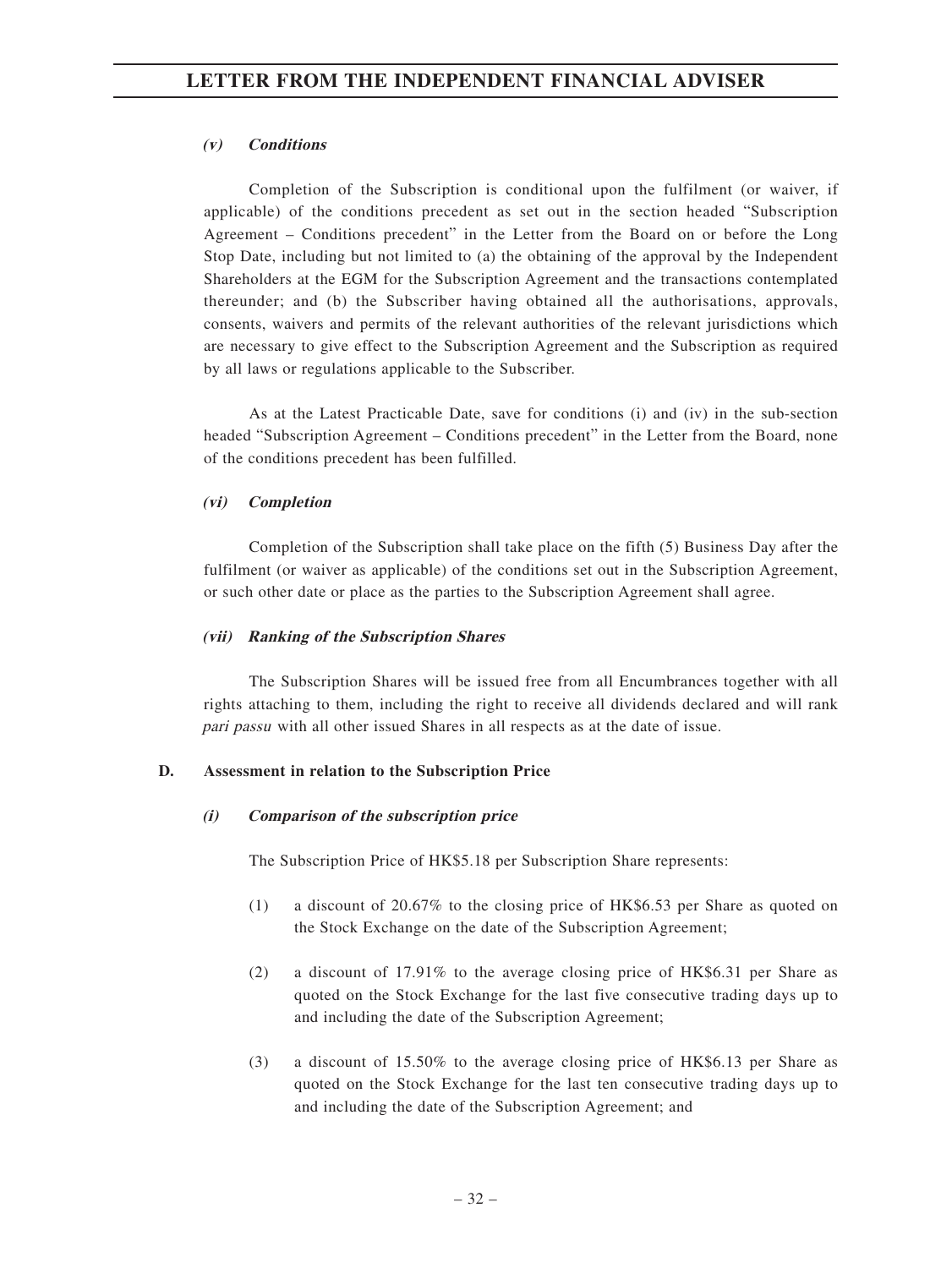(4) No discount/premium when compared with the consideration price per Share (i.e. HK\$5.18) under the Transfer SPA.

These discounts are compared to the market range of comparable issues set out in the sub-section headed "Comparable issues" of this letter below.

#### **(ii) Share price performance**

The chart below illustrates the daily closing Share price per Share for the period from 1 January 2017 up to and including the Latest Practicable Date (the "**Review Period**").



As illustrated in the chart above, the Share price closed in a range between HK\$2.95 and HK\$11.60 during the Review Period.

During the period from January 2017 to October 2017, the Share price increased steadily from HK\$3.08 (as at 3 January 2017) to HK\$5.25 (as at 6 October 2017). On 6 October 2017, the Company released an announcement in connection with the resignation of its then Director, Mr. Lin Jung-Chin. Thereafter, the Share price dropped significantly from HK\$5.67 (as at 10 October 2017) to HK\$3.88 (as at 20 December 2017) but succeeded in recovering most of the loss in January 2018 and reached HK\$4.84 as at 14 February 2018. Over the period, the Share price experienced an increase of 57.14% in 278 trading days.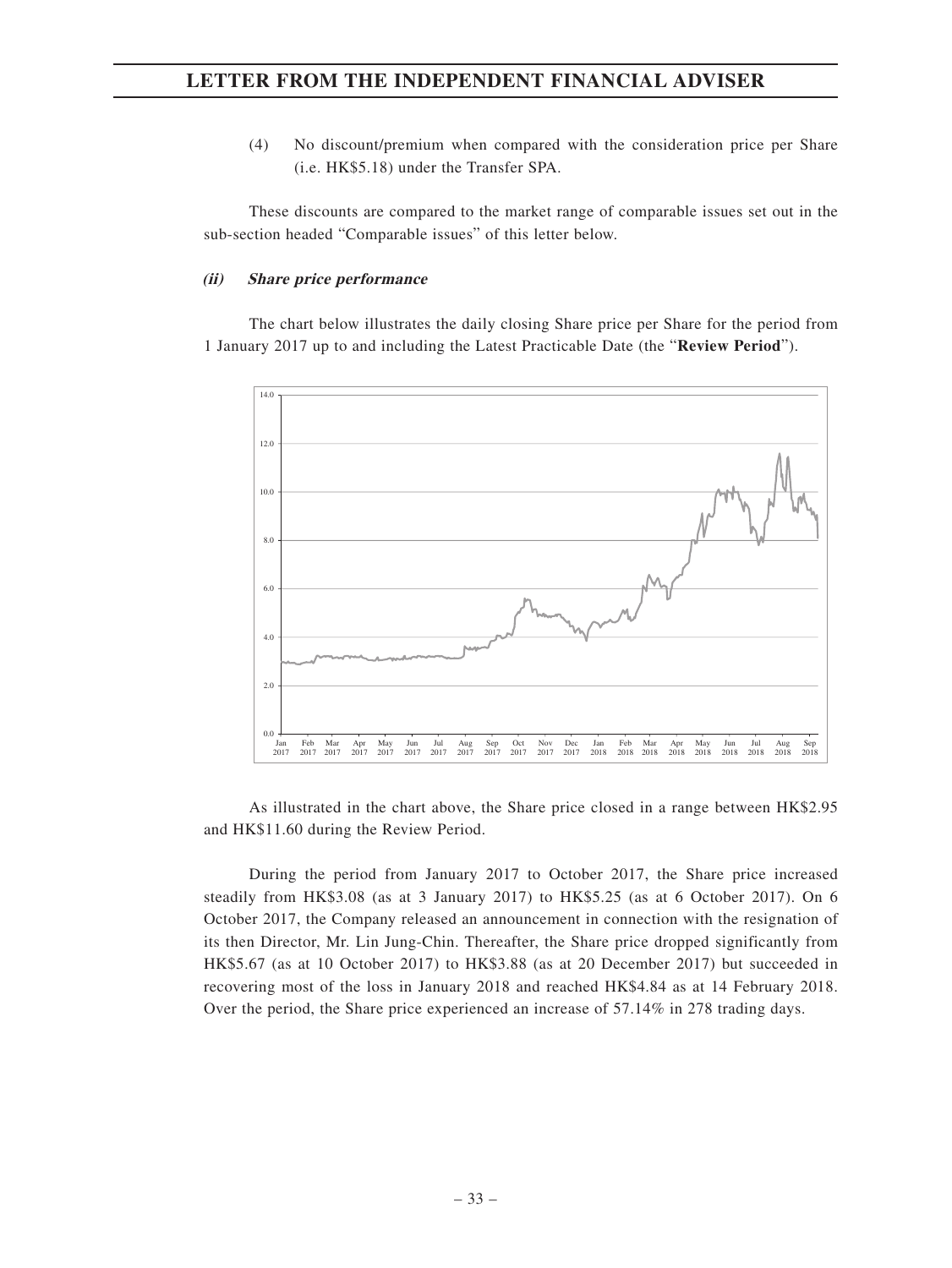On 14 February 2018 (after trading hours), the Company released an announcement in connection with its acquisition of the remaining equity interest in its non-wholly subsidiary at a maximum consideration of HK\$400.87 million. On 27 March 2018, the Company announced the annual results for FY2017, during which the Company recorded an increase of 43.29% and 44.85% in revenue and profit for the year respectively, when compared to that of FY2016. Since 14 February 2018, the Share price rocketed from HK\$4.84 (as at 14 February 2018) to HK\$6.53 (as at 4 April 2018). Over this 31 trading days, the Share price increased by 34.92%.

On 6 April 2018, the Company released an announcement in connection with the Subscription. Since then, the Share price experienced another wave of increase and reached all-time high closing price of HK\$11.60 as at 30 July 2018. Over this 77 trading days, the Share price increased by 74.70%. On 14 August 2018 (after trading hours), the Company released its interim results for 2018H1, during which the Company recorded an increase of 51.64% and 100.45% in revenue and profit for the period respectively, when compared to that for 2017H1. Despite the above, the Share price retreated gradually to HK\$8.10 (as at the Latest Practicable Date).

In our view, the increase in the Share price over the Review Period was likely to be attributable to the Company's impressive financial performance, and the accelerated surge in Share price from February 2018 to July 2018 indicated a favourable market reaction the Company's recent acquisition and the Subscription.

#### **(iii) Comparable issues**

To assess whether the Subscription Price is acceptable, we have conducted a comparable analysis through identifying companies listed on the Main Board of the Stock Exchange (excluding companies under prolonged suspension or debt restructuring) which issued a circular regarding a connected transaction involving a share subscription by connected person(s) under specific mandate for the period from 4 April 2017 and up to 3 April 2018, excluding (i) H-share companies whose share capital structure is different from that of the Company as not all the issued shares of H-share company can be traded on the Stock Exchange such as its A-share or domestic shares; (ii) any transactions involving other aspects that may affect pricing considerations such as issues of consideration shares or convertible securities and (iii) issues involving whitewash waiver applications. On this basis, we have identified 13 comparable companies (the "**Comparable Issues**"), which we consider an exhaustive list of relevant comparable companies based on the abovementioned criteria.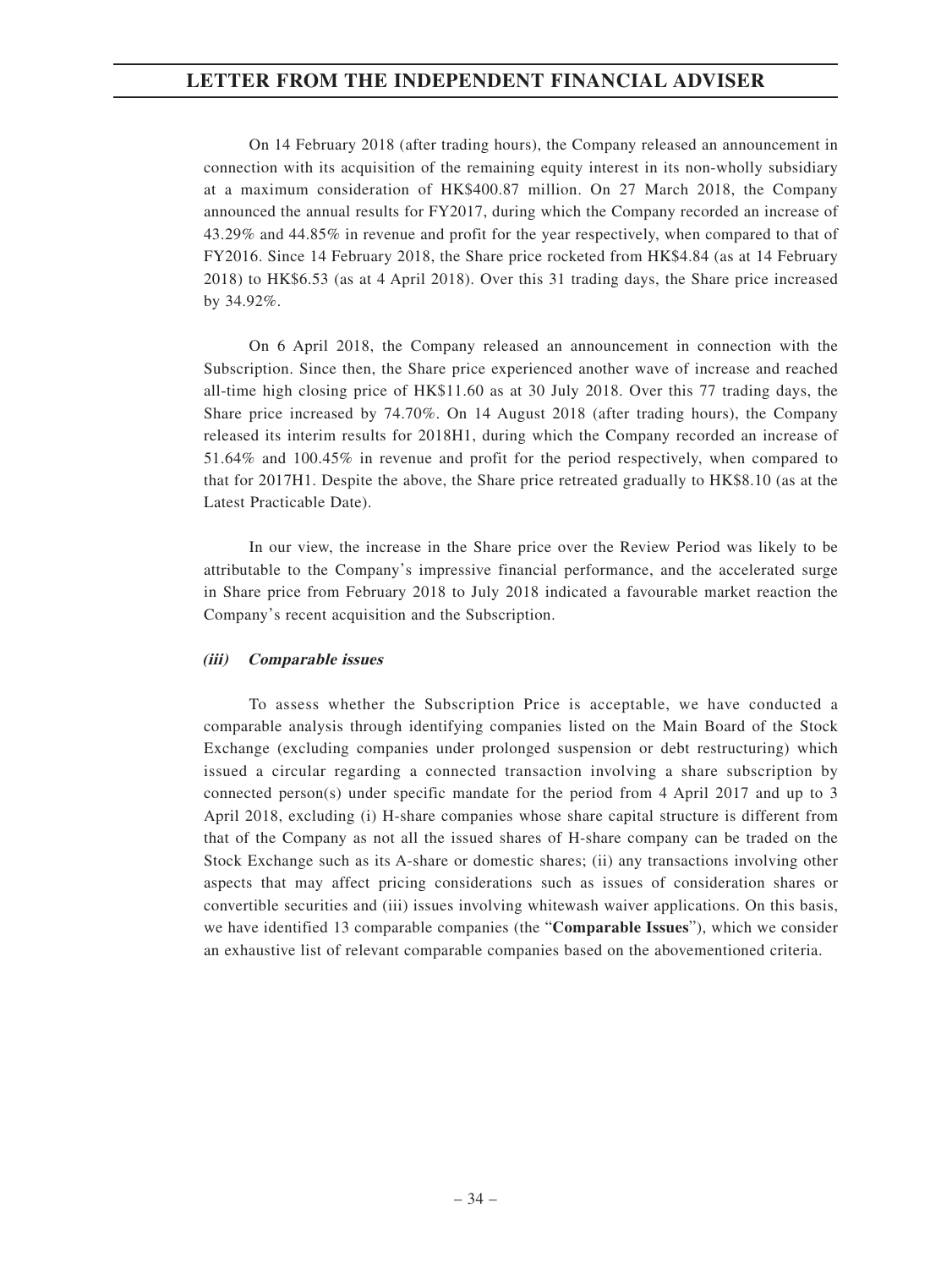We consider that a review period from 4 April 2017 to 3 April 2018 is appropriate since the comparable analysis are considered for the purpose of taking a general reference for the recent market practice in relation to the setting of subscription prices under similar market conditions. Comparable analysis further back in time may not be indicative of the current market sentiment. It should be noted that the Comparable Issues may have different principal activities, market capitalisations, profitability and financial positions as compared to those of the Company. However, as the Comparable Issues can provide a general understanding of the pricing for this type of transaction in Hong Kong under the current market environment, we consider them to be relevant in assessing the fairness and reasonableness of the Subscription Price.

For each of the Comparable Issues identified, we compared the premium and discount, if applicable, of its issue/subscription price to (a) the closing price on the last trading day as set out in the respective announcement; (b) the average closing price for the last five trading days prior to the release of the respective announcement; and (c) the average closing price for the last ten trading days prior to the release of the respective announcement, as summarised in the following table.

|            |                                               |                         |                                                                                                              | Premium and discount, if applicable,<br>of the subscription price to                                                                              |                                                                                                                                                 |
|------------|-----------------------------------------------|-------------------------|--------------------------------------------------------------------------------------------------------------|---------------------------------------------------------------------------------------------------------------------------------------------------|-------------------------------------------------------------------------------------------------------------------------------------------------|
| Stock code | <b>Company Name</b>                           | Date of<br>announcement | closing price per<br>share on the last<br>trading day as set<br>out in the respective<br>announcement<br>(%) | average closing<br>price per share<br>for the last five $(5)$<br>trading days prior<br>to the release of<br>the respective<br>announcement<br>(%) | average closing<br>price per share<br>for the last ten (10)<br>trading days prior<br>to the release of<br>the respective<br>announcement<br>(%) |
| 0371       | Beijing Enterprises Water Group Limited       | 25/01/18                | $(1.50\%)$                                                                                                   | $(2.20\%)$                                                                                                                                        | $(2.00\%)$                                                                                                                                      |
| 0299       | New Sports Group Limited                      | 10/01/18                | $(21.88\%)$                                                                                                  | $(27.11\%)$                                                                                                                                       | (31.79%)                                                                                                                                        |
| 0241       | Alibaba Health Information Technology Limited | 17/11/17                | $(4.31\%)$                                                                                                   | $(6.80\%)$                                                                                                                                        | (5.12%)                                                                                                                                         |
| 1639       | AKM Industrial Company Limited                | 30/11/17                | (7.98%)                                                                                                      | (7.29%)                                                                                                                                           | (7.86%)                                                                                                                                         |
| 2668       | Pak Tak International Limited                 | 11/10/17                | $(21.40\%)$                                                                                                  | (20.85%)                                                                                                                                          | (21.13%)                                                                                                                                        |
| 6899       | Ourgame International Holdings Limited        | 12/09/17                | 0.00%                                                                                                        | $(0.43\%)$                                                                                                                                        | $(0.59\%)$                                                                                                                                      |
| 0732       | Truly International Holdings Limited          | 12/09/17                | $(12.90\%)$                                                                                                  | $(13.50\%)$                                                                                                                                       | $(14.60\%)$                                                                                                                                     |
| 1559       | Kwan On Holdings Limited                      | 01/09/17                | $(4.40\%)$                                                                                                   | $(3.70\%)$                                                                                                                                        | $(8.50\%)$                                                                                                                                      |
| 1908       | C&D International Investment Group Limited    | 30/08/17                | $(13.10\%)$                                                                                                  | $(11.88\%)$                                                                                                                                       | $(10.50\%)$                                                                                                                                     |
| 0762       | China Unicom (Hong Kong) Limited              | 20/08/17                | 7.12%                                                                                                        | 11.45%                                                                                                                                            | 12.11%                                                                                                                                          |
| 3639       | Yida China Holdings Limited                   | 17/08/17                | 1.77%                                                                                                        | 1.77%                                                                                                                                             | 1.77%                                                                                                                                           |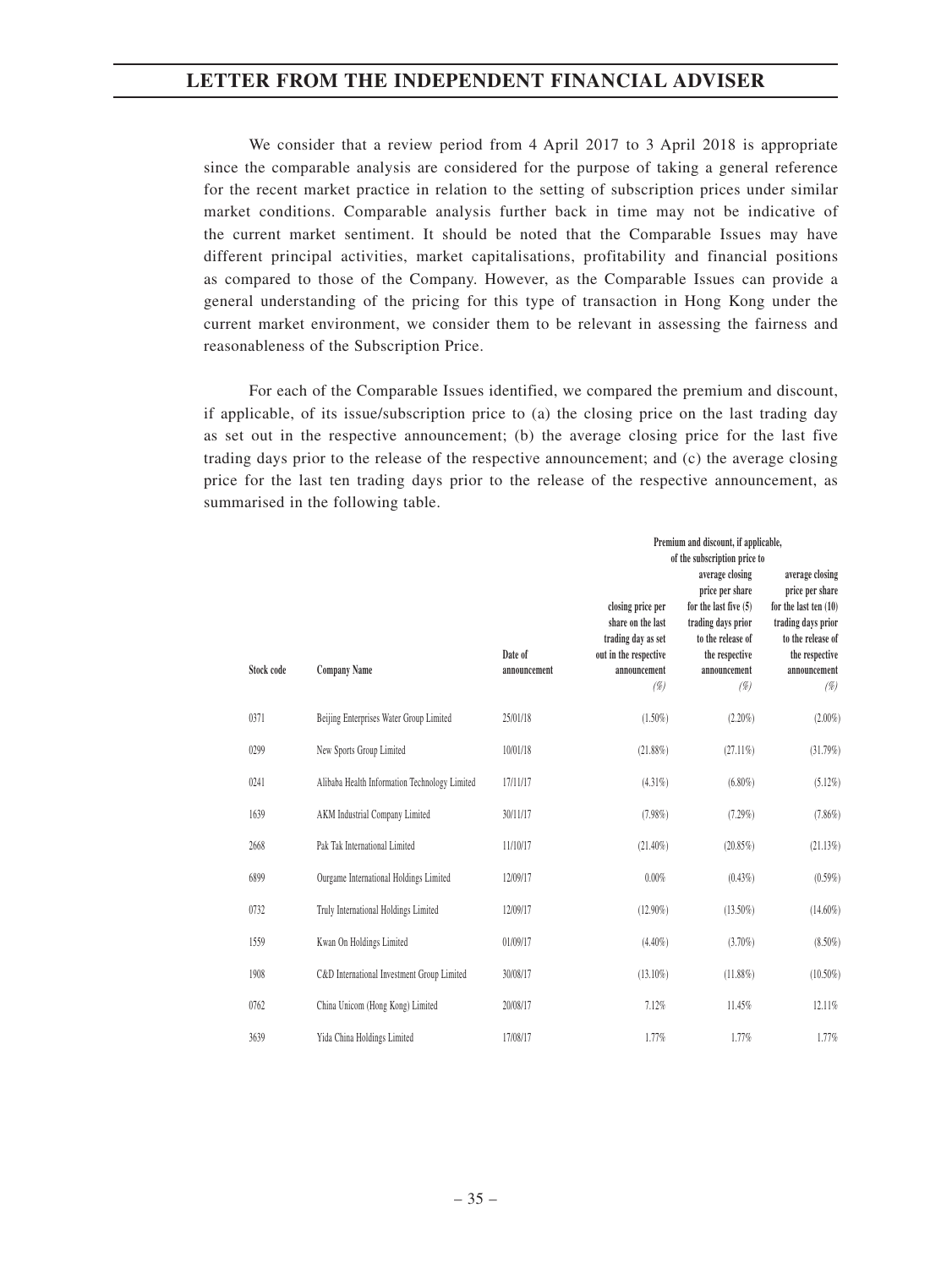|            |                                                            |                            | closing price per<br>share on the last<br>trading day as set | Premium and discount, if applicable,<br>of the subscription price to<br>average closing<br>price per share<br>for the last five $(5)$<br>trading days prior<br>to the release of | average closing<br>price per share<br>for the last ten $(10)$<br>trading days prior<br>to the release of |
|------------|------------------------------------------------------------|----------------------------|--------------------------------------------------------------|----------------------------------------------------------------------------------------------------------------------------------------------------------------------------------|----------------------------------------------------------------------------------------------------------|
| Stock code | <b>Company Name</b>                                        | Date of<br>announcement    | out in the respective<br>announcement<br>(%)                 | the respective<br>announcement<br>(%)                                                                                                                                            | the respective<br>announcement<br>(%)                                                                    |
| 1803       | Beijing Sports and Entertainment Industry<br>Group Limited | 25/07/17                   | $(21.00\%)$                                                  | (20.33%)                                                                                                                                                                         | $(18.60\%)$                                                                                              |
| 0605       | China Financial Services Holdings Limited                  | 17/05/17                   | $(5.60\%)$                                                   | $(6.80\%)$                                                                                                                                                                       | $(7.00\%)$                                                                                               |
|            |                                                            | Mean<br>Maximum<br>Minimum | $(8.09\%)$<br>$(21.88\%)$<br>7.12%                           | $(8.28\%)$<br>$(27.11\%)$<br>11.45%                                                                                                                                              | (8.75%)<br>(31.79%)<br>12.11%                                                                            |
|            | The Subscription                                           |                            | (20.67%)                                                     | $(17.91\%)$                                                                                                                                                                      | $(15.50\%)$                                                                                              |

11 out of 13 Comparable Issues set out in the table above have generally involved a placing, subscription or issue of new shares at discounts to their respective closing prices on the last trading day as set out in the respective announcements and their respective historical trading prices.

As set out in the table above, the Subscription Price represents (a) a discount of 20.67% to the closing Share price on the Last Trading Day; (b) a discount of 17.91% to the average closing price for the last five consecutive trading days up to the Last Trading Day; and (c) a discount of 15.50% to the average closing price for the last ten consecutive trading days up to the Last Trading Day. These discounts are higher than the mean of discounts of the Comparable Issues for all the benchmark prices. Yet, with due consideration to the surge in Share price before the date of Announcement discussed in paragraph headed "(ii) Share price performance" above and there are Comparable Issues that exhibit deeper discounts when compared with the Subscription, we consider the discounts of the Subscription Price to the benchmark prices are reasonable.

#### **(iv) Peer comparison by reference to price to book ratio**

As mentioned in the sub-section headed "Reasons for and possible benefits of the Subscription" above of this letter, the Group is principally engaged in (i) the dairy industry with activities ranging from research and development, milk collection, processing, production, packaging, marketing and distribution of infant formula and other dairy products to customers in the PRC, the Netherlands and other overseas countries; and (ii) research and development, production, marketing and distribution of nutrition products to customers principally located in the PRC, Australia and New Zealand.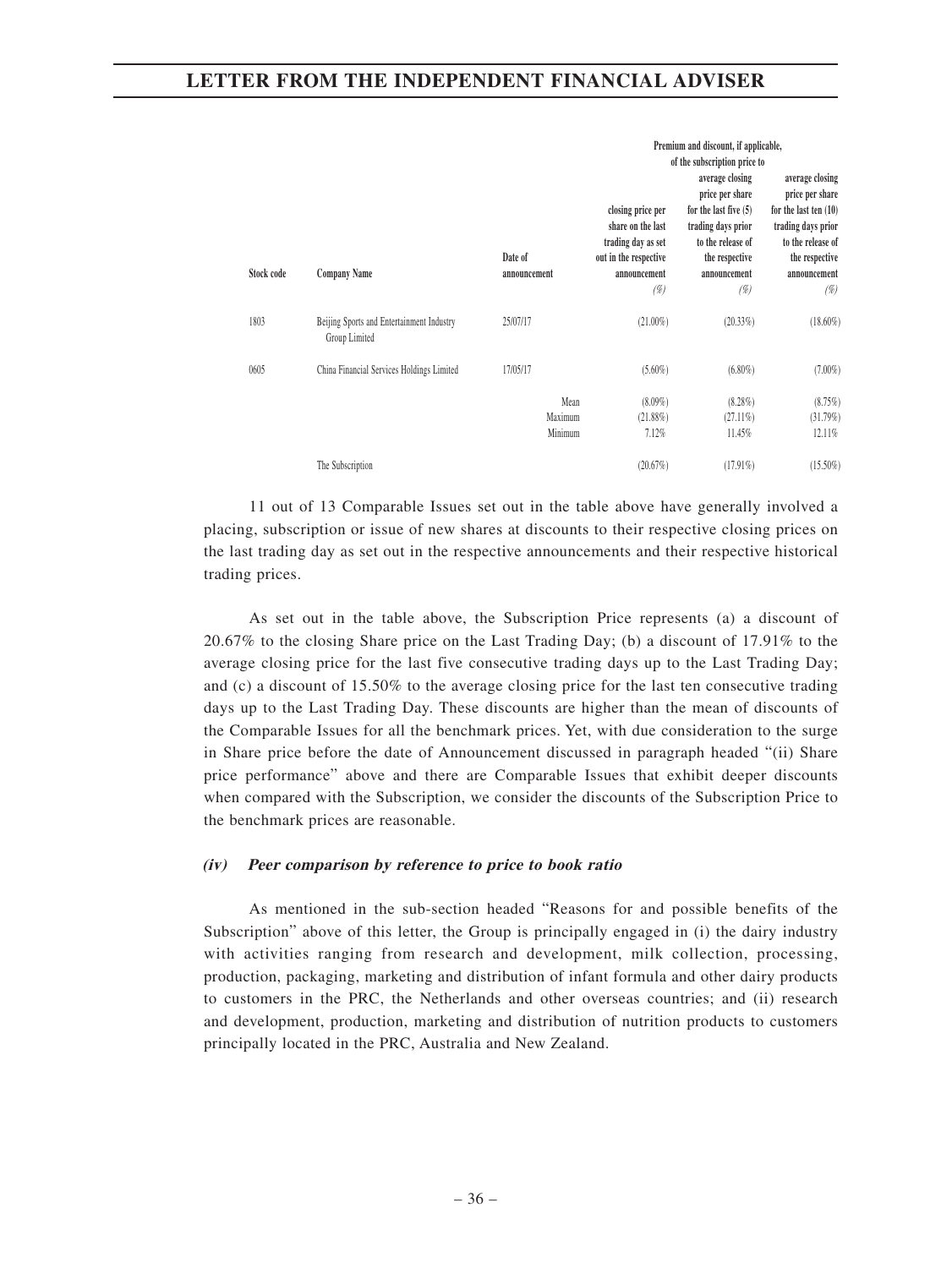Accordingly, we have conducted a search on a best effort basis for companies (the "**PBR Comparable Companies**") primarily listed on the Main Board of the Stock Exchange which, based on their latest published annual reports available as at the date immediately before the Latest Practicable Date, are principally engaged in, among other things, dairy industry. The PBR Comparable Companies set out in the table below represent an exhaustive list of companies comparable to the Company based on this criterion.

We have performed an analysis of the Subscription Price based on the historical price to book ratio ("**PBR**") of the Company and the PBR Comparable Companies. The results are as follows:

| <b>Comparable Companies</b>               | Stock code | <b>Closing share</b><br>price as at<br>the date of<br>the Subscription | Net asset value<br>attributable to<br>shareholders per<br>share | <b>Historical PBR</b> |
|-------------------------------------------|------------|------------------------------------------------------------------------|-----------------------------------------------------------------|-----------------------|
|                                           |            | $(HK\$                                                                 | $(HK\$                                                          | (times)               |
|                                           |            |                                                                        | (Note 1)                                                        | (Note 2)              |
| China Mengniu Dairy<br>Company Limited    | 2319       | 26.55                                                                  | 6.62                                                            | 4.01                  |
| China Modern Dairy<br>Holdings Limited    | 1117       | 1.30                                                                   | 1.31                                                            | 0.99                  |
| Yashili International<br>Holdings Limited | 1230       | 1.88                                                                   | 1.33                                                            | 1.41                  |
| China Shengmu Organic<br>Milk Limited     | 1432       | 1.16                                                                   | 0.79                                                            | 1.47                  |
|                                           |            |                                                                        | Mean                                                            | 1.97                  |
|                                           |            |                                                                        | Maximum                                                         | 4.01                  |
|                                           |            |                                                                        | Minimum                                                         | 0.99                  |
|                                           |            |                                                                        | The Subscription (Note 3)                                       | 3.25                  |

#### Notes:

- 1. Figures are calculated based on (i) the net asset value attributable to shareholders of the Comparable Companies as set out in their respective latest annual results announcement available as at the date immediately prior to the date of the Announcement; and (ii) the number of issued shares as at the respective period/year end, where figures in Renminbi were translated at an exchange rate of RMB1 = HK\$1.15.
- 2. The historical PBRs of the Comparable Companies are calculated based on their respective net asset value attributable to shareholders per share as set out in note 1 above and their respective closing share price as at the date of the Subscription.
- 3. The implied PBR of the Subscription is calculated based on the Subscription Price of HK\$5.18 per Subscription Share and the net asset value attributable to equity shareholders of the Company per Share of HK\$1.594 as at 31 December 2017.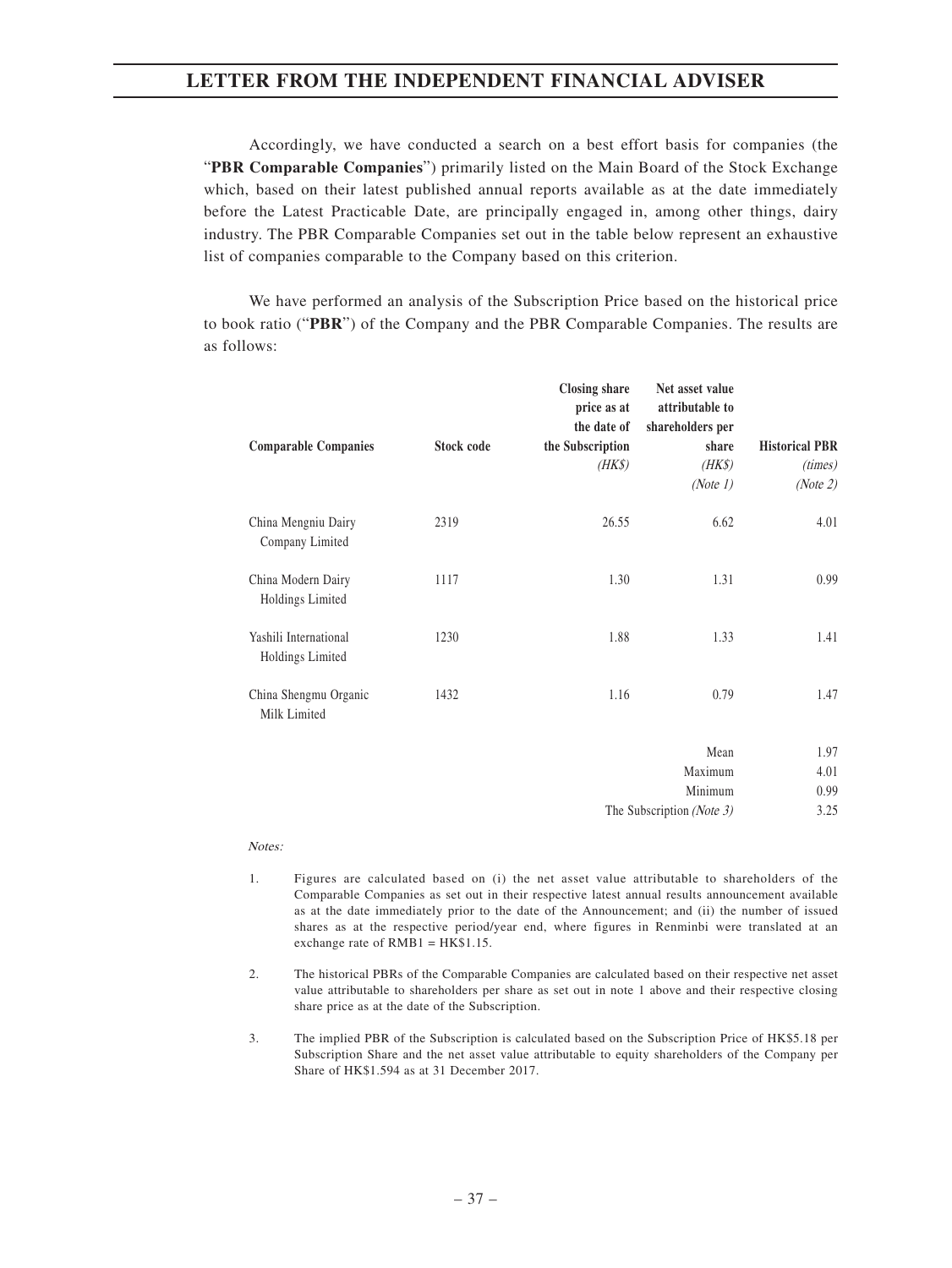In general, it would be more favourable for existing shareholders if new shares are issued at higher implied PBR. In a case which new shares are issued at PBR above 1, the share issue will enhance the net assets value per share.

As depicted in the table above, the historical PBRs of the PBR Comparable Companies range from 0.99 time to 4.01 times, with an average of 1.97 times. The implied PBR of the Subscription of 3.25 times is above the mean of the historical PBRs of the PBR Comparable Companies. The implied PBR of the Subscription does not only indicate the Subscription Shares are issued above the mean of the historical PBRs of the PBR Comparable Companies, but also indicate the Subscription enhances the Group's net assets value per Share.

Despite (i) the Subscription Price represents discounts to closing prices of the Shares; and (ii) the discounts as represented by the Subscription Price are higher than the mean of the Comparable Issues, having considered (a) the surge in Share price immediately before the date of the Announcement may distort the comparable results; (b) the Subscription Price represents a substantial premium over the net asset value per Share; (c) the discounts as represented by the Subscription Price are within the range of the Comparable Issues; (d) the implied PBR of the Subscription is above the mean of the historical PBRs of the PBR Comparable Companies; and (e) the Subscription Price is same as the consideration price per Share under the Transfer SPA, we considered the Subscription Price is fair and reasonable as far as the Independent Shareholders are concerned.

#### **E. Use of proceeds**

As set out in the sub-section headed "Principal terms of the Subscription Agreement" of this letter above, the Consideration will be settled by cash in full. As depicted in the Letter from the Board, the net proceeds of approximately HK\$1,288.6 million from the Subscription will be applied as follows: (i) 70.00%, or approximately HK\$902.0 million for repayment of loans; (ii) 20.00%, or approximately HK\$257.7 million for future investments; and (iii) the remaining proceeds of 10.00%, or approximately HK\$128.9 million for general working capital.

As to the proceeds that the Company plans to repay its loans, we have reviewed the relevant borrowings and noted (i) the total outstanding interest-bearing bank borrowing amounts to RMB2,144.1 million as at 30 June 2018; and (ii) the borrowings that the Company plans to repay, which amount to approximately HK\$902.0 million, include short-term bank loans and revolving facility. While the relevant short-term bank loans will be due within a year, the short-term revolving facility will be rollover at the end of the interest period (i.e. monthly basis) with the lender's approval. The lender may, at its discretion and always subject to availability of funds, disagree to rollover the drawing at the end of an interest period and require repayment of the loan accordingly. Given the nature of the loans as mentioned above, the amount of interest expense related to the loans and the possible financial effects of the Subscription as described below, we are of the view that the use of proceeds for the Subscription is reasonable and practical.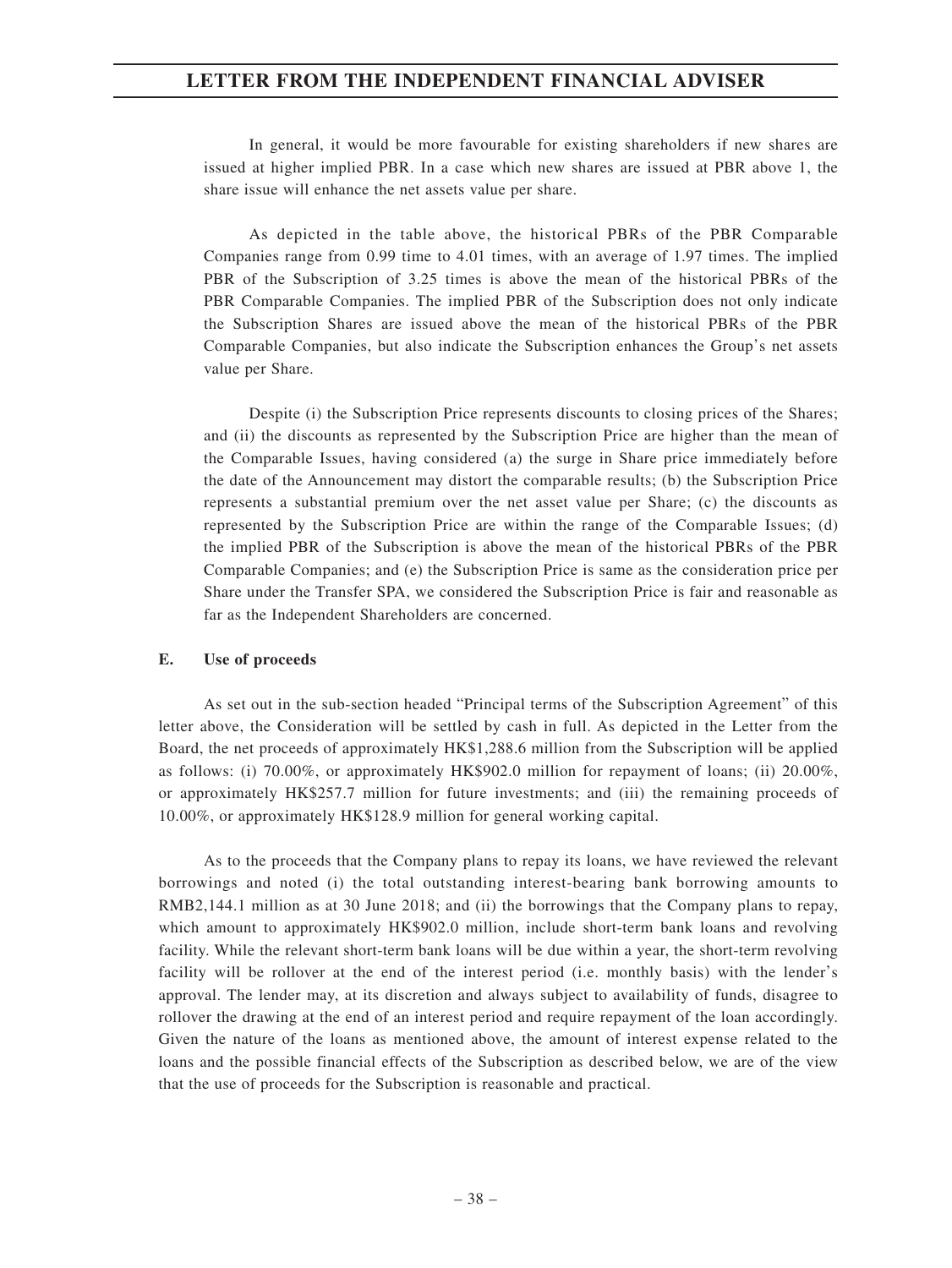#### **F. Financial impacts of the Subscription**

#### **(i) Net Asset Value of the Group**

As set out in the 2017 Annual Report, the Group's net asset value was RMB1,947.0 million (equivalent to HK\$2,239.1 million at an exchange rate of RMB1 = HK\$1.15) as at 31 December 2017, representing HK\$1.78 per Share based on a total of 1,256,061,530 Shares in issue as at 31 December 2017. The Subscription Price of HK\$5.18 per Subscription Share represents a premium to net asset value per Share of 191.01%. As set out in the section headed "Subscription Shares" in the Letter from the Board, the Subscriber will subscribe for 249,000,000 Shares. Upon completion of the Subscription and assuming there was no change in the share capital of the Company since 1 January 2018 to completion of the Subscription, the net asset value per Share would increase by 31.46% to approximately HK\$2.34 per Share from HK\$1.78 per Share as at 31 December 2017.

#### **(ii) Assets and liabilities**

Upon completion of the Subscription and immediately following the repayment of bank loans, the cash level of the Group will be increased by approximately HK\$386.57 million. As such, the Subscription is expected to have a positive impact on the assets of the Group. In the meantime, the Subscription should lower the Group's overall debt level through repayment of loans as depicted above.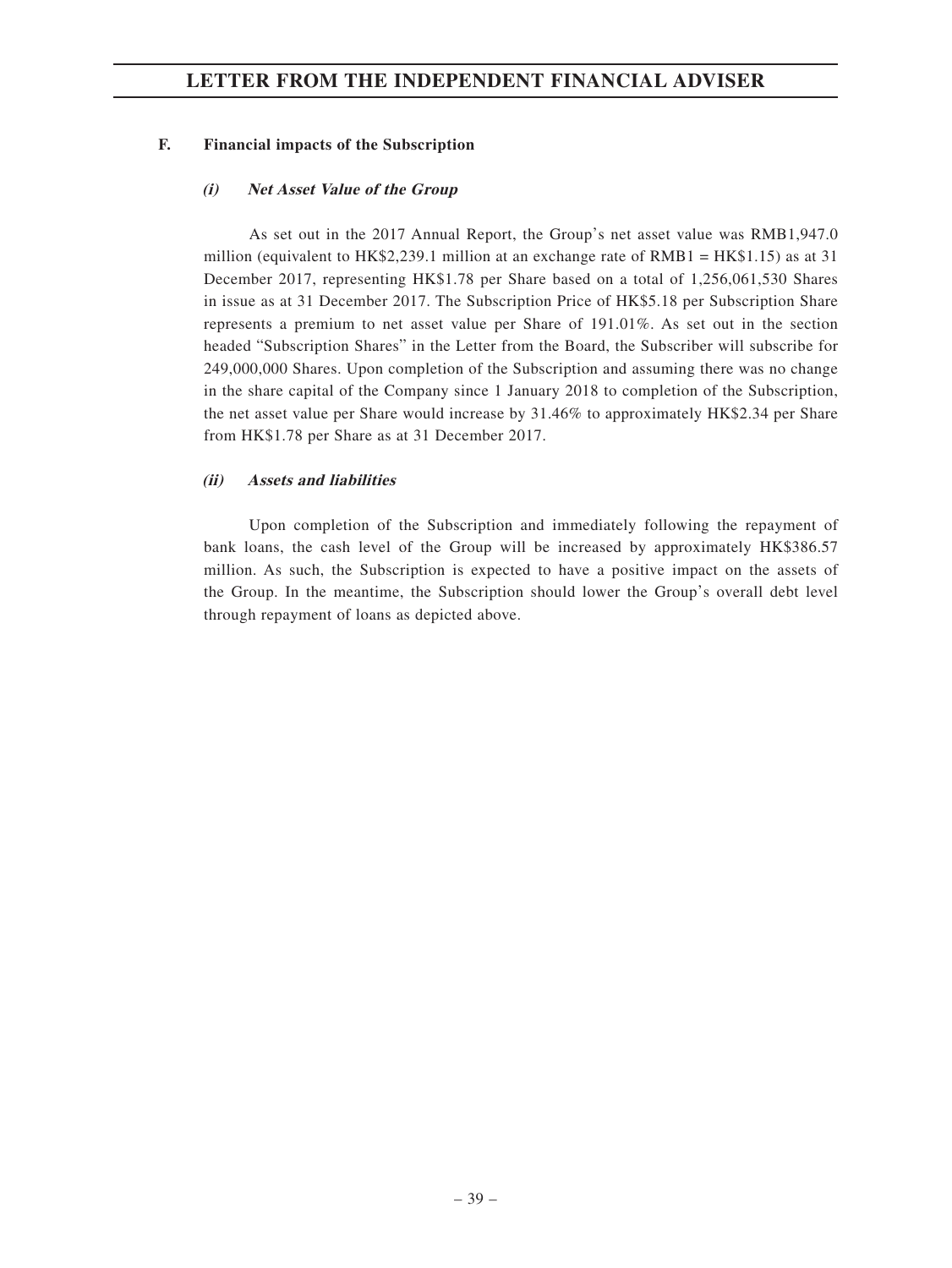#### **G. Effect on the shareholding structure of the Company**

Based on the information provided by the Company, the following table sets out the shareholding structure of the Company (i) as at the Latest Practicable Date; (ii) upon completion of the Subscription; and (iii) upon completion of the Subscription and the Transfer, assuming that no further Shares have been issued or repurchased before completion of the Subscription:

|                                                          |                            | As at the<br><b>Latest Practicable Date</b> |                                        | Immediately upon<br>completion of the Subscription |                            | Immediately upon completion<br>of the Subscription and<br>the Transfer |  |
|----------------------------------------------------------|----------------------------|---------------------------------------------|----------------------------------------|----------------------------------------------------|----------------------------|------------------------------------------------------------------------|--|
|                                                          | Number of<br><b>Shares</b> | Approximate<br>$\%$                         | Number of<br>(Note 7)<br><b>Shares</b> | Approximate<br>(Note 7)<br>$\%$                    | Number of<br><b>Shares</b> | Approximate<br>(Note 7)<br>%                                           |  |
| Subscriber Nominee                                       |                            |                                             | 249,000,000                            | 15.75                                              | 379,000,000                | 23.97                                                                  |  |
| Center Lab (Note 1)                                      | 361,738,129                | 27.15                                       | 361,738,129                            | 22.88                                              | 327,940,089                | 20.74                                                                  |  |
| BioEngine Capital Inc. (Note 1)                          | 123, 355, 375              | 9.26                                        | 123,355,375                            | 7.80                                               | 47,991,683                 | 3.04                                                                   |  |
| <b>BioEngine Technology</b><br>Development Inc. (Note 1) | 20,838,268                 | 1.56                                        | 20,838,268                             | 1.32                                               |                            |                                                                        |  |
| Mr. Bartle van der<br>Meer (Notes 2 & 3)                 | 125,005,230                | 9.38                                        | 125,005,230                            | 7.91                                               | 125,005,230                | 7.91                                                                   |  |
| Mr. Yan Weibin (Notes 4 & 5)                             | 119,339,085                | 8.96                                        | 119,339,085                            | 7.55                                               | 119,339,085                | 7.55                                                                   |  |
| Public Shareholders (Note 6)                             | 581,974,566                | 43.68                                       | 581,974,566                            | 36.80                                              | 581,974,566                | 36.80                                                                  |  |
|                                                          | 1,332,250,653              | 100.00                                      | 1,581,250,653                          | 100.00                                             | 1,581,250,653              | 100.00                                                                 |  |

Notes:

- 1. As at the Latest Practicable Date, Center Lab beneficially owns 361,738,129 Shares. Both BioEngine Capital Inc. and BioEngine Technology Development Inc., which hold 123,355,375 Shares and 20,838,268 Shares respectively, are non-wholly-owned subsidiaries of Center Lab. Accordingly, Center Lab is deemed to be interested in a total of 505,931,772 Shares.
- 2. The amount represents the number of Shares Mr. Bartle van der Meer is deemed to be interested in under the SFO as at the Latest Practicable Date, and comprises (i) 800,000 Shares he beneficially owns; and (ii) 124,205,230 Shares held by Dutch Dairy Investments HK Limited, a corporation which he indirectly controls. Apart from these, Mr. Bartle van der Meer also holds share options granted by the Company on 21 January 2016 (under the share option scheme of the Company approved by the Shareholders on 19 September 2009) which enables him to further subscribe for 400,000 Shares.
- 3. Dutch Dairy Investments HK Limited, which holds 124,205,230 Shares, is wholly-owned by Dutch Dairy Investments B.V.. Dutch Dairy Investments B.V. is wholly-owned by Fan Deming B.V., which is in turn wholly-owned by Mr. Bartle van der Meer.
- 4. The amount represents the number of Shares Mr. Yan Weibin is deemed to be interested in under the SFO as at the Latest Practicable Date, and comprises (i) 800,000 Shares he beneficially owns; and (ii) 118,539,085 Shares held by Ausnutria Holding Co. Ltd., a corporation which is wholly-owned by him. Apart from these, Mr. Yan Weibin also holds share options granted by the Company on 21 January 2016 (under the share option scheme of the Company approved by the Shareholders on 19 September 2009) which enables him to further subscribe for 400,000 Shares.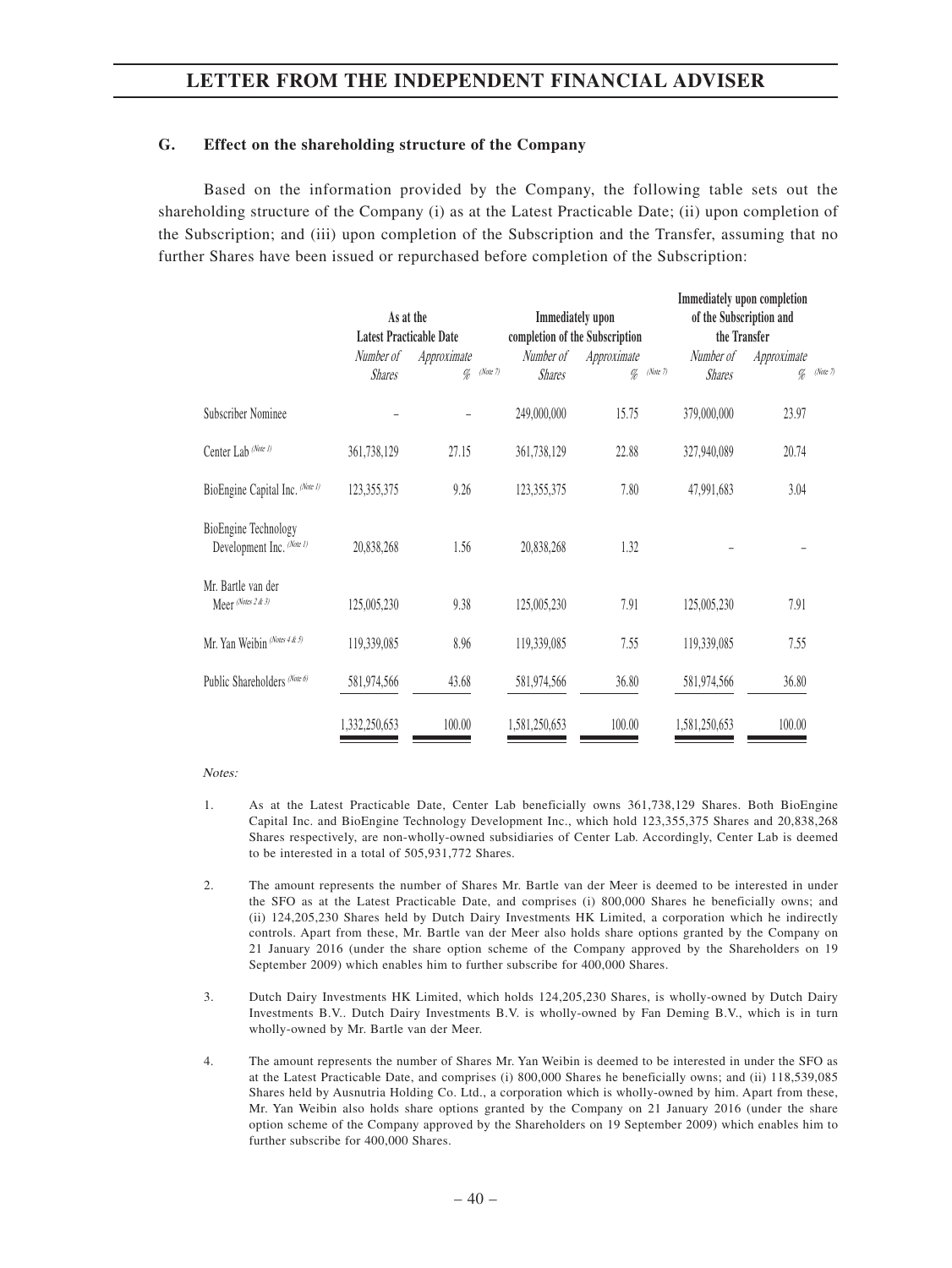- 5. Ms. Chen Miaoyuan is the spouse of Mr. Yan Weibin and is therefore deemed to be interested in all the Shares in which Mr. Yan Weibin is deemed to be interested.
- 6. The amount includes the 39,311,500 Shares held by the sole owner of Star Link and the 2,910,000 Shares held by Aeolus Industry.
- 7. The percentages of the Shares are rounded to the nearest two decimal places, and the total number of the percentages may not add up to 100% due to rounding.

Taking into account the table above, the public shareholders' interest will be diluted from 43.68% as at the Latest Practicable Date to 36.80% immediately after completion of the Subscription, representing a dilution of 6.88%. Further, based on the closing price of HK\$6.53 per Share as quoted on the Stock Exchange on the date of the Subscription Agreement, the value dilution of the Subscription is 3.42%. In view of the fact that the Subscription provides an enhancement of net asset value per Share of 31.46%, we concur with the Company's view that the value dilution of the Subscription is acceptable to the Independent Shareholders,

#### **IV. RECOMMENDATION**

Having considered the reasons and benefits of the Subscription in the paragraph headed "B. Reasons for and possible benefits of the Subscription"; the positive effects of the Subscription on the Group's net asset value per Share as depicted in the paragraph headed "F. Financial impacts of the Subscription", and that the Subscription Price is fair and reasonable as discussed in the paragraph headed "D. Assessment in relation to the Subscription Price", we concur with the Directors' view that the Subscription is fair and reasonable so far as the Independent Shareholders are concerned, is on normal commercial terms, and is in the interests of the Company and the independent Shareholders as a whole.

Accordingly, we advise the Independent Board Committee to recommend the Independent Shareholders to, and also recommend the Independent Shareholders to, vote in favour of the relevant resolutions in relation to the Subscription at the EGM.

> Yours faithfully, For and on behalf of **Innovax Capital Limited Alvin Wong Director**

Mr. Alvin Wong is a licensed person under the SFO to carry out type 6 (advising on corporate finance) regulated activity under the SFO and regarded as a responsible officer of Innovax Capital Limited. Mr. Alvin Wong has over 7 years of experience in corporate finance industry.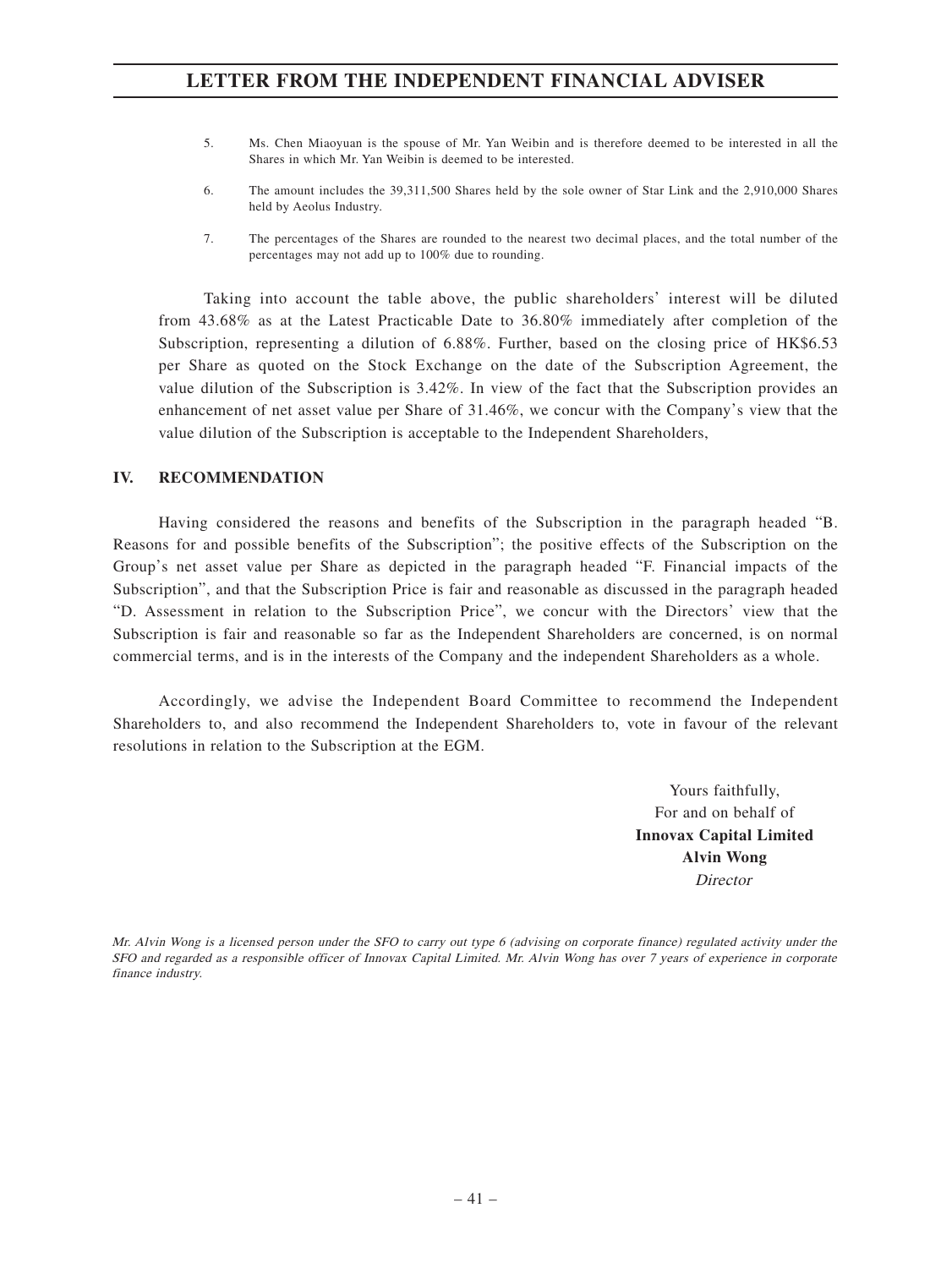#### **1. RESPONSIBILITY STATEMENT**

This circular, for which the Directors collectively and individually accept full responsibility, includes particulars given in compliance with the Listing Rules for the purpose of giving information with regard to the Group. The Directors, having made all reasonable enquiries, confirm that, to the best of their knowledge and belief the information contained in this circular is accurate and complete in all material respects and not misleading or deceptive, and there are no other matters the omission of which would make any statement herein or this circular misleading.

### **2. SHARE CAPITAL**

The authorised and issued Shares as at the Latest Practicable Date were, and immediately following the issue of the Subscription Shares will be, as follows:

### **A. As at the Latest Practicable Date**

| Authorised share capital             |                                                                                  | <b>HK\$</b> |
|--------------------------------------|----------------------------------------------------------------------------------|-------------|
| 1,500,000,000 Shares                 |                                                                                  | 150,000,000 |
| Issued and fully paid share capital  |                                                                                  |             |
| 1,332,250,653                        | <b>Shares</b>                                                                    | 133,225,065 |
| allotment of the Subscription Shares | Immediately following the Increase in Authorised Share Capital and the issue and |             |
| Authorised share capital             |                                                                                  | HK\$        |
| 3,000,000,000                        | <b>Shares</b>                                                                    | 300,000,000 |
| Issued and fully paid share capital  |                                                                                  |             |
| 1,332,250,653                        | Shares in issue as at the Latest Practicable Date                                | 133,225,065 |
| 249,000,000                          | Subscription Shares to be issued and allotted                                    | 24,900,000  |
|                                      | Shares in issue immediately following the issue                                  |             |
| 1,581,250,653                        | of the Subscription Shares                                                       | 158,125,065 |

All Shares in issue rank *pari passu* with each other in all respects including the rights as to voting and dividends.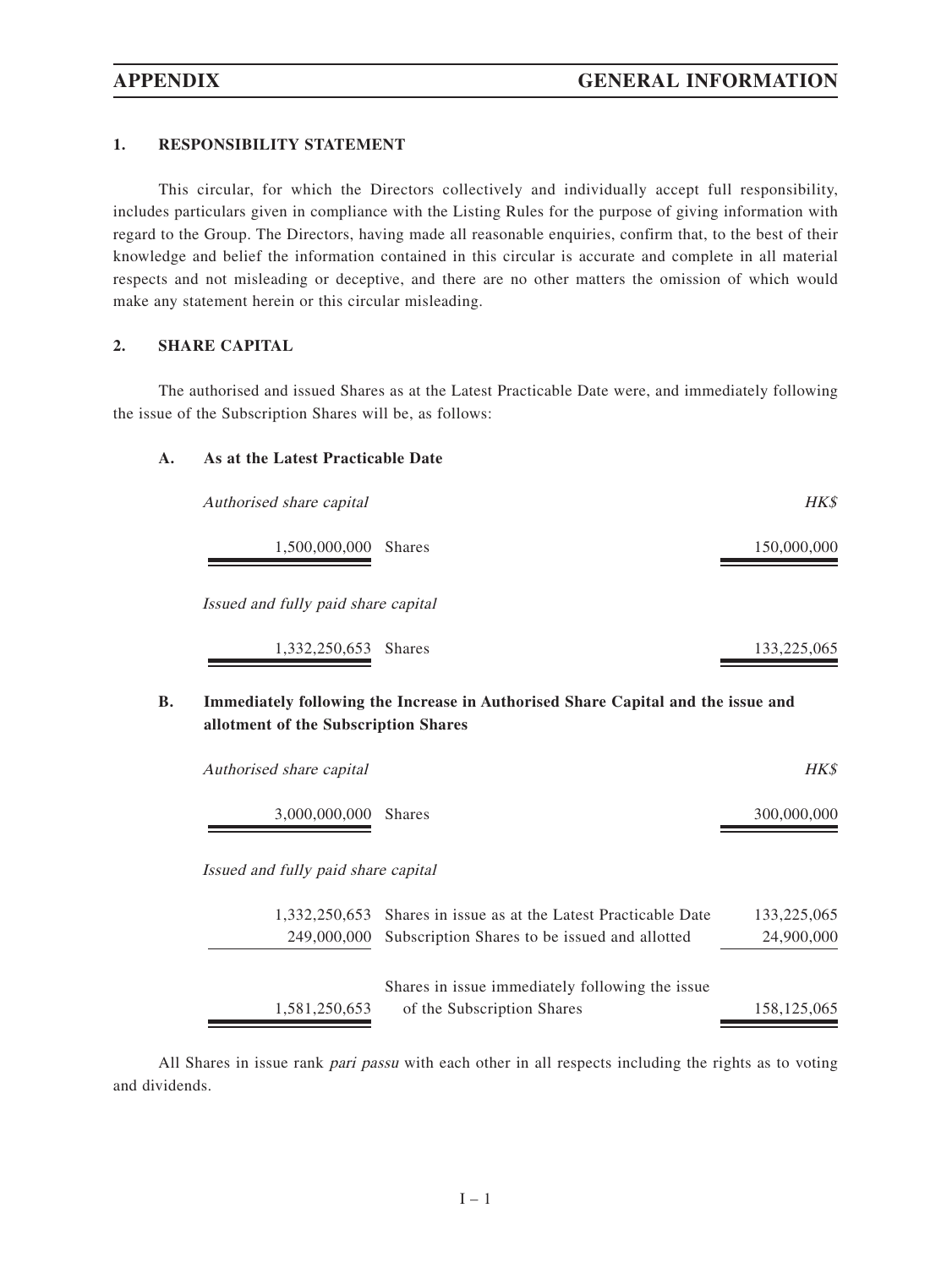As at the Latest Practicable Date, the number of share options outstanding under the Company's share option scheme, which was approved by the Shareholders on 19 September 2009, was 24,571,000 and the exercise price was HK\$2.45.

Save as disclosed above, no share, options, warrants, conversion rights or any equity or debt securities of the Company were outstanding or were proposed to be issued for cash or otherwise and no commissions, discounts, brokerages or other special terms have been granted in connection with the issue or sale of any such capital.

#### **3. DISCLOSURE OF INTERESTS**

#### **A. Directors' interests in Shares**

As at the Latest Practicable Date, the interests and short positions of the Directors and chief executives of the Company in the shares, underlying shares and debentures of the Company or any of its associated corporations (within the meaning of Part XV of the SFO) which were required to be notified to the Company and the Stock Exchange pursuant to Divisions 7 and 8 of Part XV of the SFO (including interests and short positions which the Directors and chief executive were deemed or taken to have under such provisions of the SFO), or which were required, pursuant to section 352 of the SFO, to be recorded in the register therein, or were required to be notified to the Company and the Stock Exchange pursuant to the Model Code for Securities Transactions by Directors of Listed Companies contained in the Listing Rules ("**Model Code**") were as follows:

|                          | Number of<br>shares or |          |                                               | Approximate<br>percentage of |
|--------------------------|------------------------|----------|-----------------------------------------------|------------------------------|
| <b>Name of Director</b>  | underlying Shares      | (Note 1) | Nature of interest                            | issued Shares (Note 5)       |
| Mr. Yan Weibin           | $800,000$ (L)          |          | Beneficial owner                              | $0.06\%$                     |
|                          | $400,000$ (L)          |          | Beneficial owner (Note 2)                     | 0.03%                        |
|                          | $118,539,085$ (L)      |          | Interest of a controlled corporation (Note 3) | 8.90%                        |
| Mr. Bartle van der Meer  | $800,000$ (L)          |          | Beneficial owner                              | 0.06%                        |
|                          | $400,000$ (L)          |          | Beneficial owner (Note 2)                     | 0.03%                        |
|                          | $124,205,230$ (L)      |          | Interest of a controlled corporation (Note 4) | 9.32%                        |
| Ms. Ng Siu Hung          | $666,000$ (L)          |          | Beneficial owner                              | 0.05%                        |
|                          | $334,000$ (L)          |          | Beneficial owner (Note 2)                     | 0.03%                        |
| Mr. Tsai Chang-Hai       | $200,000$ (L)          |          | Beneficial owner                              | 0.02%                        |
|                          | $100,000$ (L)          |          | Beneficial owner (Note 2)                     | 0.01%                        |
| Mr. Zeng Xiaojun         | $200,000$ (L)          |          | Beneficial owner                              | 0.02%                        |
|                          | $100,000$ (L)          |          | Beneficial owner (Note 2)                     | 0.01%                        |
| Ms. Ho Mei-Yueh          | $200,000$ (L)          |          | Beneficial owner                              | $0.02\%$                     |
|                          | $100,000$ (L)          |          | Beneficial owner (Note 2)                     | 0.01%                        |
| Mr. Jason Wan            | $200,000$ (L)          |          | Beneficial owner                              | 0.02%                        |
|                          | $100,000$ (L)          |          | Beneficial owner (Note 2)                     | 0.01%                        |
| Mr. Lau Chun Fai Douglas | $200,000$ (L)          |          | Beneficial owner                              | 0.02%                        |
|                          | $100,000$ (L)          |          | Beneficial owner (Note 2)                     | 0.01%                        |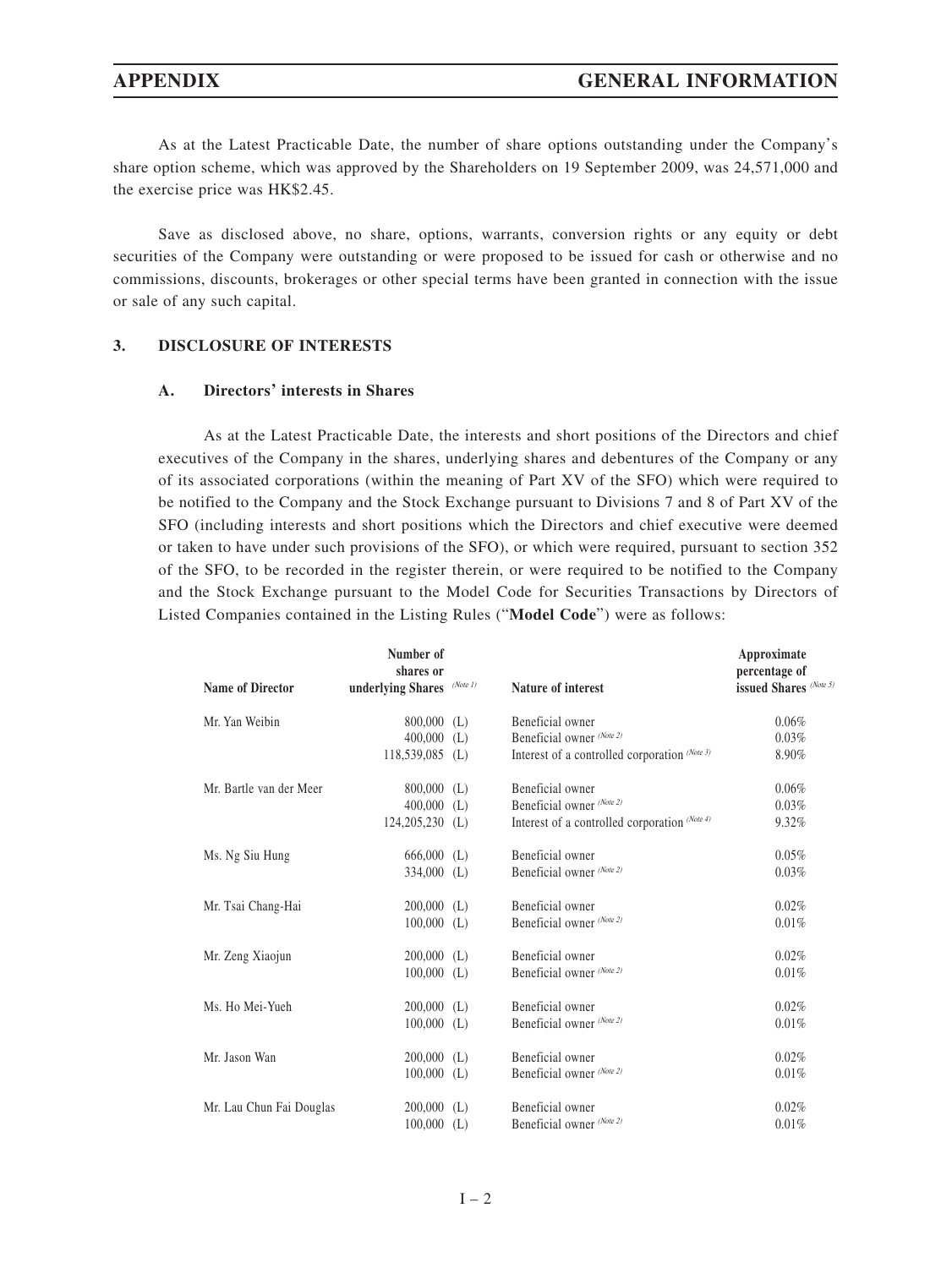Notes:

- 1. The letter "L" denotes a person's "long position" (as defined under Part XV of the SFO) in such Shares.
- 2. These are the Shares subject to the exercise of the share options granted by the Company to the Directors on 21 January 2016 under the Company's share option scheme.
- 3. The Shares are held by Ausnutria Holding Co Ltd ("**Ausnutria BVI**"), a company wholly-owned by Mr. Yan Weibin. Mr. Yan Weibin is therefore deemed to be interested in 118,539,085 Shares held by Ausnutria BVI under the SFO.
- 4. The Shares are held by Dutch Dairy Investments HK Limited, which is in turn wholly-owned by Dutch Dairy Investments B.V. ("**DDI**"). DDI is wholly-owned by Fan Deming B.V., which is wholly-owned by Mr. Bartle van der Meer. Mr. Bartle van der Meer is therefore deemed to be interested in 124,205,230 Shares held by Dutch Dairy Investments HK Limited under the SFO.
- 5. Based on 1,332,250,653 shares of HK\$0.10 each in issue as at the Latest Practicable Date.

Save as disclosed above, as at the Latest Practicable Date, none of the Directors and chief executive of the Company had any interests or short positions in the shares, underlying shares and debentures of the Company or any of its associated corporations (within the meaning of Part XV of the SFO), which were required to be notified to the Company and the Stock Exchange pursuant to Divisions 7 and 8 of Part XV of the SFO (including interests and short positions which the Directors and chief executive were deemed or taken to have under such provisions of the SFO), or which were required, pursuant to section 352 of the SFO, to be recorded in the register therein, or were required to be notified to the Company and the Stock Exchange pursuant to the Model Code.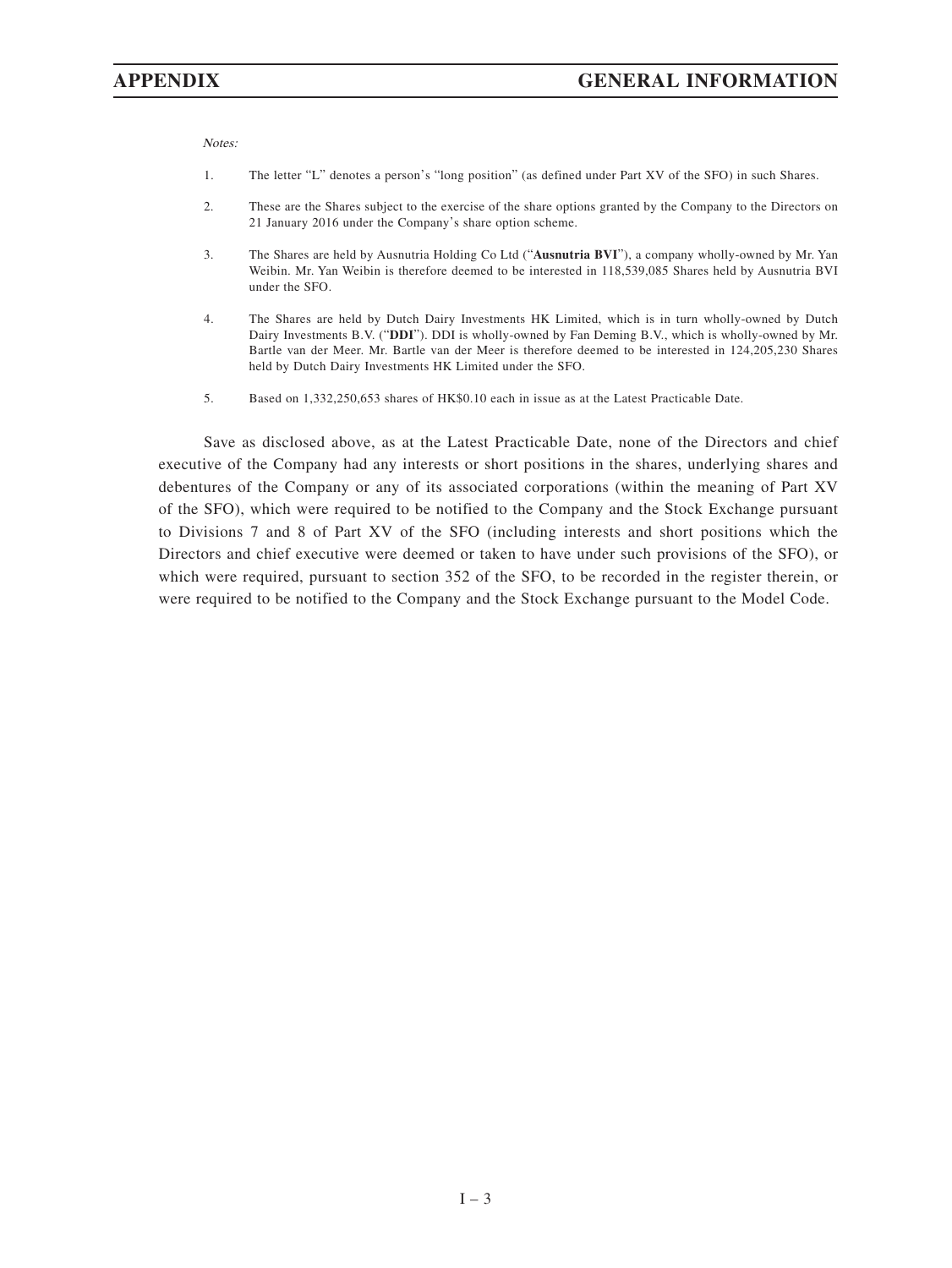### **B. Substantial shareholders' interests in Shares**

As at the Latest Practicable Date, the following persons (other than a Director or chief executive of the Company) had interests or short positions in the Shares and underlying Shares of the Company which fall to be disclosed to the Company under the provisions of Divisions 2 and 3 of Part XV of the SFO:

| Name                                                                               | Number of                                                                  | Shares (Notes 1 & 2) | Nature of interest                                                                                                   | Approximate<br>percentage of<br>issued Shares (Note 9) |
|------------------------------------------------------------------------------------|----------------------------------------------------------------------------|----------------------|----------------------------------------------------------------------------------------------------------------------|--------------------------------------------------------|
| Center Laboratories, Inc.<br>(Note 3)                                              | 361,738,129 (L)<br>33,798,040 (S)<br>$144, 193, 643$ (L)<br>96,201,960 (S) |                      | Beneficial owner<br>Beneficial owner<br>Interest of a controlled corporation<br>Interest of a controlled corporation | 27.15%<br>2.54%<br>10.82%<br>7.22%                     |
| Beijing State-owned<br>Capital Operations &<br>Management Center<br>(Note 4)       | $124,205,230$ (L)                                                          |                      | Interest of a controlled corporation                                                                                 | 9.32%                                                  |
| China Securities<br>(International) Finance<br>Company Limited (Note 4)            | $124,205,230$ (L)                                                          |                      | Beneficial owner                                                                                                     | 9.32%                                                  |
| China Securities<br>(International) Finance<br>Holding Company<br>Limited (Note 4) | $124,205,230$ (L)                                                          |                      | Interest of a controlled corporation                                                                                 | 9.32%                                                  |
| CSC Financial Co. Ltd.<br>(Note 4)                                                 | $124,205,230$ (L)                                                          |                      | Interest of a controlled corporations                                                                                | 9.32%                                                  |
| $DDI^{(Note 5)}$                                                                   | $124,205,230$ (L)                                                          |                      | Interest of a controlled corporation                                                                                 | 9.32%                                                  |
| Dutch Dairy Investments<br>HK Limited (Note 5)                                     | $124,205,230$ (L)                                                          |                      | Beneficial owner                                                                                                     | 9.32%                                                  |
| Fan Deming B.V. (Note 5)                                                           | 124,205,230 (L)                                                            |                      | Interest of a controlled corporation                                                                                 | 9.32%                                                  |
| BioEngine Capital Inc.<br>(Note3)                                                  | 123,355,375 (L)                                                            |                      | Beneficial owner                                                                                                     | 9.26%                                                  |
| Ms. Chen Miaoyuan (Note 8)                                                         | $119,339,085$ (L)                                                          |                      | Interest of spouse                                                                                                   | 8.96%                                                  |
| Ausnutria BVI (Note 6)                                                             | 118,539,085 (L)                                                            |                      | Beneficial owner                                                                                                     | 8.90%                                                  |
| <b>Babyland Holdings</b><br>Limited (Note 7)                                       | 71,301,949 (L)                                                             |                      | Beneficial owner                                                                                                     | 5.35%                                                  |
| Chengwei Evergreen<br>Capital L.P. (Note 7)                                        | $71,301,949$ (L)                                                           |                      | Interest of controlled corporations                                                                                  | 5.35%                                                  |
| Chengwei Evergreen<br>Management, LLC (Note 7)                                     | $71,301,949$ (L)                                                           |                      | Interest of controlled corporations                                                                                  | 5.35%                                                  |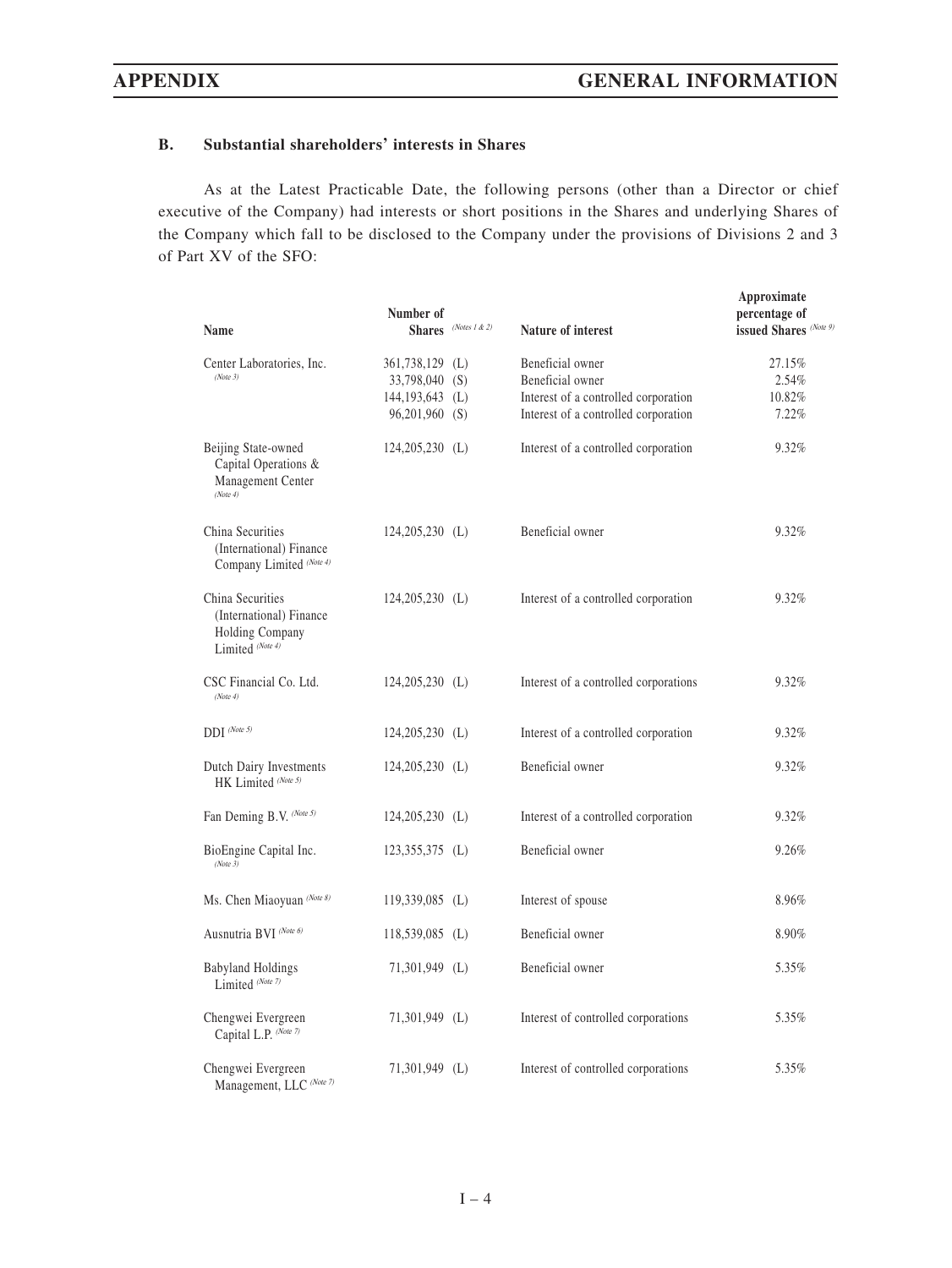Notes:

- 1. The letter "L" denotes a person's "long position" (as defined under Part XV of the SFO) in such Shares.
- 2. The letter "S" denotes a person's "short position" (as defined under Part XV of the SFO) in such Shares.
- 3. Both BioEngine Capital Inc. and BioEngine Technology Development Inc. are non-wholly-owned subsidiaries of Center Laboratories, Inc.. Center Laboratories, Inc. is therefore deemed to be interested in 123,355,375 Shares and 20,838,268 Shares held by BioEngine Capital Inc. and BioEngine Technology Development Inc., respectively under the SFO.
- 4. China Securities (International) Finance Company Limited is wholly-owned by China Securities (International) Finance Holding Company Limited. China Securities (International) Finance Holding Company Limited is wholly-owned by CSC Financial Co. Ltd. CSC Financial Co. Ltd is listed on the Main Board of the Stock Exchange (stock code: 6066) and owned as to 37.04% by Beijing State-owned Capital Operations & Management Center.
- 5. Dutch Dairy Investments HK Limited is wholly-owned by DDI. DDI is wholly-owned by Fan Deming B.V.. Fan Deming B.V. is wholly-owned by Mr. Bartle van der Meer.
- 6. Ausnutria BVI is wholly-owned by Mr. Yan Weibin. Mr. Yan Weibin is therefore deemed to be interested in 118,539,085 Shares held by Ausnutria BVI under the SFO.
- 7. Babyland Holdings Limited is owned as to 93.88% by Chengwei Evergreen Capital, L.P. Chengwei Evergreen Capital, L.P. is wholly-owned by Chengwei Evergreen Management, LLC.
- 8. Ms. Chen Miaoyuan is the spouse of Mr. Yan Weibin. Ms. Chen Miaoyuan is therefore deemed to be interested in 119,739,085 Shares held by Mr. Yan Weibin under the SFO.
- 9. Based on 1,332,250,653 Shares of HK\$0.10 each in issue as at the Latest Practicable Date.

Other than as disclosed above, as at the Latest Practicable Date, no person (other than Directors and chief executive of the Company) or company had interests or short positions in the Shares or underlying Shares which fall to be disclosed to the Company under the provisions of Divisions 2 and 3 of Part XV of the SFO.

#### **4. FURTHER INFORMATION CONCERNING DIRECTORS**

#### **A. Competing interests**

As at the Latest Practicable Date, none of the Directors or their respective close associates (as defined under the Listing Rules) had any business or interest in any business which competes or is likely to compete, either directly or indirectly, with the business of the Group.

#### **B. Directors' service contracts**

As at the Latest Practicable Date, none of the Directors had any existing or proposed service contracts with any member of the Group, excluding contracts expiring or determinable by the employer within one year without payment of compensation (other than statutory compensation).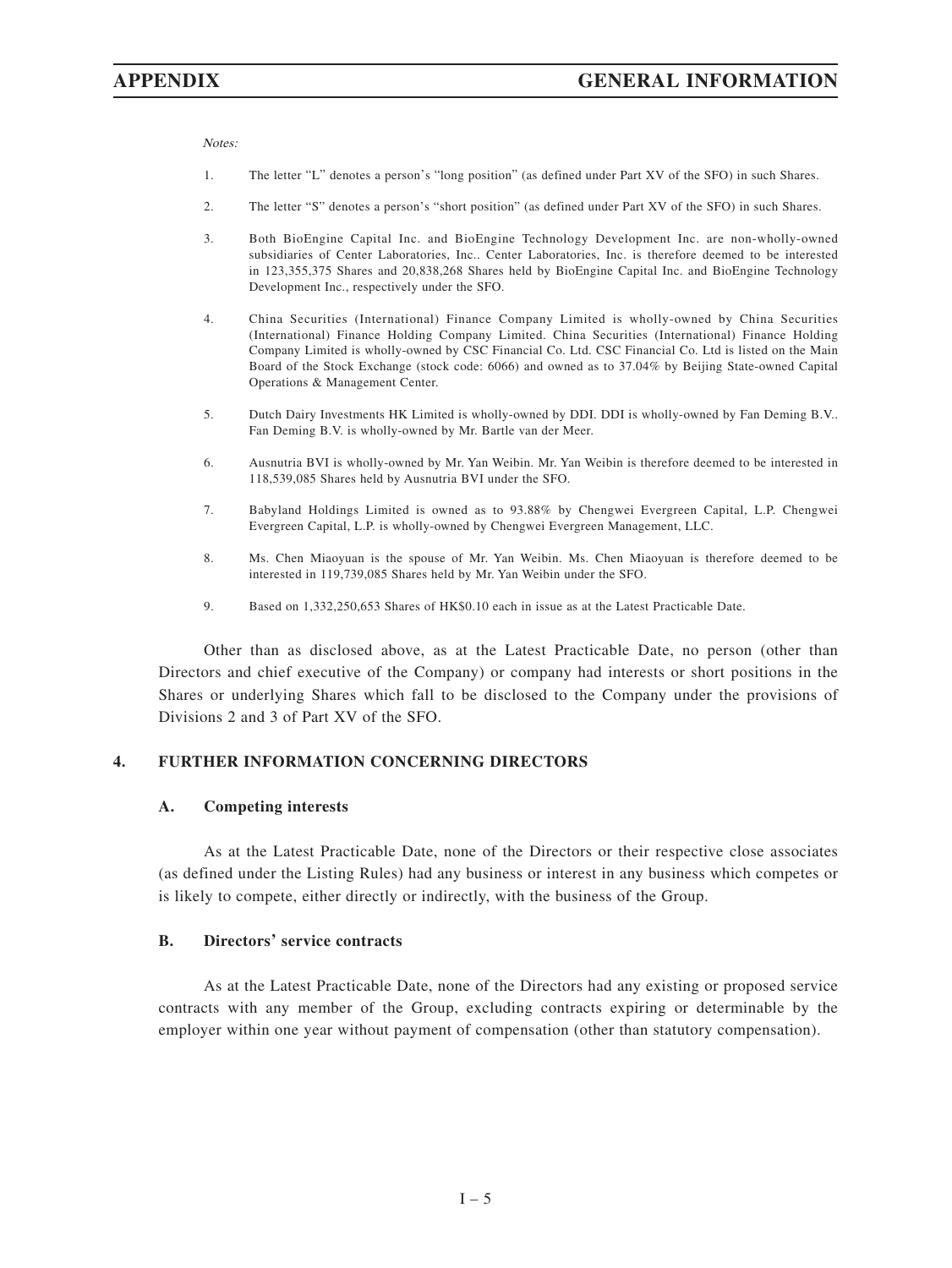#### **C. Directors' interest in assets**

As at the Latest Practicable Date, none of the Directors had any direct or indirect interest in any assets which had been acquired, disposed of by or leased, or which were proposed to be acquired, disposed of by or leased to any member of the Group since 31 December 2017, being the date to which the latest published audited consolidated financial statements of the Group were made up.

#### **D. Directors' interest in contracts**

As at the Latest Practicable Date, none of the Directors was materially interested in any contract or arrangement entered into by any member of the Group and subsisting at the Latest Practicable Date which was significant in relation to the business of the Group.

#### **5. MATERIAL ADVERSE CHANGE**

As at the Latest Practicable Date, the Directors are not aware of any material adverse change in the financial position or trading position of the Group since 31 December 2017, being the date to which the latest published audited consolidated financial statements of the Group were made up.

#### **6. LITIGATION**

As at the Latest Practicable Date, no member of the Group was engaged in any litigation, arbitration or claim of material importance and no litigation, arbitration or claim of material importance is known to the Directors to be pending or threatened against any member of the Group.

#### **7. EXPERT AND CONSENT**

The following is the qualifications of the expert who has given opinions, letters or advice which are contained in this circular:

| <b>Name</b>             | <b>Oualifications</b>                                                                                                                                |
|-------------------------|------------------------------------------------------------------------------------------------------------------------------------------------------|
| Innovax Capital Limited | a corporation licensed under the SFO to conduct Type 1<br>(dealing in securities) and Type 6 (advising on corporate<br>finance) regulated activities |

Innovax Capital has given and has not withdrawn its written consent to the issue of this circular with the inclusion herein of its letter or report, as the case may be dated 17 September 2018, and reference to its name, and/or its advice in the form and context in which it appears.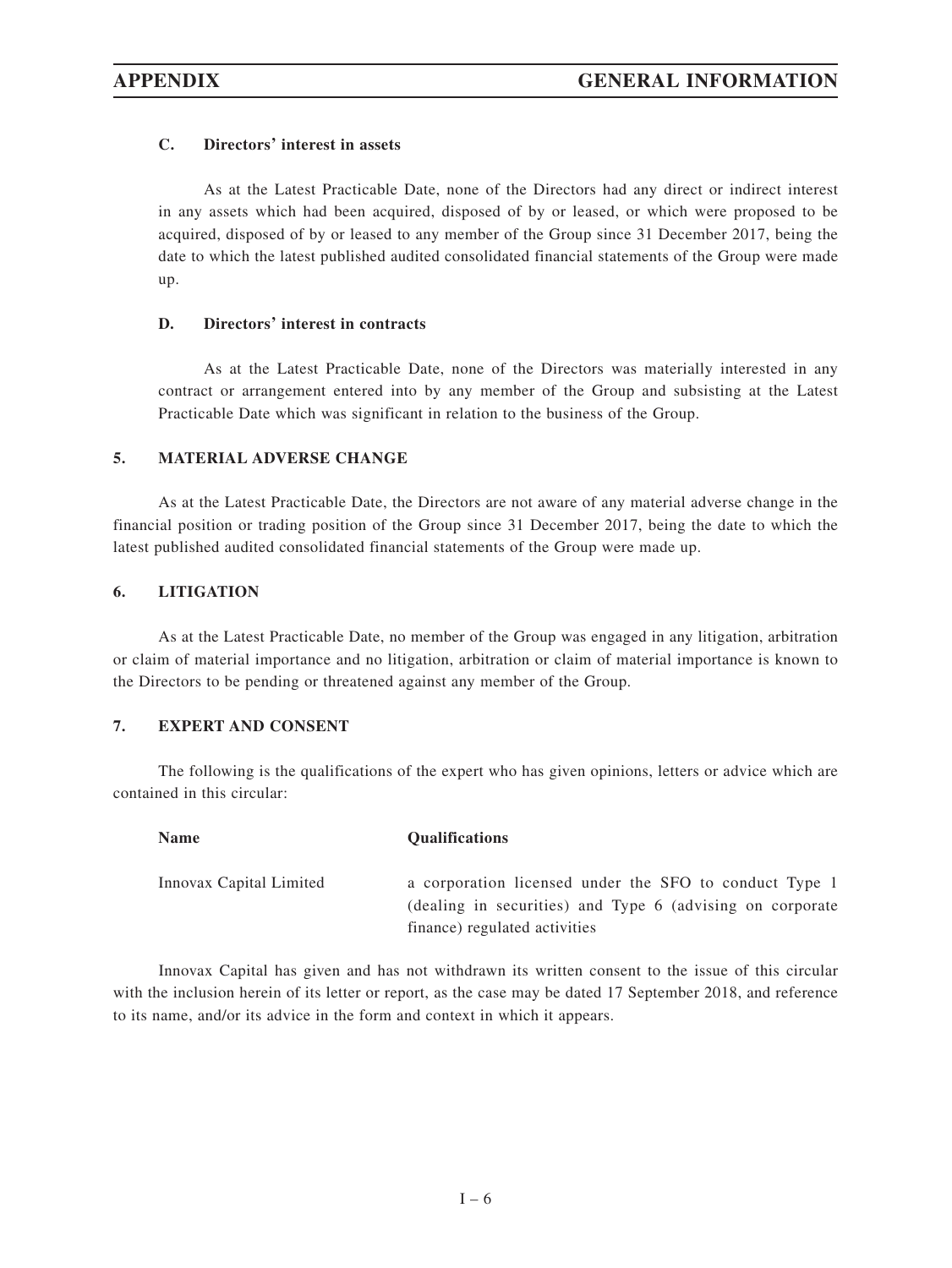As at the Latest Practicable Date, Innovax Capital did not:

- (i) have any shareholding, directly or indirectly, in any member of the Group, nor did they have any right (whether legally enforceable or not) to subscribe for or to nominate persons to subscribe for securities in any member of the Group; and
- (ii) have any direct or indirect interest in any assets which had been acquired, or disposed of by, or leased to any member of the Group, or were proposed to be acquired, or disposed of by, or leased to any member of the Group since 31 December 2017, being the date to which the latest published audited consolidated financial statements of the Group were made up.

### **8. DOCUMENTS AVAILABLE FOR INSPECTION**

Copies of the following documents will be made available for inspection during normal business hours on Business Days at the office of the Company at Unit 16, 36/F., China Merchants Tower, Shun Tak Centre, 168-200 Connaught Road Central, Sheung Wan, Hong Kong, from the date of this circular up to and including the date of EGM:

- (i) the Subscription Agreement;
- (ii) the deed of amendment in relation to the Subscription Agreement;
- (iii) the letter from the Independent Board Committee, the text of which is set out on pages 21 to 22 to this circular;
- (iv) the letter from the Independent Financial Adviser to the Independent Board Committee and Independent Shareholders, the text of which is set out on pages 23 to 41 to this circular;
- (v) the written consent referred to in the paragraph headed "Expert and consent" in this appendix; and
- (vi) this circular.

### **9. MISCELLANEOUS**

In the event of inconsistency, the English version of this circular shall prevail over the Chinese text.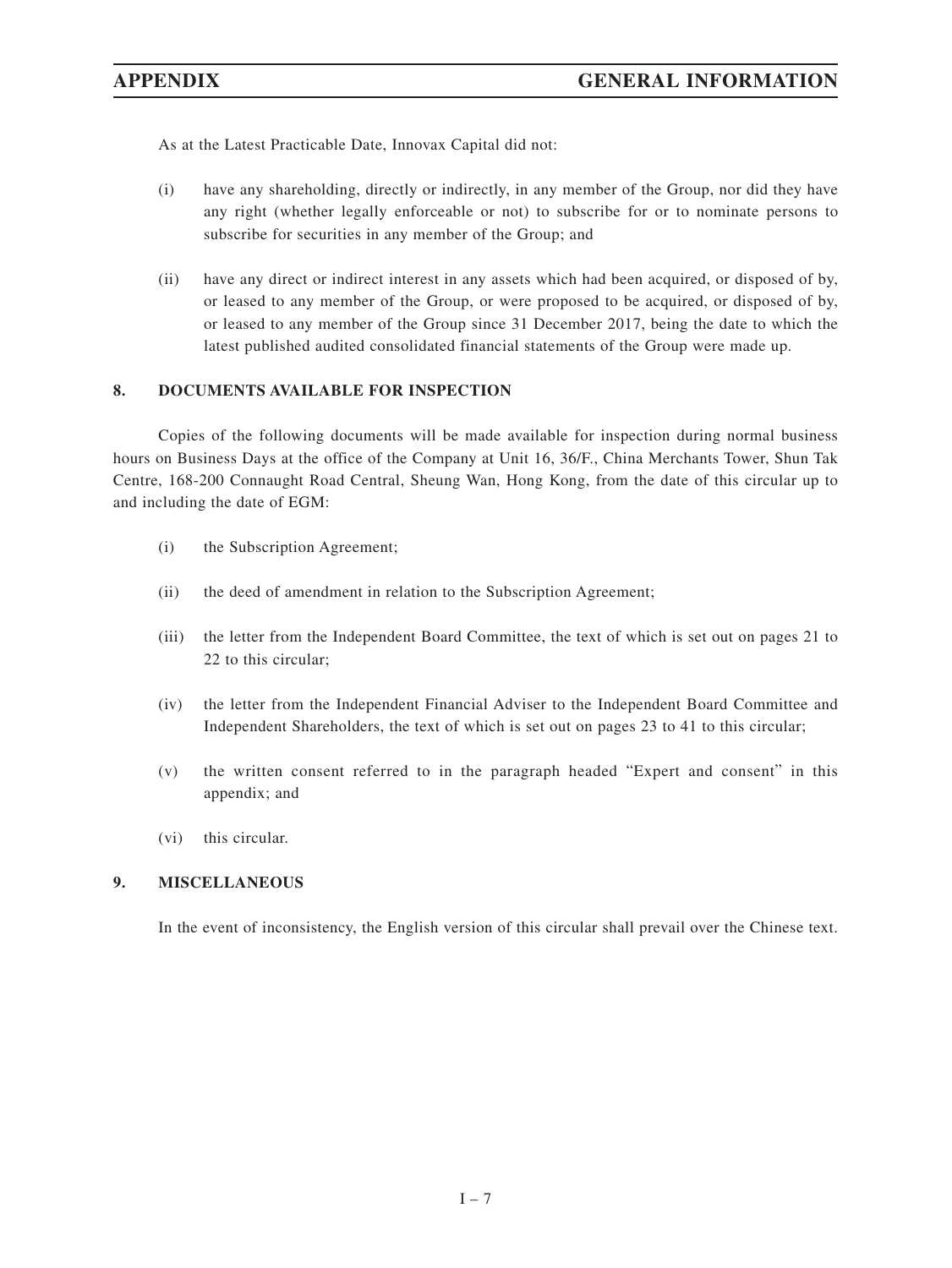## **NOTICE OF EGM**



# **AUSNUTRIA DAIRY CORPORATION LTD**

**澳優乳業股份有限公司**

(Incorporated in the Cayman Islands with limited liability)

**(Stock code: 1717)**

## **NOTICE OF EXTRAORDINARY GENERAL MEETING**

**NOTICE IS HEREBY GIVEN** that an extraordinary general meeting (the "**EGM**") of Ausnutria Dairy Corporation Ltd (the "**Company**") will be held at 8th Floor, Xin Da Xin Building A, No. 168 Huangxing Middle Road, Changsha City, Hunan Province, the PRC on Wednesday, 10 October 2018 at 10:00 a.m. for the purpose of considering and, if thought fit, passing, without modifications, the following ordinary resolution of the Company. Unless otherwise specified, capitalised terms used herein shall have the same meanings as those defined in the circular of the Company dated 17 September 2018 of which the notice convening the EGM forms part.

#### **ORDINARY RESOLUTIONS**

#### 1. "**THAT**

- (a) the conditional Subscription Agreement dated 4 April 2018 (a copy of which is tabled at the EGM and marked "A" and signed by the chairman of the EGM for identification purpose) entered into between the Company and the Subscriber in relation to the proposed Subscription of a total of 249,000,000 Shares at the Subscription Price of HK\$5.18 per Subscription Share and the transactions contemplated thereunder be and are hereby approved, confirmed and ratified;
- (b) any one Director(s) be and is hereby authorised to, on behalf of the Company, do all such acts and things, to sign and execute such documents or agreements or deeds and take all such actions as he/she/they may in his/her/their absolute discretion consider necessary, appropriate, desirable or expedient for the purposes of giving effect to or in connection with the Subscription Agreement and the transactions contemplated thereunder and agree to such variation, amendment or waiver as are, in the opinion of such Director, in the interest of the Company and the Shareholders as a whole; and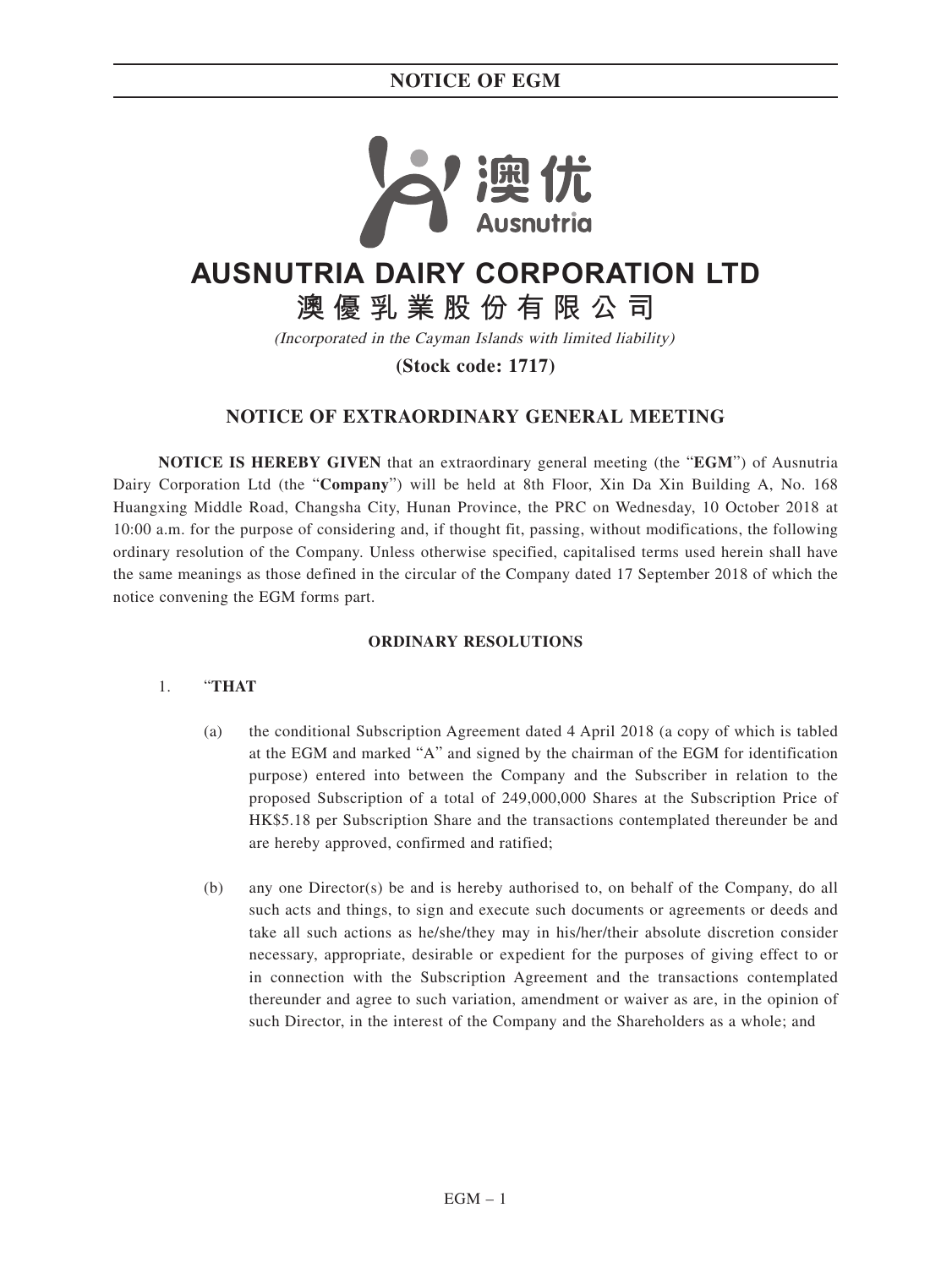## **NOTICE OF EGM**

(c) subject to and conditional upon the Listing Committee of Stock Exchange having granted the listing of, and permission to deal in the Subscription Shares, the Directors be and are hereby granted the Specific Mandate which shall entitle the Directors to exercise all the powers of the Company to issue, allot and credit as fully paid, the Subscription Shares, on and subject to the terms and conditions of the Subscription Agreement, providing that the Specific Mandate shall be in addition to, and shall not prejudice nor revoke any general or specific mandates(s) which has/have been granted or may from time to time be granted to the Directors prior to the passing of this resolution."

#### 2. "**THAT**

- (a) the authorised share capital of the Company be increased from HK\$150,000,000 divided into 1,500,000,000 Shares of HK\$0.10 each to HK\$300,000,000 divided into 3,000,000,000 Shares by the creation of an additional 1,500,000,000 new Shares; and
- (b) any one or more of the directors of the Company be and is/are hereby authorised to do all such acts and things and execute all such documents which he/she/they consider necessary, desirable or expedient for the purpose of, or in connection with, the implementation of and giving effect to the Increase in Authorised Share Capital."

#### **SPECIAL RESOLUTION**

#### 3. "**THAT**

(a) the capital clause of the Memorandum of Association be amended to reflect the Increase in Authorised Share Capital (the "**Amendments**") by deleting the existing clause 8 of the Memorandum of Association and substituting therewith the following:

"8. The share capital of the Company is HK\$300,000,000 divided into 3,000,000,000 of a nominal or par value of HK\$0.1 each"; and

(b) the amended and restated Memorandum of Association be filed with the Registrar of Companies to reflect the Amendments"

> By Order of the Board **Ausnutria Dairy Corporation Ltd Yan Weibin** Chairman

Hong Kong, 17 September 2018